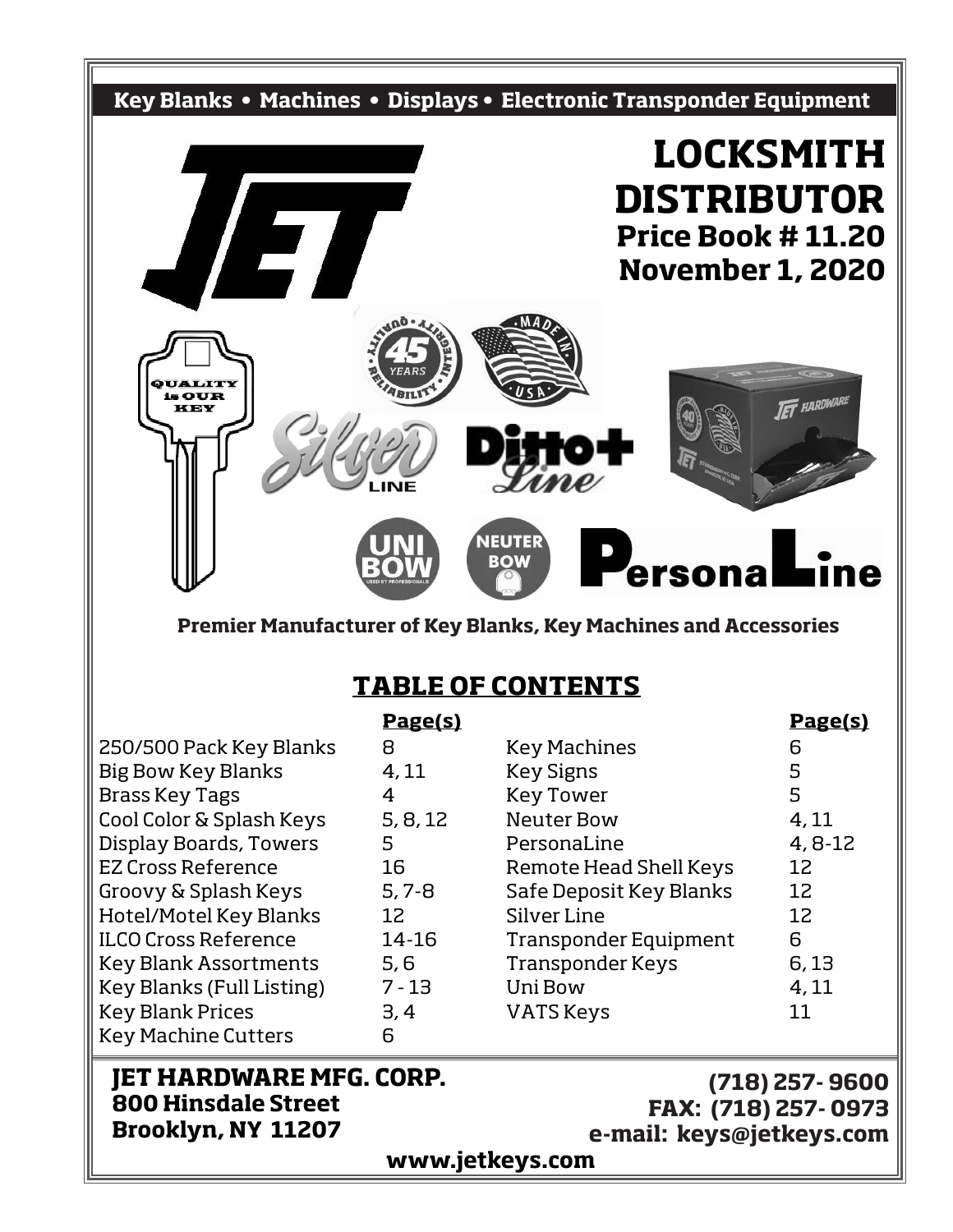# **SALES POLICY**

| <b>ORDERS</b>                                                                                                                                                                                                                                                                                                                                                                                                                                                                                                                                                      | <b>MINIMUM ORDERS</b>                                                                                                                                                                                                                                                                                          |
|--------------------------------------------------------------------------------------------------------------------------------------------------------------------------------------------------------------------------------------------------------------------------------------------------------------------------------------------------------------------------------------------------------------------------------------------------------------------------------------------------------------------------------------------------------------------|----------------------------------------------------------------------------------------------------------------------------------------------------------------------------------------------------------------------------------------------------------------------------------------------------------------|
| All orders are subject to our acceptance.<br>Shipments will be made, in whole or in part,<br>contingent on stock on hand. We reserve the<br>right to discontinue any item at any time.<br><b>DISTRIBUTORS</b>                                                                                                                                                                                                                                                                                                                                                      | 1,000 total key blanks (mixed or matched) or<br>\$100.00 for miscellaneous goods, excluding<br>machine parts.<br>A \$25.00 service charge will be added to any<br>order less than \$100.00, excluding machine<br>parts.                                                                                        |
| Jet Hardware recognizes only established<br>wholesalers in the lock and hardware indus-<br>try. We reserve the right to accept or reject<br>any or all applications for distributorship.<br><b>ANNUAL MINIMUM</b>                                                                                                                                                                                                                                                                                                                                                  | <b>FREIGHT</b><br>Freight will be pre-paid, within the Conti-<br>nental United States and Canada, on orders<br>of \$2500.00 or more with a carrier of our<br>choice. All shipments are FOB Brooklyn, NY                                                                                                        |
| The annual minimum to maintain distribu-<br>torship is 500,000 key blanks per annum.<br>We reserve the right, based on geographical<br>location and the discretion of management, to<br>waive the established minimums.                                                                                                                                                                                                                                                                                                                                            | unless otherwise noted.<br><b>DELIVERIES</b><br>Delivery time is based on our best estimate<br>and cannot be guaranteed or legally binding.                                                                                                                                                                    |
| <b>PRICES</b>                                                                                                                                                                                                                                                                                                                                                                                                                                                                                                                                                      | <b>RETURNS</b>                                                                                                                                                                                                                                                                                                 |
| All invoices will reflect prices on date of ship-<br>ment.<br><b>TERMS</b>                                                                                                                                                                                                                                                                                                                                                                                                                                                                                         | No merchandise may be returned without<br>prior written authorization. A restocking fee<br>of 25% may be imposed. Any returns MUST<br>BE accompanied by an invoice copy.                                                                                                                                       |
| 1% 10 days, NET 30 Days                                                                                                                                                                                                                                                                                                                                                                                                                                                                                                                                            | CANCELLATIONS                                                                                                                                                                                                                                                                                                  |
| <b>CLAIMS</b><br>All claims for damaged or missing product<br>MUST BE MADE WITHIN 10 DAYS OF RECEIPT<br>OF MERCHANDISE.<br>All pallet shipments from Jet Hardware are<br>shipped wrapped with BLACK SHRINK WRAP<br>and all carton shipments are secured with<br>PRINTED JET PAPER TAPE.<br>If either of these are damaged or not present,<br>Please either DO NOT accept the shipment or<br>sign for the shipment "With Possible Damage".<br>Jet Hardware cannot be responsible for ship-<br>ments received and signed for as complete<br>after the 10 day period. | No special ordered merchandise once or-<br>dered, such as custom coining or incising of<br>key blanks, may be cancelled. All orders must<br>be in writing and signed by an authorized<br>representative of the company.<br>Once orders are placed they are subject to all<br>charges incurred by Jet Hardware. |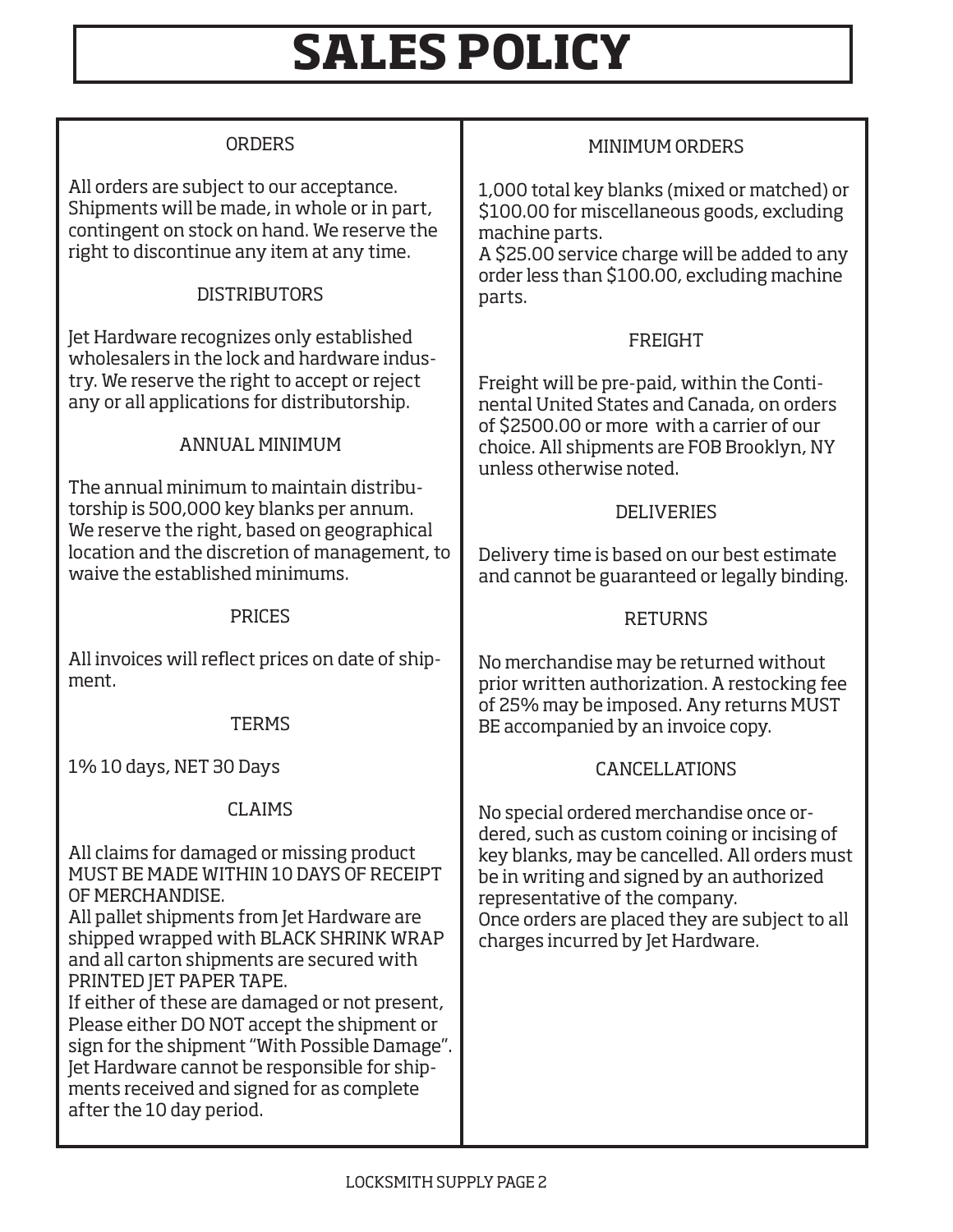#### LOCKSMITH SUPPLY PAGE 3

|                                        |                               |                       | <b>SULLIX LD 101 LOIA DAR LACKABILIE</b> $\exists$ |                                |                                                                         | <b>KEYS PRICED PER 100 Except Noted</b> |                           |
|----------------------------------------|-------------------------------|-----------------------|----------------------------------------------------|--------------------------------|-------------------------------------------------------------------------|-----------------------------------------|---------------------------|
| <b>GRP</b>                             | Pkgd                          | <b>Box</b>            | <b>DEALER</b>                                      | <b>POLY BAG</b>                | 1M-9,950                                                                | 10M-24,950                              | <b>25M &amp; UP</b>       |
| $A \& H$                               | 10                            | 50                    | <b>Market Price</b>                                | 29.20                          | 28.60                                                                   | 27.20                                   | 26.40                     |
| в                                      | 10                            | 50                    | Market Price                                       | 27.40                          | 26.80                                                                   | 25.50                                   | 24.70                     |
| C                                      | $10$                          | 50                    | 54.00                                              | 33.60                          | 33.00                                                                   | 31.40                                   | 30.50                     |
| CA                                     | 5                             | 25                    | $1.00$ /ea                                         | $\bullet$                      | 0.70 / ea                                                               | 0.70 / ea                               | 0.70 / ea                 |
| <b>CFA</b><br>$\overline{\mathsf{CG}}$ | $\mathbf{1}$<br>5             | 10<br>$\overline{25}$ | $1.80$ /ea<br>$1.25$ /ea                           | <b>ON BACKER</b><br>❶          | 1.25 / ea<br>.95 / ea                                                   | 1.25/ea<br>.95/ea                       | 1.25/ea<br>$.95$ /ea      |
| <b>CH</b>                              | 5                             | 25                    | .85 / ea                                           | $\bullet$                      | .60/ea                                                                  | .60/ ea                                 | .60/ea                    |
| D                                      | 10                            | 50                    | 61.00                                              | 38.00                          | 37.40                                                                   | 35.60                                   | 34.50                     |
| ${\bf E}$                              | 10                            | 50                    | 92.00                                              | 56.60                          | 56.00                                                                   | 53.30                                   | 51.70                     |
| $\mathbf{F}% _{0}$                     | 10                            | 50                    | 76.00                                              | 46.60                          | 46.00                                                                   | 43.80                                   | 42.50                     |
| G                                      | 10                            | 50                    | 131.00                                             | 80.10                          | 79.50                                                                   | 75.70                                   | 73.50                     |
| п                                      |                               | 50                    | 59.00                                              | ❷                              | 35.70                                                                   | 35.70                                   | 35.70                     |
| J                                      | 10                            | 50                    | 52.00                                              | $\bullet$                      | 32.00                                                                   | 32.00                                   | 32.00                     |
| JA                                     | 10                            | 50                    | 55.00                                              | $\bullet$                      | 33.70                                                                   | 33.70                                   | 33.70                     |
| K<br>$\overline{\mathbf{M}}$           | 10<br>$\overline{5}$          | 50<br>25              | 75.00<br>135.00                                    | 46.10<br>81.50                 | 45.50<br>80.90                                                          | 43.30<br>77.00                          | 42.00<br>74.80            |
| N                                      | 10                            | 50                    | 171.00                                             | 104.60                         | 104.00                                                                  | 104.00                                  | 104.00                    |
| <b>NB</b>                              | 10                            | 50                    | 138.00                                             | 84.30                          | 83.70                                                                   | 79.70                                   | 77.30                     |
| O                                      | $10$                          | 50                    | 77.00                                              | $\bullet$                      | 46.80                                                                   | 44.50                                   | 43.20                     |
| R                                      | 5                             | 25                    | 104.00                                             | $\bullet$                      | 63.30                                                                   | 63.30                                   | 63.30                     |
| <b>RA</b>                              | $\overline{1}$                | 5                     | Market Price                                       | $\bullet$                      | 3.75/ea                                                                 | 3.75 / ea                               | 3.75/ea                   |
| ${\bf RB}$                             | $\mathbf 1$                   | 5                     | 10.00/ea                                           | $\bullet$                      | 5.00 / ea                                                               | 5.00 / ea                               | 5.00 / ea                 |
| RC                                     | 5                             | 25                    | 381.00                                             | $\bullet$                      | 231.00                                                                  | 220.00                                  | 220.00                    |
| <b>RD</b>                              | $\mathbf 1$<br>$\mathbf{1}$   | 5<br>5                | 11.00/ea                                           | $\bullet$<br>$\bullet$         | 5.50 / ea<br>6.00 / ea                                                  | 5.50 / ea                               | 5.50 / ea                 |
| <b>RE</b><br>RF                        | $\overline{1}$                | $\overline{5}$        | 12.00/ea<br>14.00/ea                               | $\bullet$                      | 7.00 / ea                                                               | 6.00 / ea<br>7.00 / ea                  | 6.00 / ea<br>7.00 / ea    |
| $_{RG}$                                | $\mathbf{1}$                  | 5                     | 18.00/ea                                           | $\bullet$                      | 9.00 / ea                                                               | 9.00 / ea                               | 9.00 / ea                 |
| <b>RH</b>                              | 5                             | 25                    | 232.00                                             | $\bullet$                      | 140.60                                                                  | 133.90                                  | 130.00                    |
| RI                                     | $\mathbf{1}$                  | 5                     | 21.00/ea                                           | $\bullet$                      | 10.50/ea                                                                | 10.50 / ea                              | 10.50 / ea                |
| R                                      | $\mathbf{1}$                  | 5                     | 24.00/ea                                           | $\bullet$                      | 12.00 / ea                                                              | 12.00 / ea                              | 12.00 / ea                |
| RK                                     | $\overline{1}$                | 5                     | 27.50/ea                                           | $\bullet$                      | 22.50 / ea                                                              | 22.50 / ea                              | 22.50 / ea                |
| <b>RK-A</b>                            | $\mathbf{1}$                  | 5                     | 25.50 / ea                                         | $\bullet$                      | 21.50 / ea                                                              | 21.50 / ea                              | 21.50 / ea                |
| RL                                     | $\mathbf{1}$                  | 5                     | Market Price                                       | $\bullet$                      | 15.00 / ea                                                              | 15.00 / ea                              | 15.00 / ea                |
| <b>RM</b><br><b>RN</b>                 | 5<br>5                        | 10<br>10              | $3.50$ / ea<br>$4.25$ / ea                         | $\bullet$<br>$\bullet$         | $1.60$ / ea                                                             | $1.60$ / ea                             | $1.60$ / ea<br>2.10 / ea  |
| <b>RO</b>                              | 5                             | 25                    | $1.65$ /ea                                         | $\overline{\mathbf{o}}$        | 2.10 / ea<br>1.15/ea                                                    | 2.10 / ea<br>1.15/ea                    | 1.15/ea                   |
| $\mathbf{RP}$                          | $\mathbf{1}$                  | 5                     | 34.00 / ea                                         | $\bullet$                      | 25.00 / ea                                                              | 25.00 / ea                              | 25.00 / ea                |
| <b>RP-A</b>                            | $\mathbf 1$                   | 5                     | 31.00 / ea                                         | $\bullet$                      | 22.75 / ea                                                              | 22.75 / ea                              | 22.75 / ea                |
| <b>RS</b>                              | $\mathbf 1$                   | 10                    | $2.95$ /ea                                         | <b>ON BACKER</b>               | 2.25/ea                                                                 | 2.25/ea                                 | 2.25/ea                   |
| $\mathbf{R}\mathbf{V}$                 | $\mathbf{1}$                  | 5                     | 22.10/ea                                           | 0                              | 17.00 / ea                                                              | 17.00 / ea                              | 17.00 / ea                |
| $RV - A$                               | $\mathbf 1$                   | 5                     | 18.60/ea                                           | $\bullet$                      | 14.30 / ea                                                              | 14.30 / ea                              | 14.30 / ea                |
| $\mathbf{R}\mathbf{W}$<br><b>RW-A</b>  | $\mathbf{1}$                  | 5                     | 24.50/ea                                           | $\bullet$                      | 18.90 / ea                                                              | 18.90 / ea                              | 18.90 / ea                |
| RY                                     | $\mathbf{1}$<br>$\mathbf{1}$  | 5<br>5                | 21.00/ea<br>27.00 / ea                             | $\bullet$<br>$\bullet$         | 16.20/ea<br>20.75 / ea                                                  | 16.20/ea<br>20.75 / ea                  | 16.20/ea<br>20.75 / ea    |
| RY-A                                   | $\mathbf{1}$                  | 5                     | 23.40/ea                                           | $\bullet$                      | 18.00 / ea                                                              | 18.00 / ea                              | 18.00 / ea                |
| <b>RZ-A</b>                            | 1                             | 5                     | .65 / ea                                           | $\mathbf 0$                    | .50 / ea                                                                | .50 / ea                                | .50 / ea                  |
| RZ-B                                   | $\mathbf{1}$                  | 5                     | 3.50 / ea                                          | $\bullet$                      | 2.50/ea                                                                 | 2.50 / ea                               | 2.50/ea                   |
| SA                                     | 10                            | 50                    | 72.00                                              | 44.30                          | 43.70                                                                   | 43.70                                   | 43.70                     |
| SВ                                     | 10                            | 50                    | 89.00                                              | 54.50                          | 53.90                                                                   | 53.90                                   | 53.90                     |
| <b>SC</b>                              | 10                            | 50                    | 72.00                                              | 44.30                          | 43.70                                                                   | 43.70                                   | 43.70                     |
| SD                                     | 10<br>10                      | 50<br>50              | <i>115.00</i><br>48.00                             | 70.60<br>29.70                 | 70.00<br>29.10                                                          | 70.00<br>29.10                          | 70.00<br>29.10            |
| <b>SE</b><br>SF                        | 10                            | 50                    | 54.00                                              | 33.60                          | 33.00                                                                   | 33.00                                   | 33.00                     |
| SG                                     | 10                            | 50                    | 157.00                                             | 95.60                          | 95.00                                                                   | 95.00                                   | 95.00                     |
| <b>SH</b>                              | 10                            | 50                    | 163.00                                             | 99.30                          | 98.70                                                                   | 98.70                                   | 98.70                     |
| SJ                                     | 10                            | 50                    | 144.00                                             | 88.10                          | 87.50                                                                   | 87.50                                   | 87.50                     |
| SK                                     | 10                            | 50                    | 97.00                                              | 59.30                          | 58.70                                                                   | 58.70                                   | 58.70                     |
| <b>SL</b>                              | 10                            | 50                    | 346.00                                             | 210.60                         | 210.00                                                                  | 210.00                                  | 210.00                    |
| т                                      | 10                            | 50                    | 87.00                                              | 53.20                          | 52.60                                                                   | 52.60                                   | 52.60                     |
| <b>VT</b>                              | $\mathbf{1}$                  | 5                     | $4.50$ / ea                                        | ❶                              | 3.50 / ea                                                               | 3.50 / ea                               | 3.50 / ea                 |
| <b>250 PACK</b>                        | <b>O POLY BAGGED Standard</b> |                       |                                                    | ❷<br><b>1/M CASE LOTS ONLY</b> | UNI BOW Not Personalized, Suffix Plain (UN) or Do Not Duplicate (UN-DD) |                                         |                           |
| <b>GRP</b>                             |                               |                       |                                                    |                                | 1M-9,750                                                                | 10M-24,750                              | Price per 100<br>25M & UP |
| AA                                     |                               |                       |                                                    |                                | 21.50                                                                   | 20.70                                   | 18.90                     |
| <b>BB</b>                              |                               |                       |                                                    |                                | 21.50                                                                   | 20.70                                   | 16.80                     |
| CC                                     |                               |                       |                                                    |                                | 23.50                                                                   | 22.50                                   | 20.50                     |
| EE                                     |                               |                       |                                                    |                                | 27.80                                                                   | 26.50                                   | 24.10                     |
| HH                                     |                               |                       |                                                    |                                | 21.50                                                                   | 20.80                                   | 19.90                     |
| <b>500 PACK</b>                        |                               |                       |                                                    | 25/m Minimum Order             |                                                                         |                                         | Price per 1,000           |
| <b>AAA</b>                             |                               |                       | 2/m CASE LOTS ONLY                                 |                                | $\equiv$                                                                | 167.60                                  |                           |
| CCC                                    |                               |                       | 2 / m CASE LOTS ONLY                               |                                | $\blacksquare$                                                          | 186.00                                  |                           |

### **ALL KEY BLANKS COUNT TOWARDS RESPECTIVE PRICE COLUMN November 1, 2020**

**SUFFIX "PB" for Poly Bag Packaging**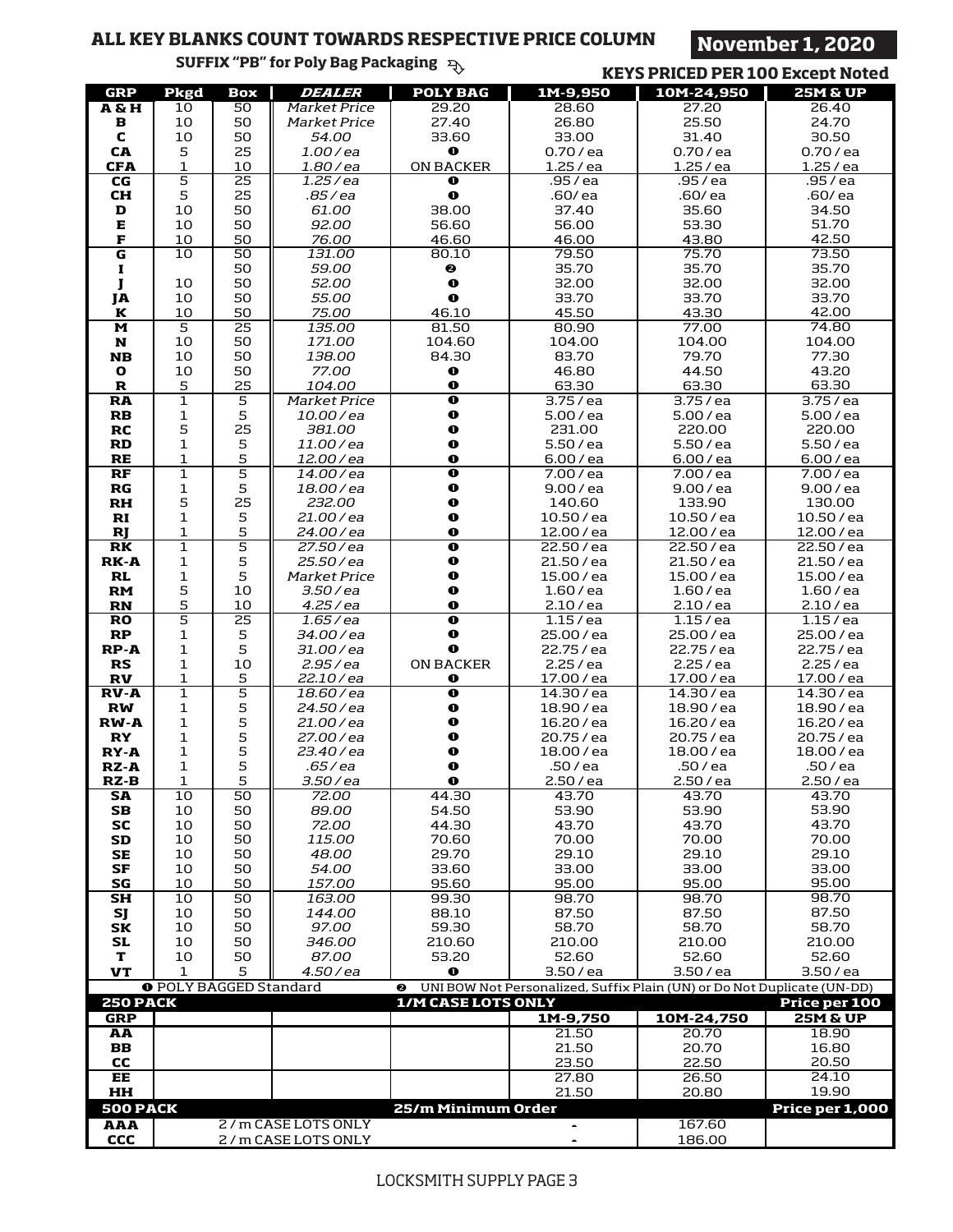| <b>UNI BOW PERSONALIZED</b>                                                              |                   |               |             |                      |                     |
|------------------------------------------------------------------------------------------|-------------------|---------------|-------------|----------------------|---------------------|
| Minimum Order 1,000 pcs / 100 of a number                                                |                   |               |             |                      |                     |
| UNI BOW Personalized - Specify <b>BLANK</b> one side or <b>DO NOT DUPLICATE</b> one side |                   |               |             |                      |                     |
| New Die Charge \$99.00 (Dist & Dealer)                                                   | GRP               | <b>DEALER</b> | 1M-1,950    | 2M-14,950            | <b>15M &amp; UP</b> |
|                                                                                          | P                 | 56.00         | 40.00       | 39.10                | 37.10               |
| <b>NEUTER BOW PERSONALIZED</b>                                                           |                   |               |             |                      |                     |
| Minimum Order 1.000 / 100 of a number                                                    |                   |               |             |                      |                     |
| New Die Charge \$199.00 (Dist & Dealer)                                                  | GRP               | <b>DEALER</b> | 1M-7.450    | 7,500-24,950         | 25M-49.900          |
| Custom or logo work BY QUOTE only                                                        | PN                | 67.30         | 44.90       | 44.40                | 43.70               |
| <b>PERSONALINE</b>                                                                       |                   |               |             |                      |                     |
|                                                                                          | <b>GRP</b>        | <b>DEALER</b> | 1M-1,950    | 2M-14,950            | <b>15M &amp; UP</b> |
| Minimum Order 1,000 / 100 of a Number                                                    | <b>A&amp;H-PE</b> | 45.00         | 31.20       | 30.40                | 29.60               |
| Nickel Plated keys are not available in PE.                                              | $B-PE$            | 42.00         | 29.50       | 28.70                | 27.90               |
|                                                                                          | $C-PE$            | 50.00         | 34.80       | 34.00                | 33.20               |
| Distributor / Dealer Die Charge \$99.00                                                  | <b>CH-PE</b>      | 0.90 / ea     | $0.65$ / ea | $0.65$ / ea          | $0.65$ / ea         |
|                                                                                          | D-PE              | 56.00         | 38.80       | 38.00                | 37.20               |
| Custom Dies (coined or incising) - By Quote only                                         | $E-PE$            | 81.00         | 56.00       | 55.20                | 54.40               |
|                                                                                          | G-PE              | 112.00        | 77.80       | 77.00                | 76.20               |
|                                                                                          | $I-PE$            | 56.00         | 38.50       | 37.70                | 36.90               |
|                                                                                          | $K-PE$            | 67.00         | 46.30       | 45.50                | 44.70               |
|                                                                                          | N-PE              | 157.00        | 108.30      | 107.50               | 106.70              |
|                                                                                          | <b>NB-PE</b>      | 118.00        | 81.60       | 80.80                | 80.00               |
| <b>SUPERIOR</b>                                                                          | $O-PE$            | 69.00         | 47.50       | 46.70                | 45.90               |
| <b>LOCK SERVICE</b><br><b>LOCKSMITH</b><br>123-555-1996<br>456-1234                      | <b>RH-PE</b>      | 195.00        | 134.30      | 133.50               | 132.70              |
|                                                                                          | <b>SA-PE</b>      | 70.00         | 48.00       | 47.20                | 46.40               |
|                                                                                          | <b>SB-PE</b>      | 84.00         | 58.20       | 57.40                | 56.60               |
|                                                                                          | <b>SC-PE</b>      | 70.00         | 48.00       | 47.20                | 46.40               |
|                                                                                          | <b>SD-PE</b>      | 108.00        | 74.30       | 73.50                | 72.70               |
|                                                                                          | <b>SG-PE</b>      | 144.00        | 99.30       | 98.50                | 97.70               |
|                                                                                          | <b>SH-PE</b>      | 149.00        | 103.00      | 102.20               | 101.40              |
|                                                                                          | SJ-PE             | 133.00        | 91.80       | 91.00                | 90.20               |
|                                                                                          | <b>SK-PE</b>      | 91.00         | 63.00       | 62.20                | 61.40               |
|                                                                                          | <b>GRP</b>        | <b>DEALER</b> | 1M-1,950    | 2M-2,950             | 3M & UP             |
|                                                                                          | <b>BA-PE</b>      | 38.50         | 29.50       | 28.70                | 26.50               |
|                                                                                          |                   |               |             |                      |                     |
| <b>BRASS KEY TAGS (Priced per 100)</b>                                                   |                   |               |             |                      |                     |
| BKT-1                                                                                    | 1" DIA            | 23.60         | BKT-11/4-2  | 11/4" 2 HOLES        | 24.50               |
| BKT-11/8                                                                                 | 11/8" DIA         | 24.50         | BKT-13/8    | 13/8" DIA            | 24.50               |
| BKT-11/4                                                                                 | 11/4" DIA         | 24.50         |             | Packaged 100 per BOX |                     |

| <b>BIG BOW</b>                        |                              |               |         | <b>MINIMUM ORDERS</b>    | <b>DIE CHARGES</b> |                                 |
|---------------------------------------|------------------------------|---------------|---------|--------------------------|--------------------|---------------------------------|
| <b>BLANK both Sides - or - Do Not</b> |                              | Incised       |         | New Incising Die \$99.00 |                    |                                 |
|                                       | <b>Duplicate on One Side</b> | Coined        |         | $1/m - 100$ per #        |                    | <b>New Coining Die \$199.00</b> |
|                                       |                              | <b>DEALER</b> | 100-950 | 1/M-4.950                | 5/M-9.950          |                                 |
| XA                                    | Blank one side or DND        | 37.00         | 29.00   | 28.00                    | 27.20              |                                 |
| <b>XA-PE</b>                          | Personalized (Incised)       | 44.00         | 33.90   | 32.70                    | 31.70              |                                 |
| XA-PC                                 | Personalized (Coined)        | 54.00         | N/A     | 40.90                    | 39.70              |                                 |
| <b>XB</b>                             | Blank one side or DND        | 40.00         | 30.70   | 29.60                    | 28.70              |                                 |
| <b>XB-PE</b>                          | Personalized (Incised)       | 45.00         | 35.30   | 34.10                    | 33.10              |                                 |
| XB-PC                                 | Personalized (Coined)        | 61.00         | N/A     | 45.90                    | 44.50              |                                 |
| хc                                    | Blank one side or DND        | 78.00         | 60.00   | 58.00                    | 56.30              |                                 |
| XC-PE                                 | Personalized (Incised)       | 82.00         | 63.50   | 61.40                    | 59.60              |                                 |
| XC-PC                                 | Personalized (Coined)        | 88.00         | N/A     | 66.40                    | 64.40              |                                 |

MINIMUM ORDER 1,000 - MIX OR MATCHED (FOR PE ORDERS)<br>NEW DIES OR EXISTING INCISING OR UNIBOW DIES MAY BE USED FOR BIG BOW KEYS. NEUTER BOW DIES CANNOT BE USED.<br>CUSTOM COINING DIES (LOGOS, SYMBOLS, ETC) PRICE BY QUOTE ONLY.



LOCKSMITH SUPPLY PAGE 4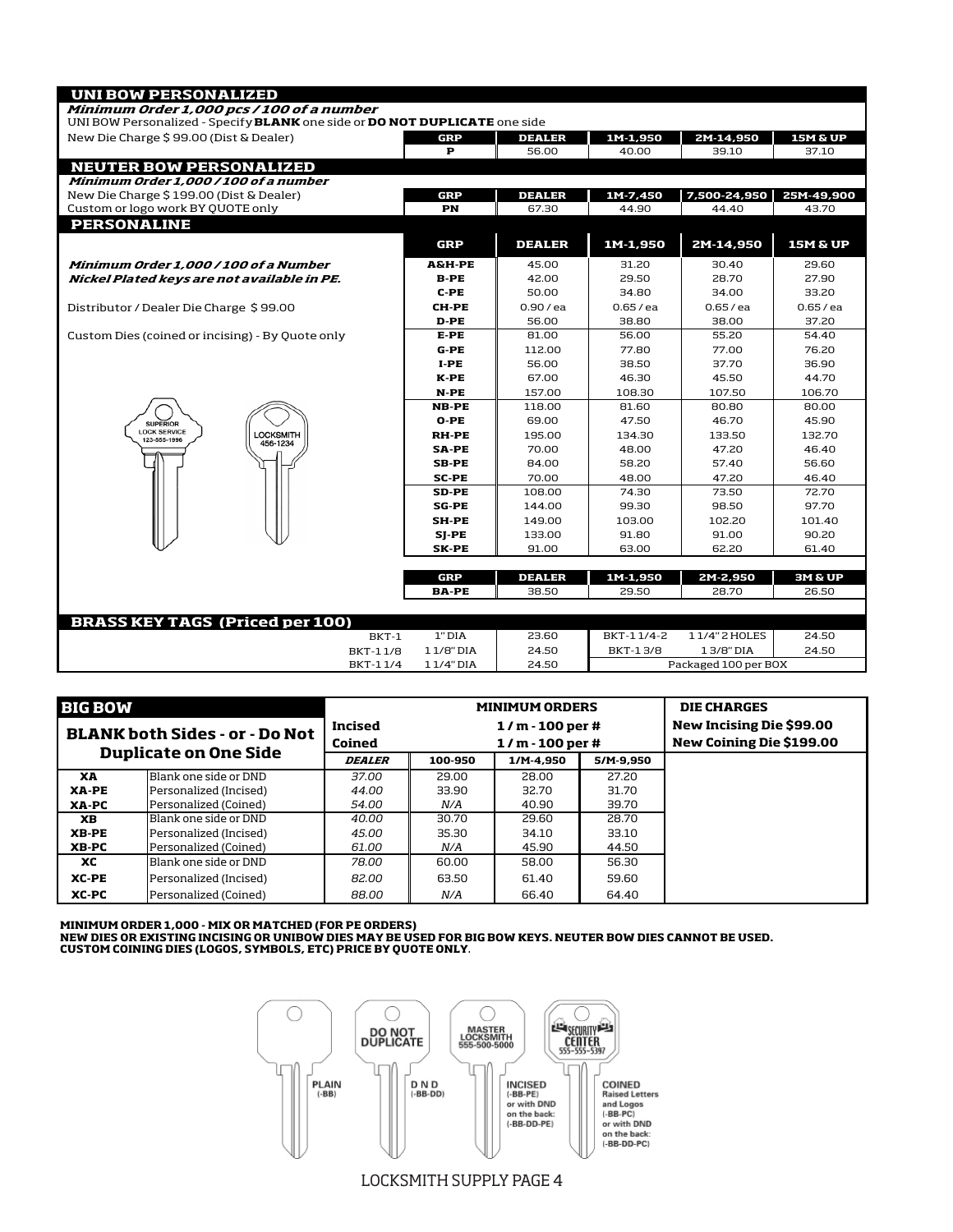|                                      | <b>COOL COLOR KEY ASSORTMENTS WITH RACKS</b>        |               |                    |
|--------------------------------------|-----------------------------------------------------|---------------|--------------------|
| PHC-D-120 Color Plastic Bow          | 120 Piece Assortment with Colorful Rack             | <b>DEALER</b> | <b>DISTRIBUTOR</b> |
|                                      | 40 ea. KW1, SC1 and WR5 Plastic Bow Keys            | 130.00        | 90.00              |
|                                      | <b>GROOVY KEY DISPLAYS WITH ASSORTMENTS</b>         |               |                    |
|                                      | <b>SEE PAGES 7 &amp; 8 FOR BULK KEY ASSORTMENTS</b> | <b>DEALER</b> | <b>DISTRIBUTOR</b> |
| CCC-50 Display Rack (50 Keys)        | 50 Piece Assortment KW1/11 & SC1                    | 70.00         | 50.00              |
| CCC-50-SPLSH Display Rack (50 Keys)  | 50 Piece Assortment KW1/11 & SC1 Splash Keys        | 65.00         | 47.00              |
| CCC-50-SPLSH2 Display Rack (50 Keys) | 50 Piece Assortment KW1/11 & SC1 Splash-2 Keys      | 65.00         | 47.00              |
| CCC-50-13 Display Rack (50 Keys)     | 5 ea. Animal Patterns 450-470 (KW1/11 & SC1)        | 90.00         | 65.00              |
| CCC-50-15 Display Rack (50 Keys)     | 5 ea. Spoo-Key Patterns 756-760 (KW1/11 & SC1)      | 90.00         | 65,00              |
| CCC-100-8 Display Rack (100 Keys)    | 10 ea. Sports Series - Patterns 410-430 (KW1 & SC1) | 160.00        | 110.00             |
| CCC-100-13 Display Rack (100 Keys)   | 10 ea. Animal Patterns 450-470, KW1/11 & SC1        | 160,00        | 110.00             |
| CCC-120-14 Display Rack (120 Keys)   | 5 ea. Zodiac Pattern 700-755, KW1/11 & SC1          | 185.00        | 130.00             |

|                        |                                                     | <b>GROOVY KEY ACCESSORIES</b> |                    |
|------------------------|-----------------------------------------------------|-------------------------------|--------------------|
|                        |                                                     | <b>DEALER</b>                 | <b>DISTRIBUTOR</b> |
| CCC-50-Hooks Only      | Expansion Hooks for CCC-50 Displays (pkg. of 10)    | 2.20                          | 1.70               |
| CCC-200 Rack Only      | 50 Hook Rack for Groovy Keys                        | 40.00                         | 30.00              |
| 7001-Animal Key Sign   | 14"x34" Colorful Key Shaped Sign with Animals       | 34.00                         | 22.60              |
| 7001-Spoo-Key Key Sign | 14"x34" Colorful Key Shaped Sign with All Spoo-Keys | 34.00                         | 22.60              |
| 7001-Sports Key Sign   | 14"x34" Colorful Key Shaped Sign with All Sports    | 34.00                         | 22.60              |
| 7001 - Zodiac Key Sign | 14"x34" Colorful Key Shaped Sign with All Zodiacs   | 34.00                         | 22.60              |

| <b>KEY BLANK DISPLAYS, RACKS &amp; SIGNS</b>                                          |               |                    |
|---------------------------------------------------------------------------------------|---------------|--------------------|
|                                                                                       | <b>DEALER</b> | <b>DISTRIBUTOR</b> |
| 2000 - SQUAROUSEL ROTARY - 96 hooks                                                   | 85.00         | 57.00              |
| 3000-FO - FLIP-OVER BOARD (Groovy/Standard) - 112 hooks                               | 45.00         | 30.00              |
| 3000-Hooks only - 112 Replacement hooks for 3000-F0 & 4000 Boards                     | 28.50         | 19.00              |
| 4000 - FLAT BOARD for Silver Line - 112 hooks                                         | 39.75         | 26.50              |
| 7000-W - Window Decals - Self-Adhesive "KEYS CUT HERE" Window<br>Decal, 9.25" x 4.75" | 1.25/ea       | $.99$ /ea          |
| 7001 - KEY TOWER - 342 hooks                                                          | 719.00        | 549.00             |
| 7001-PC - Replacement Tower panels for 7001 Key Tower                                 | 28.90/set     | 19.95/set          |
| 7002-S Key Sign - 36"x24" Graphic Vinyl Key Sign                                      | 31.50         | 21.00              |
| 7003-S Key Sign - 36"x12" Graphic Vinyl Key Sign                                      | 18.00         | 12.00              |
| RACK/250 - DISPENSER RACK FOR 250 PACK                                                | 37.50         | 25.00              |

| <b>KEY BLANK ASSORTMENTS</b>                                   |                                                                       |               |                    |  |  |  |  |  |
|----------------------------------------------------------------|-----------------------------------------------------------------------|---------------|--------------------|--|--|--|--|--|
|                                                                |                                                                       | <b>DEALER</b> | <b>DISTRIBUTOR</b> |  |  |  |  |  |
| ABA-31 [310] Assorted Keys                                     | 10 ea of 17 U.S. & 14 FOREIGN autos                                   | 239.00        | 169.00             |  |  |  |  |  |
| ABA-F-31<br>with 3000-F0 Flat Board                            |                                                                       | 279.00        | 195.00             |  |  |  |  |  |
| CBA-51 [255] Assorted Keys                                     | 5 ea of COMMERCIAL 5,6 & 7 pin BR & NS                                | 239.00        | 169.00             |  |  |  |  |  |
| $CBA-F-51$                                                     | with 3000-FO Flat Board                                               | 279.00        | 195.00             |  |  |  |  |  |
| FBA-46 [460] Assorted Keys 10 ea of FOREIGN NP autos           |                                                                       | 375.00        | 259.00             |  |  |  |  |  |
| with 3000-F0 Flat Board<br>$FBA-F-46$                          |                                                                       | 415.00        | 285.00             |  |  |  |  |  |
| HBA-65 [325 ] Assorted Keys 5 ea of 65 POPULAR HOUSE & PADLOCK |                                                                       | 239.00        | 169.00             |  |  |  |  |  |
| <b>HBA-F-65</b><br>with 3000-F0 Flat Board                     |                                                                       | 279.00        | 195.00             |  |  |  |  |  |
|                                                                | MCA-8 [80] Assorted Keys 10 ea of 8 NEW MOTORCYCLE KEY BLANKS         | 165.00        | 115.00             |  |  |  |  |  |
| MCA-26 [260] Assorted Keys 10 ea of 26 MOTORCYCLE KEY BLANKS   |                                                                       | 209.00        | 145.00             |  |  |  |  |  |
| MCA-26-D                                                       | with CCC-50 Rack and Display Backer                                   | 249.00        | 175.00             |  |  |  |  |  |
| MCA-34 [340] Assorted Keys                                     | 10 ea of 34 MOTORCYCLE KEY BLANKS (MCA-8 + MCA-26)                    | 359.00        | 249.00             |  |  |  |  |  |
| MCA-34-D with CCC-50 Rack and Display Backer                   |                                                                       | 399.00        | 279.00             |  |  |  |  |  |
| PBA-70 [ 350 ] Assorted Keys                                   | 5 ea of 70 HOUSE, U.S. AUTO & PADLOCK                                 | 239.00        | 169.00             |  |  |  |  |  |
| PBA-F-70<br>with 3000-FO Flat Board                            |                                                                       | 279.00        | 195.00             |  |  |  |  |  |
|                                                                | PBA-176 [915] Assorted Keys KEY TOWER ASSORTMENT - 176 FAST TURN KEYS | 719.00        | 499.00             |  |  |  |  |  |
|                                                                | The most popular HOUSE, U.S. & FOREIGN AUTO, COMMERCIAL & PADLOCKS    |               |                    |  |  |  |  |  |
| 7001-176 - - - - PBA-176 ASSORTMENT w / # 7001 KEY TOWER       |                                                                       | 1,499.00      | 1,039.00           |  |  |  |  |  |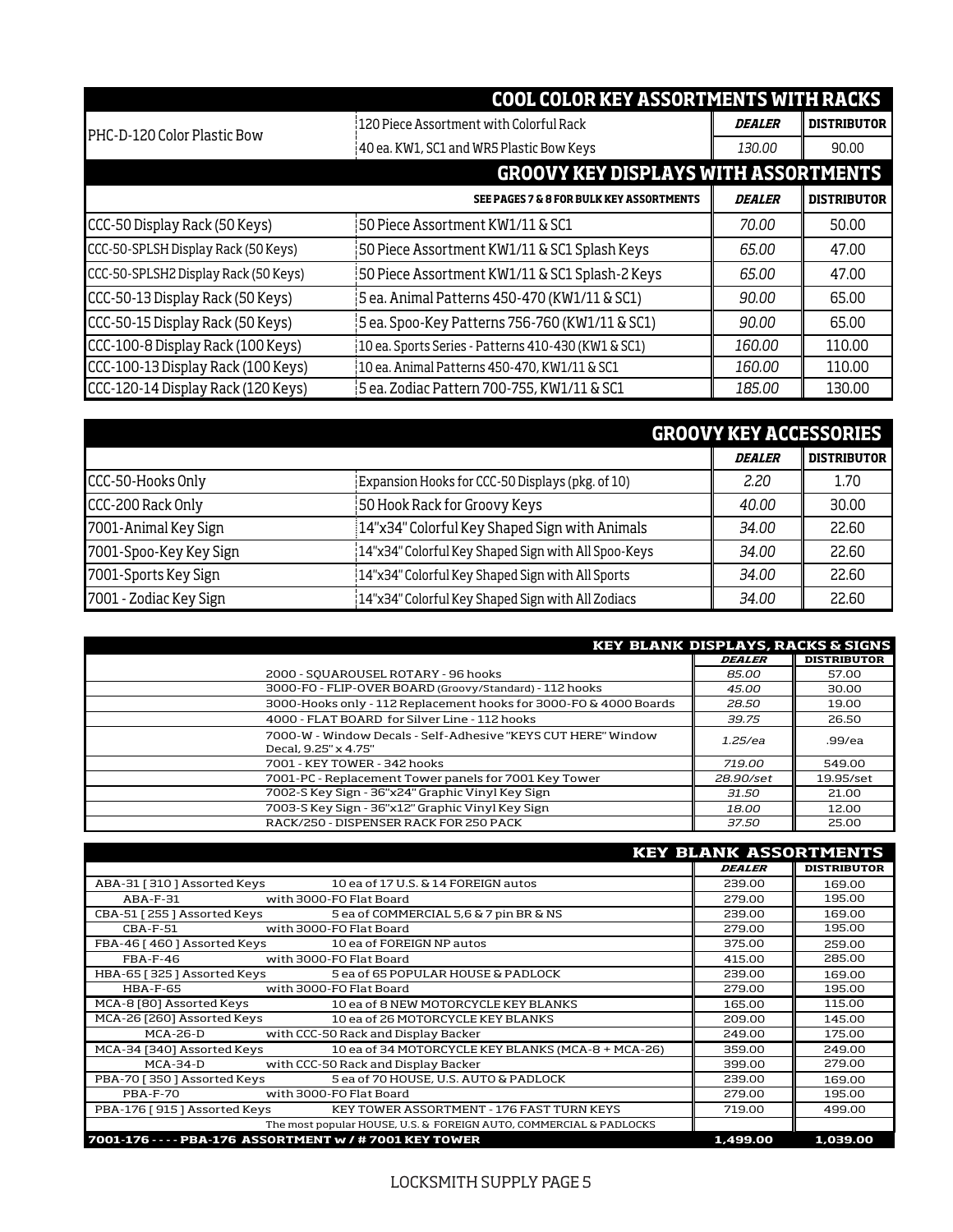| <b>KEY MACHINES</b>                                           | Dealer  | Distributor |  |
|---------------------------------------------------------------|---------|-------------|--|
| 070 - SEMI-AUTOMATIC HEAVY DUTY MACHINE                       | 1499.00 | 1349.00     |  |
| 7000 - SEMI-AUTOMATIC KEY MACHINE                             | 979,00  | 799.00      |  |
| 8000 - FULLY AUTOMATIC KEY MACHINE                            | 609.00  | 539.00      |  |
| 9000B-110V - 110 VOLT MANUAL "TWIST" KEY MACHINE (WITH BRUSH) | 469.00  | 379.00      |  |
| 9000B-12V - 12V DC MANUAL "TWIST" KEY MACHINE (WITH BRUSH)    | 469.00  | 379.00      |  |
| 9020 - SEMI-AUTOMATIC KEY MACHINE                             | 559.00  | 475.00      |  |
| HS2000 HIGH SECURITY KEY CUTTING MACHINE                      | 1259.00 | 1099.00     |  |





8000 Automatic Key Machine

HS2000 Hi-Security Manual Machine



9000B "Twist" Manual Key Machine



7000 Heavy Duty Semi-Auto Key Machine



9020 Semi-Auto Key Machine

| <b>KEY MACHINE CUTTERS, BRUSHES &amp; ADAPTERS</b> |                           |        |               |                   |                                      |              |             |  |  |
|----------------------------------------------------|---------------------------|--------|---------------|-------------------|--------------------------------------|--------------|-------------|--|--|
|                                                    | <b>PART #/DESCRIPTION</b> | Dealer | Distributor # |                   | <b>PART #/DESCRIPTION</b>            |              | Distributor |  |  |
| FOA-1 for Ford                                     | Vise Adaptor              | 4.65   | 3.20          | <b>■7100-60MC</b> | Milling Cutter                       | 55.00        | 39.00       |  |  |
| 9RF                                                | File Cutter               | 75.00  | 50.00         | <b>@7100-75MC</b> | Milling Cutter                       | 109.00       | 75.00       |  |  |
| 7100-P9MC                                          | Milling Cutter            | 76.00  | 54.00         | ▓7100-070MC       | Milling Cutter                       | 110.00       | 79.00       |  |  |
| 7100-11MC                                          | Milling Cutter            | 96.00  | 64.00         | ■7120-150 *       | <b>Slotter Cutter</b>                | 41.00        | 28.00       |  |  |
| 7100-16                                            | Slotter Cutter            | 40.00  | 28.00         | U7000-MC          | Milling Cutter                       | 109.00       | 79.00       |  |  |
| 7100-19MC                                          | Milling Cutter            | 93.00  | 62.00         | <b>II</b> 9000-MC | Milling Cutter                       | 69.00        | 53.00       |  |  |
| 7100-CU20                                          | Milling Cutter            | 75.00  | 50.00         | 9010-MC           | Milling Cutter                       | 67.00        | 45.00       |  |  |
| 7100-23MC                                          | Milling Cutter            | 54.00  | 36.00         | 19020-MC          | Milling Cutter                       | 75.00        | 50.00       |  |  |
| 7100-23RF                                          | File Cutter               | 54.00  | 36.00         |                   | 7120,50-200 Tylon 3" Deburring Brush | <i>13.50</i> | 9.50        |  |  |
| 7100-X23MC                                         | Milling Cutter            | 47.00  | 34.00         | ∰9000-BRUSH       | Brush for 7000 & 9000                | <i>13.50</i> | 9.50        |  |  |
| 7100-26MC/CU11                                     | Milling Cutter            | 101.00 | 75.00         | 9000B-MOUNT       | Mounting kit for                     | 30.00        | 20.00       |  |  |
| 7100-34MC                                          | Milling Cutter            | 49.00  | 33.00         |                   | 9000B                                |              |             |  |  |
|                                                    |                           |        |               |                   |                                      |              |             |  |  |

\*Conversion Cutter and Spacer for flat steel & safe deposit keys

| <b>HS2000 HIGH SECURITY MACHINE PARTS</b> |                                     |        |       |             |            |                                                                         |  |        |          |             |        |
|-------------------------------------------|-------------------------------------|--------|-------|-------------|------------|-------------------------------------------------------------------------|--|--------|----------|-------------|--------|
|                                           | <b>PART #/DESCRIPTION</b>           | Dealer |       | Distributor |            | <b>PART #/DESCRIPTION</b>                                               |  | Dealer |          | Distributor |        |
| C <sub>15</sub>                           | 1.5mm Cutter for Primus             |        | 37.50 | S           | 25.00      | 3mm X 88º Angled<br><b>@T30</b><br>Tracer                               |  |        | 24.00    |             | 18.00  |
| C25                                       | 2.5mm Flat End Fluted<br>Cutter     | Ś      | 27.00 |             | 18.00      | 2.5mm X 88º 2-Sided<br><b>器T52</b><br>Angled Tracer                     |  | Ś.     | 19.50    | S           | 13.00  |
| C <sub>30</sub>                           | 3mm X 90° Angled Cutter             |        | 33.00 |             | 22.00      | <b>■1070</b><br>1070 Key Clamp                                          |  |        | 45.00    |             | 30.00  |
| C35                                       | 3.5mm X 90° Angled<br>Cutter        |        | 27.00 | Ś           | 18.00 2071 | 1071 Key Clamp                                                          |  |        | 45.00    |             | 30.00  |
| <b>C50</b>                                | 90° X 105° 2-Sided<br>Angled Cutter | Ś.     | 27.00 |             | 18.00      | 1072 Key Clamp with Tip<br>● 1072<br>Stops                              |  | Ś      | 45.00    |             | 30.00  |
| C51                                       | 95° X 100° 2-Sided<br>Angled Cutter | Ś.     | 27.00 | Ś           | 18.00      | 1073 Key Clamp with Tip<br>1073∎<br><b>Stops for Primus</b>             |  | Ś      | 60.00    |             | 40.00  |
| T <sub>15</sub>                           | 1.5mm Tracer for Primus<br>Keys     | \$     | 25.50 |             | 17.00      | PRIMUS SET FOR HS2000 - Includes:<br>1073 Clamp, C15, T15 and 50 ea. Of |  |        | \$399.00 |             | 229.00 |
| <b>T25</b>                                | 2.5mm X 88º Angled<br>Tracer        |        | 24.00 | Ś           | 18.00      | SC4-PRIMUS C, E & H Key Blanks                                          |  |        |          |             |        |

| AUTO TRANSPONDER EQUIPMENT              |                                                                                                                                                                             |                      |                    |  |  |  |  |  |  |  |  |
|-----------------------------------------|-----------------------------------------------------------------------------------------------------------------------------------------------------------------------------|----------------------|--------------------|--|--|--|--|--|--|--|--|
|                                         | Electronic Transponder Decoder & Duplicator Machine & Software                                                                                                              |                      |                    |  |  |  |  |  |  |  |  |
| <b>PART#</b>                            | <b>DESCRIPTION</b>                                                                                                                                                          | <i><b>DEALER</b></i> | <b>DISTRIBUTOR</b> |  |  |  |  |  |  |  |  |
| <b>INTELLI-CLONE</b>                    | iClone Transponder Cloning and Duplicating System - Includes ability to clone T.I. Fixed Code, T.I<br>Crypto and Philips Crypto 46 chips! PC Software & USB cable included. | \$599.00             | \$499.00           |  |  |  |  |  |  |  |  |
|                                         |                                                                                                                                                                             |                      |                    |  |  |  |  |  |  |  |  |
| <b>iCLONE ETK Key Blank Assortments</b> |                                                                                                                                                                             |                      |                    |  |  |  |  |  |  |  |  |
| <b>C1-ASST</b>                          | Texas Fixed Code Assortment - Includes 10 Blades (2 of ea. Key), 2 ETH<br>Electronic Heads & 2 C1 Chips                                                                     | \$67.00              | \$53.50            |  |  |  |  |  |  |  |  |
| <b>C2-ASST</b>                          | Texas Crypto Assortment - Includes 28 Blades (2 of ea. Key), 4 ETH<br>Electronic Heads & 4 C2 Chips                                                                         | \$174.00             | \$139.00           |  |  |  |  |  |  |  |  |
| <b>C3-ASST</b>                          | Philips Crypto 46 Assortment - Includes 28 Blades (2 of ea. Key), 4 ETH<br>Electronic Heads & 4 C3 Chips                                                                    | \$178.00             | \$142.00           |  |  |  |  |  |  |  |  |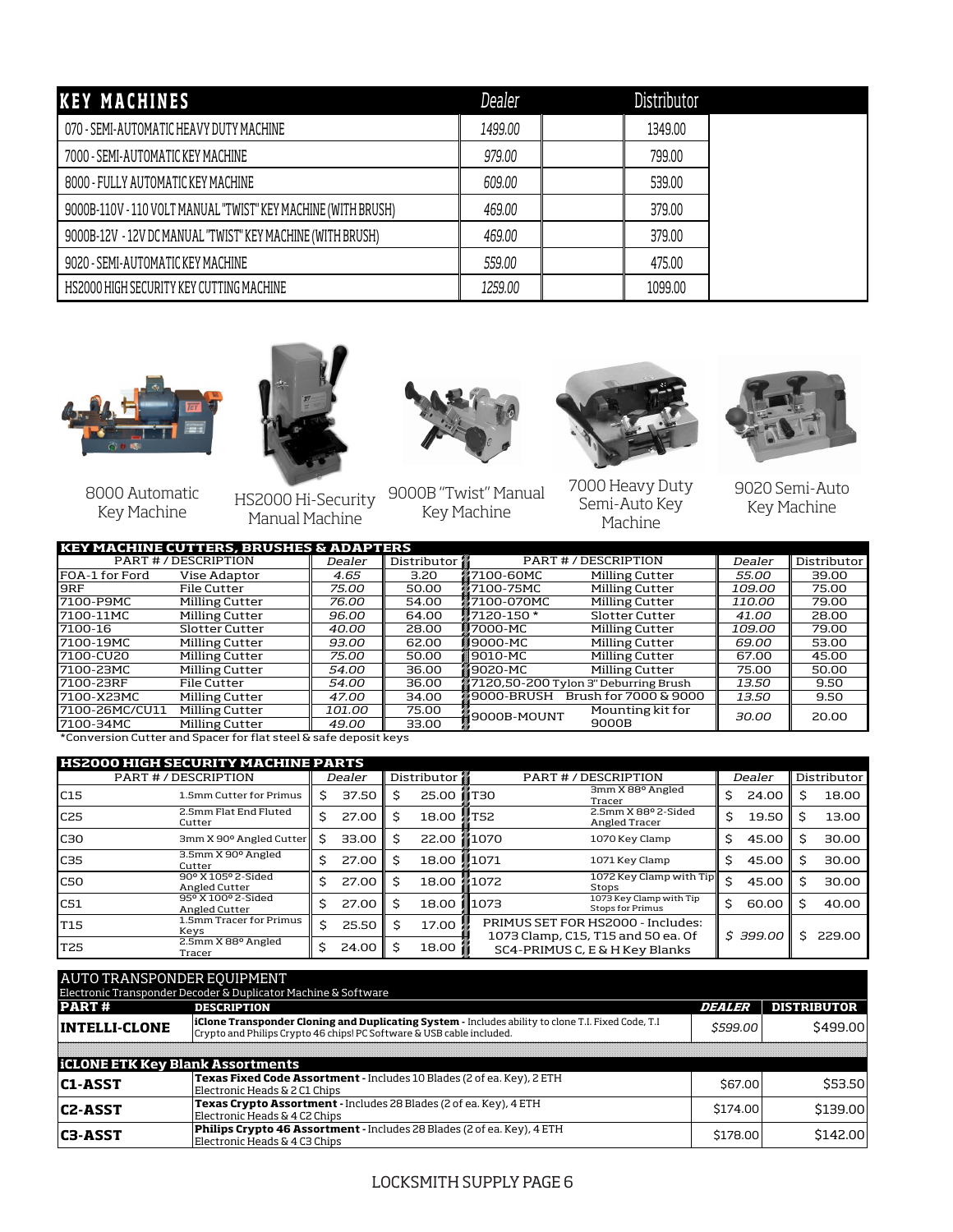# **GROOVY KEYS AND KEY ASSORTMENTS**

| STK #                                                    | <b>GRP</b> |                     | <b>CCC ASSORTMENT No.</b> |                    |                      |                    |                    | STK #                                                                                 | GRP            |                     |                    |                     | <b>CCC ASSORTMENT No.</b> |                      |                    |
|----------------------------------------------------------|------------|---------------------|---------------------------|--------------------|----------------------|--------------------|--------------------|---------------------------------------------------------------------------------------|----------------|---------------------|--------------------|---------------------|---------------------------|----------------------|--------------------|
| <b>KEY PATTERNS PACKAGED</b><br>IN VARIOUS GROOVY ASSTS. |            | c<br>c<br>c         | с<br>с<br>с               | c<br>с<br>с        | c<br>c<br>c          | c<br>с<br>с        | c<br>с<br>c        | <b>KEY PATTERNS PACKAGED</b><br>IN VARIOUS GROOVY<br><b>ASSTS. ARE SUFFIXED "CCC-</b> |                | c<br>c<br>c         | c<br>c<br>c        | c<br>c<br>c         | c<br>с<br>c               | c<br>c<br>c          | c<br>c<br>c        |
| <b>ARE SUFFIXED "CCC-#"</b>                              |            | $\mathbf{1}$        | 2                         | з                  | 8                    | 1<br>з             | 1<br>5             | $^{\rm 4+}$                                                                           |                | $\mathbf{1}$        | $\mathbf{z}$       | з                   | 8                         | 1<br>з               | 1<br>5             |
| KW1/11-214 LILY                                          | CA         |                     |                           |                    |                      |                    |                    | SC1-425 HOCKEY                                                                        | CG             |                     |                    |                     | $\star$                   |                      |                    |
| KW1/11-216 PAISLEY<br>KW1/11-252 BLUE FLORAL             | CA<br>CA   |                     |                           |                    |                      |                    |                    | SC1-430 SOCCER<br>SC1-450 GIRAFFE                                                     | CG<br>CG       |                     |                    |                     | $\star$                   |                      |                    |
| KW1/11-253 FLORAL BURST                                  | CA         |                     |                           |                    |                      |                    |                    | SC1-455 JAGUAR                                                                        | CG             |                     |                    |                     |                           | $\star$<br>$\star$   |                    |
| KW1/11-300 JUNGLE CAT                                    | CA         | $\star$             |                           |                    |                      |                    |                    | SC1-460 PEACOCK                                                                       | CG             |                     |                    |                     |                           | $^\star$             |                    |
| KW1/11-305 OLD GLORY<br>KW1/11-310 ZEBRA                 | CA<br>CA   |                     | $\star$<br>$\star$        |                    |                      |                    |                    | SC1-465 LIZARD<br><b>SC1-470 SNAKE</b>                                                | CG<br>CG       |                     |                    |                     |                           | $^\star$<br>$^\star$ |                    |
| KW1/11-315 RAINBOW                                       | CA         | $\star$             | $\star$                   |                    |                      |                    |                    | SC1-475 DOM. REP. FLAG                                                                | CA             |                     |                    |                     |                           |                      |                    |
| KW1/11-320 CAMOUFLAGE<br>KW1/11-325 VALENTINE            | CA<br>CA   | $\star$             | $\star$<br>$\star$        |                    |                      |                    |                    | SC1-480 ITALIAN FLAG<br><b>SC1-550 SWIRL</b>                                          | CA<br>CA       |                     |                    |                     |                           |                      |                    |
| KW1/11-335 DALMATIAN                                     | CA         |                     |                           | $\star$            |                      |                    |                    | SC1-555 LEOPARD                                                                       | CA             |                     |                    |                     |                           |                      |                    |
| KW1/11-340 BETSY ROSS                                    | CA         | $^\star$            |                           | $^\star$           |                      |                    |                    | SC1-560 CELESTIAL                                                                     | CA             |                     |                    |                     |                           |                      |                    |
| KW1/11-345 SMILEY FACE<br>KW1/11-350 PUERTO RICO         | CA<br>CA   | $^\star$            |                           | $\star$<br>$\star$ |                      |                    |                    | SC1-565 SUNFLOWER<br>SC1-570 LIGHTNING                                                | CA<br>СA       |                     |                    |                     |                           |                      |                    |
| KW1/11-355 MEXICO                                        | CA         |                     |                           | $\star$            |                      |                    |                    | SC1-575 FOOTBALL                                                                      | CA             |                     |                    |                     |                           |                      |                    |
| KW1/11-365 BALD EAGLE<br>KW1-410 BASEBALL                | CA<br>CG   |                     |                           |                    | $\star$              |                    |                    | SC1-580 SOCCER<br>SC1-585 BASKETBALL                                                  | CA<br>CA       |                     |                    |                     |                           |                      |                    |
| KW1-415 BASKETBALL                                       | CG         |                     |                           |                    | $^\star$             |                    |                    | SC1-590 BASEBALL                                                                      | CA             |                     |                    |                     |                           |                      |                    |
| KW1-420 FOOTBALL                                         | CG         |                     |                           |                    | $^\star$             |                    |                    | SC1-595 HOCKEY                                                                        | CA             |                     |                    |                     |                           |                      |                    |
| KW1-425 HOCKEY<br>KW1-430 SOCCER                         | CG<br>CG   |                     |                           |                    | $^\star$<br>$^\star$ |                    |                    | SC1-625 CHECKERED FLAG<br>SC1-700 CAPRICORN                                           | CA<br>CG       |                     |                    |                     |                           |                      |                    |
| KW1/11-450 GIRAFFE                                       | CG         |                     |                           |                    |                      | $\star$            |                    | SC1-705 AQUARIUS                                                                      | CG             |                     |                    |                     |                           |                      |                    |
| KW1/11-455 JAGUAR<br>KW1/11-460 PEACOCK                  | CG<br>CG   |                     |                           |                    |                      | $\star$<br>$\star$ |                    | SC1-710 PISCES<br>SC1-715 ARIES                                                       | CG<br>CG       |                     |                    |                     |                           |                      |                    |
| KW1/11-465 LIZARD                                        | CG         |                     |                           |                    |                      | $\star$            |                    | SC1-720 TAURUS                                                                        | CG             |                     |                    |                     |                           |                      |                    |
| KW1/11-470 SNAKE                                         | CG         |                     |                           |                    |                      | $\star$            |                    | SC1-725 GEMINI                                                                        | CG             |                     |                    |                     |                           |                      |                    |
| KW1/11-475 DOM. REP. FLAG<br>KW1/11-480 ITALIAN FLAG     | CA<br>CA   |                     |                           |                    |                      |                    |                    | SC1-730 CANCER<br><b>SC1-735 LEO</b>                                                  | CG<br>CG       |                     |                    |                     |                           |                      |                    |
| KW1/11-550 SWIRL                                         | CA         |                     |                           |                    |                      |                    |                    | SC1-740 VIRGO                                                                         | CG             |                     |                    |                     |                           |                      |                    |
| KW1/11-555 LEOPARD                                       | CA         |                     |                           |                    |                      |                    |                    | SC1-745 LIBRA                                                                         | CG             |                     |                    |                     |                           |                      |                    |
| KW1/11-560 CELESTIAL<br>KW1/11-565 SUNFLOWER             | CA<br>CA   |                     |                           |                    |                      |                    |                    | SC1-750 SCORPIO<br>SC1-755 SAGITTARIUS                                                | CG<br>CG       |                     |                    |                     |                           |                      |                    |
| KW1/11-570 LIGHTNING                                     | CA         |                     |                           |                    |                      |                    |                    | SC1-756 MUMMY                                                                         | CG             |                     |                    |                     |                           |                      | $^\star$           |
| KW1/11-575 FOOTBALL<br>KW1/11-580 SOCCER                 | CA<br>CA   |                     |                           |                    |                      |                    |                    | SC1-757 FRANKENSTEIN<br>SC1-758 WITCH                                                 | CG<br>CG       |                     |                    |                     |                           |                      | $\star$<br>$\star$ |
| KW1/11-585 BASKETBALL                                    | CA         |                     |                           |                    |                      |                    |                    | SC1-759 DRACULA                                                                       | CG             |                     |                    |                     |                           |                      | $\star$            |
| KW1/11-590 BASEBALL                                      | CA<br>CA   |                     |                           |                    |                      |                    |                    | SC1-760 GRIM REAPER<br>SC1-765 SKULL/CROSSBONES                                       | CG<br>CG       |                     |                    |                     |                           |                      | $\star$            |
| KW1/11-595 HOCKEY<br>KW1/11-625 CHECKERED FLAG           | CA         |                     |                           |                    |                      |                    |                    | <b>SC1-770 CHERRIES</b>                                                               | CG             |                     |                    |                     |                           |                      |                    |
| KW1/11-700 CAPRICORN                                     | CG         |                     |                           |                    |                      |                    |                    | SC1-775 CUPID                                                                         | CG             |                     |                    |                     |                           |                      |                    |
| KW1/11-705 AQUARIUS<br>KW1/11-710 PISCES                 | CG<br>CG   |                     |                           |                    |                      |                    |                    | SC1-835 RACING FLAG<br>SC1-935 CANADIAN FLAG                                          | CA<br>CA       |                     |                    |                     |                           |                      |                    |
| KW1/11-715 ARIES                                         | CG         |                     |                           |                    |                      |                    |                    | SC1-945 SHAMROCK                                                                      | CA             |                     |                    |                     |                           |                      |                    |
| KW1/11-720 TAURUS<br>KW1/11-725 GEMINI                   | CG<br>CG   |                     |                           |                    |                      |                    |                    | SC1-950 DICE PATTERN<br>SC1-955 CARDS                                                 | CA<br>CA       |                     |                    |                     |                           |                      |                    |
| KW1/11-730 CANCER                                        | CG         |                     |                           |                    |                      |                    |                    | SC1-965 FIREMAN                                                                       | CA             |                     |                    |                     |                           |                      |                    |
| KW1/11-735 LEO                                           | CG         |                     |                           |                    |                      |                    |                    | SC1-970 POLICEMAN                                                                     | CA             |                     |                    |                     |                           |                      |                    |
| KW1/11-740 VIRGO<br>KW1/11-745 LIBRA                     | CG<br>CG   |                     |                           |                    |                      |                    |                    | SC1-975 FLAME<br>SC4-300 JUNGLE CAT                                                   | CA<br>CA       | $^\star$            |                    |                     |                           |                      |                    |
| KW1/11-750 SCORPIO                                       | CG         |                     |                           |                    |                      |                    |                    | SC4-315 RAINBOW                                                                       | CA             | $^\star$            |                    |                     |                           |                      |                    |
| KW1/11-755 SAGITTARIUS<br>KW1/11-756 MUMMY               | CG<br>CG   |                     |                           |                    |                      |                    | $^\star$           | SC4-325 VALENTINE<br>SC4-340 BETSY ROSS                                               | СA<br>CA       | $^\star$<br>$\star$ |                    |                     |                           |                      |                    |
| KW1/11-757 FRANKENSTEIN                                  | CG         |                     |                           |                    |                      |                    | $\star$            | SC4-345 SMILEY FACE                                                                   | CA             | $^\star$            |                    |                     |                           |                      |                    |
| KW1/11-758 WITCH                                         | CG         |                     |                           |                    |                      |                    | $\star$            | <b>WR5-214 LILY</b>                                                                   | C <sub>A</sub> |                     |                    |                     |                           |                      |                    |
| KW1/11-759 DRACULA<br>KW1/11-760 GRIM REAPER             | CG<br>CG   |                     |                           |                    |                      |                    | $\star$<br>$\star$ | WR5-216 PAISLEY<br>WR5-252 BLUE FLORAL                                                | CA<br>CA       |                     |                    |                     |                           |                      |                    |
| KW1/11-765 SKULL/CROSSBONES                              | CG         |                     |                           |                    |                      |                    |                    | WR5-253 FLORAL BURST                                                                  | CA             |                     |                    |                     |                           |                      |                    |
| KW1/11-770 CHERRIES<br>KW1/11-775 CUPID                  | CG<br>CG   |                     |                           |                    |                      |                    |                    | WR5-300 JUNGLE CAT<br>WR5-305 OLD GLORY                                               | СA<br>CA       | $\star$             | $^\star$           |                     |                           |                      |                    |
| KW1/11-835 RACING FLAG                                   | CA         |                     |                           |                    |                      |                    |                    | WR5-310 ZEBRA                                                                         | CA             |                     | $\star$            |                     |                           |                      |                    |
| KW1/11-935 CANADIAN FLAG<br>KW1/11-945 SHAMROCK          | CA<br>CA   |                     |                           |                    |                      |                    |                    | WR5-315 RAINBOW<br>WR5-320 CAMOUFLAGE                                                 | CA<br>CA       | $^\star$            | $\star$<br>$\star$ |                     |                           |                      |                    |
| KW1/11-950 DICE PATTERN                                  | CA         |                     |                           |                    |                      |                    |                    | WR5-325 VALENTINE                                                                     | CA             | $^\star$            | $\star$            |                     |                           |                      |                    |
| KW1/11-955 CARDS                                         | CA         |                     |                           |                    |                      |                    |                    | WR5-335 DALMATIAN                                                                     | CA             |                     |                    | $\star$             |                           |                      |                    |
| KW1/11-965 FIREMAN<br>KW1/11-970 POLICEMAN               | CA<br>CA   |                     |                           |                    |                      |                    |                    | WR5-340 BETSY ROSS<br>WR5-345 SMILEY FACE                                             | СA<br>CA       | $\star$<br>$\star$  |                    | $^\star$<br>$\star$ |                           |                      |                    |
| KW1/11-975 FLAME                                         | CA         |                     |                           |                    |                      |                    |                    | WR5-350 PUERTO RICO                                                                   | CA             |                     |                    | $\star$             |                           |                      |                    |
| SC1-214 LILY                                             | CA<br>CA   |                     |                           |                    |                      |                    |                    | WR5-355 MEXICO                                                                        | CA             |                     |                    | $^\star$            |                           |                      |                    |
| SC1-216 PAISLEY<br>SC1-252 BLUE FLORAL                   | CA         |                     |                           |                    |                      |                    |                    | WR5-550 SWIRL<br>WR5-555 LEOPARD                                                      | CA<br>CA       |                     |                    |                     |                           |                      |                    |
| SC1-253 FLORAL BURST                                     | CA         |                     |                           |                    |                      |                    |                    | WR5-560 CELESTIAL                                                                     | CA             |                     |                    |                     |                           |                      |                    |
| SC1-300 JUNGLE CAT<br>SC1-305 OLD GLORY                  | CA<br>CA   | $\star$             | $\star$                   |                    |                      |                    |                    | WR5-565 SUNFLOWER<br>WR5-570 LIGHTNING                                                | CA<br>CA       |                     |                    |                     |                           |                      |                    |
| SC1-310 ZEBRA                                            | CA         |                     | $\star$                   |                    |                      |                    |                    | WR5-575 FOOTBALL                                                                      | CA             |                     |                    |                     |                           |                      |                    |
| SC1-315 RAINBOW<br>SC1-320 CAMOUFLAGE                    | CA<br>CA   | $^\star$            | $\star$<br>$\star$        |                    |                      |                    |                    | WR5-580 SOCCER<br>WR5-585 BASKETBALL                                                  | CA<br>CA       |                     |                    |                     |                           |                      |                    |
| SC1-325 VALENTINE                                        | CA         | $\star$             | $\star$                   |                    |                      |                    |                    | WR5-590 BASEBALL                                                                      | CA             |                     |                    |                     |                           |                      |                    |
| SC1-335 DALMATIAN                                        | CA         |                     |                           | $\star$            |                      |                    |                    | WR5-595 HOCKEY                                                                        | CA             |                     |                    |                     |                           |                      |                    |
| SC1-340 BETSY ROSS<br>SC1-345 SMILEY FACE                | CA<br>CA   | $\star$<br>$^\star$ |                           | $\star$<br>$\star$ |                      |                    |                    | WR5-625 CHECKERED FLAG<br>WR5-835 RACING FLAG                                         | CA<br>CA       |                     |                    |                     |                           |                      |                    |
| SC1-350 PUERTO RICO                                      | CA         |                     |                           | $\star$            |                      |                    |                    | WR5-935 CANADIAN FLAG                                                                 | СA             |                     |                    |                     |                           |                      |                    |
| SC1-355 MEXICO<br>SC1-365 BALD EAGLE                     | CA<br>CA   |                     |                           | $\star$            |                      |                    |                    | WR5-945 SHAMROCK<br>WR5-950 DICE PATTERN                                              | CA<br>CA       |                     |                    |                     |                           |                      |                    |
| SC1-410 BASEBALL                                         | CG         |                     |                           |                    | $\star$              |                    |                    | WR5-955 CARDS                                                                         | CA             |                     |                    |                     |                           |                      |                    |
| SC1-415 BASKETBALL                                       | CG         |                     |                           |                    | $\star$              |                    |                    | WR5-975 FLAME                                                                         | CA             |                     |                    |                     |                           |                      |                    |
| SC1-420 FOOTBALL                                         | CG         |                     |                           |                    | $\star$              |                    |                    |                                                                                       |                |                     |                    |                     |                           |                      |                    |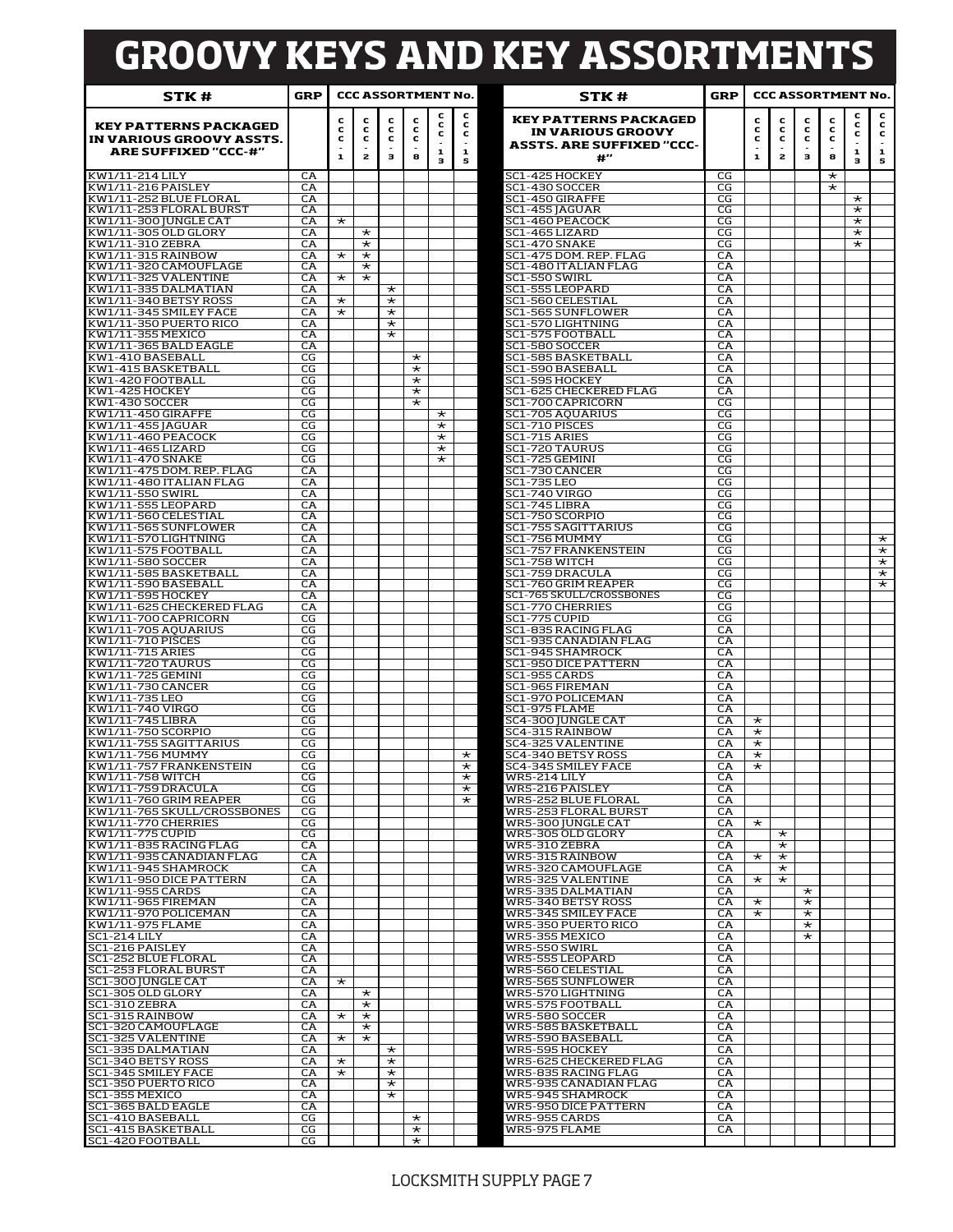# **SPLASH KEYS AND ASSORTMENTS**

| STK#                                                                                                                                                                       | <b>GRP</b> |                                               | <b>ASSORTMENT No.</b>                               | STK#                                                                                                                                                             | <b>GRP</b> |                                               | <b>ASSORTMENT No.</b>                               |
|----------------------------------------------------------------------------------------------------------------------------------------------------------------------------|------------|-----------------------------------------------|-----------------------------------------------------|------------------------------------------------------------------------------------------------------------------------------------------------------------------|------------|-----------------------------------------------|-----------------------------------------------------|
| <b>SPLASH COLOR KEYS (NOW</b><br><b>AVAILABLE IN 5 NEW</b><br><b>COLORS AND WEISER -</b><br><b>WR5!) ALSO AVAILABLE</b><br>PERSONALIZED.<br>GROUP CH-PE (Add suffix "-PE") |            | <b>SPLASH</b><br><b>ASSORTMENT</b><br>(SPLSH) | <b>SPLASH</b><br><b>ASSORTMENT 2</b><br>$(SPLSH-2)$ | <b>SPLASH COLOR KEYS (NOW</b><br><b>AVAILABLE IN 5 NEW</b><br><b>COLORS AND WEISER - WR5!)</b><br>ALSO AVAILABLE PERSONALIZED.<br>GROUP CH-PE (Add suffix "-PE") |            | <b>SPLASH</b><br><b>ASSORTMENT</b><br>(SPLSH) | <b>SPLASH</b><br><b>ASSORTMENT 2</b><br>$(SPLSH-2)$ |
| KW1/11-A0UA                                                                                                                                                                | <b>CH</b>  |                                               | $\star$                                             | SC1-GREY                                                                                                                                                         | <b>CH</b>  | $\star$                                       |                                                     |
| KW1/11-BLACK                                                                                                                                                               | CH         |                                               | $^\star$                                            | SC1-PINK                                                                                                                                                         | <b>CH</b>  | $\star$                                       |                                                     |
| KW1/11-BLUE                                                                                                                                                                | СH         | $\star$                                       |                                                     | SC1-RED                                                                                                                                                          | <b>CH</b>  | $\star$                                       |                                                     |
| KW1/11-FUSCHIA                                                                                                                                                             | <b>CH</b>  |                                               | $\star$                                             | SC1-WHITE                                                                                                                                                        | <b>CH</b>  |                                               | $^\star$                                            |
| KW1/11-GREEN                                                                                                                                                               | <b>CH</b>  | $^\star$                                      |                                                     | SC1-YELLOW                                                                                                                                                       | CH         |                                               | $^\star$                                            |
| KW1/11-GREY                                                                                                                                                                | <b>CH</b>  | $^\star$                                      |                                                     | WR5-AQUA                                                                                                                                                         | <b>CH</b>  |                                               | $^\star$                                            |
| KW1/11-PINK                                                                                                                                                                | <b>CH</b>  | $^\star$                                      |                                                     | WR5-BLACK                                                                                                                                                        | <b>CH</b>  |                                               | $^\star$                                            |
| KW1/11-RED                                                                                                                                                                 | CН         | $\star$                                       |                                                     | WR5-BLUE                                                                                                                                                         | <b>CH</b>  | $\star$                                       |                                                     |
| KW1/11-WHITE                                                                                                                                                               | СH         |                                               | $^\star$                                            | WR5-FUSCHIA                                                                                                                                                      | CH         |                                               | $\star$                                             |
| KW1/11-YELLOW                                                                                                                                                              | CН         |                                               | $^\star$                                            | WR5-GREEN                                                                                                                                                        | CH         | $\star$                                       |                                                     |
| SC1-AOUA                                                                                                                                                                   | <b>CH</b>  |                                               | $^\star$                                            | WR5-GREY                                                                                                                                                         | <b>CH</b>  | $^\star$                                      |                                                     |
| SC1-BLACK                                                                                                                                                                  | CH         |                                               | $^\star$                                            | WR5-PINK                                                                                                                                                         | <b>CH</b>  | $\star$                                       |                                                     |
| SC1-BLUE                                                                                                                                                                   | <b>CH</b>  | $^\star$                                      |                                                     | WR5-RED                                                                                                                                                          | <b>CH</b>  | $^\star$                                      |                                                     |
| <b>SC1-FUSCHIA</b>                                                                                                                                                         | CH         |                                               | $\star$                                             | WR5-WHITE                                                                                                                                                        | CH         |                                               | $^\star$                                            |
| $\star$<br>SC1-GREEN<br>CH                                                                                                                                                 |            |                                               | WR5-YELLOW                                          | <b>CH</b>                                                                                                                                                        |            | $\star$                                       |                                                     |

## **KEY BLANKS BULK PACKED 250 PACK**  $\overline{ }$  $\overline{ }$  $\overline{ }$  $\overline{ }$  $\overline{ }$  $\overline{ }$  $\overline{ }$  $\overline{ }$  $\overline{ }$  $\overline{ }$  $\overline{ }$  $\overline{ }$  $\overline{ }$  $\overline{ }$  $\overline{ }$  $\overline{ }$  $\overline{ }$  $\overline{ }$  $\overline{ }$  $\overline{ }$  $\overline{ }$  $\overline{ }$  $\overline{ }$  $\overline{ }$  $\overline{ }$  $\overline{ }$  **\overline**

| IET#           | <b>GRP</b> | <b>JET#</b> | <b>GRP</b> | <b>JET#</b>    | <b>GRP</b> | JET#           | <b>GRP</b> | JET #           | <b>GRP</b> |
|----------------|------------|-------------|------------|----------------|------------|----------------|------------|-----------------|------------|
| AR1-250        | AA         | B50-NP-250  | <b>BB</b>  | <b>IN3-250</b> | HH         | <b>SE1-250</b> | AA         | <b>500 PACK</b> |            |
| B44-250        | BB         | B51-250     | <b>BB</b>  | KW1+-250       | AA         | WK2-250        | AA         |                 |            |
| B44-NP-250     | <b>BB</b>  | B51-NP-250  | ΒB         | $KW1+NP-250$   | CC         | WR3-250        | AA         | AR1-500         | AAA        |
| B45-250        | <b>BB</b>  | DE6-250     | AA         | KW1-JET-250    | AA         | $WR3-NP-250$   | CC         | KW1-500         | AAA        |
| B45-NP-250     | BB         | H50-250     | EE         | KW1-JET-NP-250 | CC         | WR5-250        | AA         | KW1-NP-500      | CCC        |
| B48-250        | <b>BB</b>  | H50-NP-250  | EE         | M1-250         | AA         | WR5-NP-250     | CC         | M1-500          | AAA        |
| B48-NP-250     | <b>BB</b>  | H51-250     | EE         | SC1-250        | AA         | Y1-250         | AA         | SC1-500         | AAA        |
| B49-250        | <b>BB</b>  | H51-NP-250  | EE         | SC1-NP-250     | CC         | Y11-250        | HH         | SC1-NP-500      | CCC        |
| B49-NP-250     | <b>BB</b>  | H60-250     | EE         | SC4-250        | HH         | Y13-250        | HH         | SE1-500         | AAA        |
| <b>B50-250</b> | <b>BB</b>  | H60-NP-250  | EE         | SC9-250        | HH         |                |            | <b>WR5-500</b>  | AAA        |

## **KEY BLANKS - SUFFIX AND SYMBOLS (for pages 9-13)**

- -BB Big Bow
- -BR Brass
- -ETK Cloneable Transponder
- -ETS Transponder
- -LC Less Chip
- -NB Neuter Bow
- -NP Nickel Plate
- -NS Nickel Silver
- -PE Personalized
- -PH Plastic Head
- -PHC Plastic Head Colored
- -PHT(-N) Transponder (Cloneable)
- -RH Hotel Bow -UN Uni Bow
- -### Groovy Pattern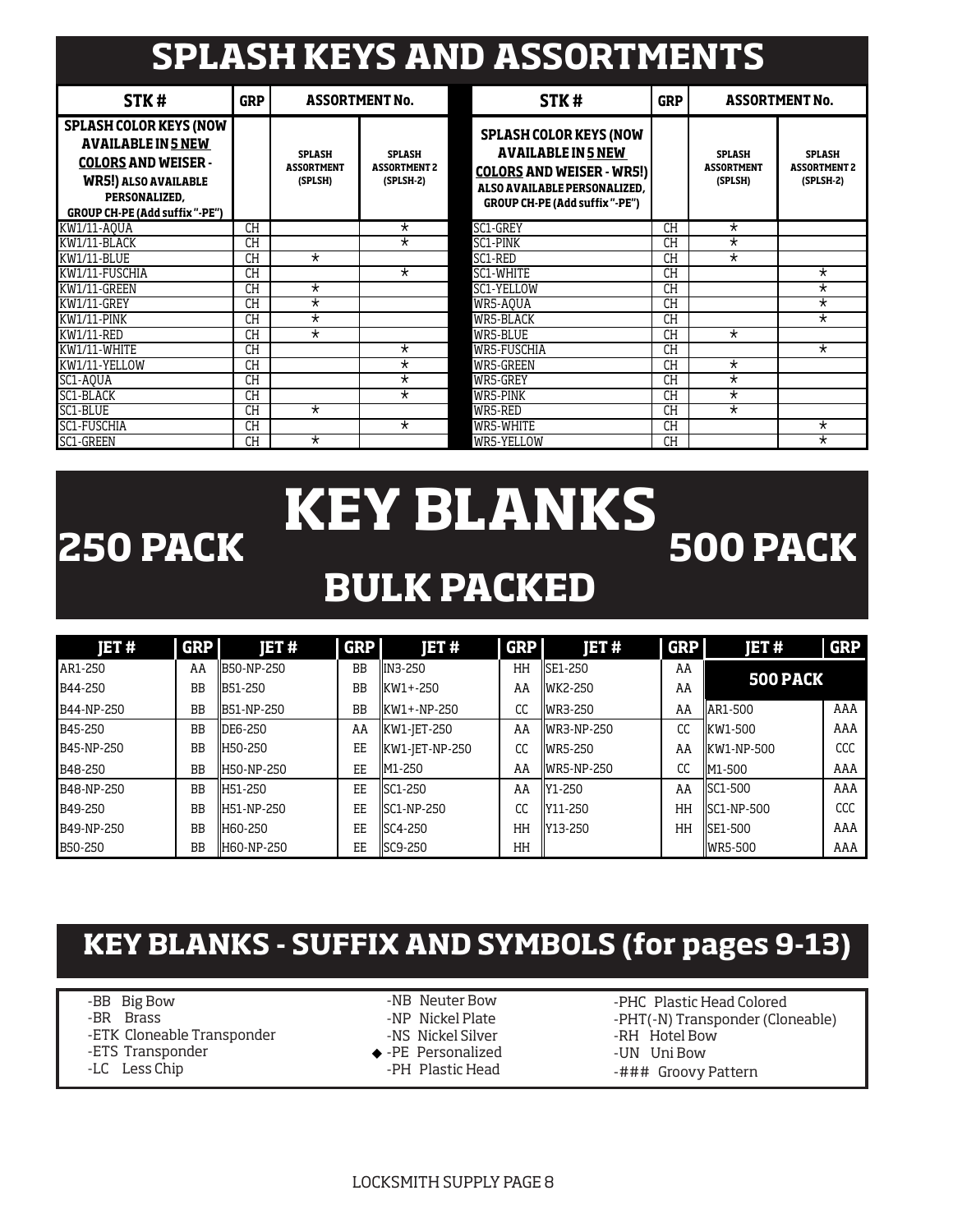| *                      | See Silver Line              | Keys Available in NP or NS        |                                  | <b>KEY BLANKS</b>              |                             |                                |                     |                                    |                         |
|------------------------|------------------------------|-----------------------------------|----------------------------------|--------------------------------|-----------------------------|--------------------------------|---------------------|------------------------------------|-------------------------|
| <b>JET#</b>            | $GRP$ $\bullet$              | <b>JET#</b>                       | $GRP \rightarrow$                | <b>IET#</b>                    | $GRP \rightarrow$           | IET#                           | $GRP$ $\rightarrow$ | <b>JET#</b>                        | $GRP$ $\rightarrow$     |
| <b>STANDARD KEYS</b>   |                              | 11GG-NS                           | $\overline{\text{SI}}$           | 6275LA-NS                      | <b>SB</b><br>٠              | <b>B46-PR</b>                  |                     | <b>B102-NP</b>                     |                         |
| <b>1A1A1-NS</b>        | SC                           | $\sqrt{111}$ GH-NS                | SJ                               | 6275LB-NS                      | SK<br>٠                     | <b>B47</b>                     | А                   | B102-PH                            | $\mathbb R$             |
| 1A1A1-NS-ELE           | CA                           | 11GK-NS                           | SJ                               | 6275LC-NS                      | SK<br>٠                     | <b>B47-NP</b>                  | C                   | <b>B106-NP</b>                     | 0                       |
| 1A1A1-NS-EME           | CA                           | 11GMK-NS                          | <b>SB</b>                        | 6275LE-NS                      | SK<br>٠                     | <b>B47-PH</b>                  | R                   | <b>B108-NP</b>                     | $\circ$<br>$\mathbb{R}$ |
| 1A1A1B-NS<br>1A1B1-NS  | SD<br>SC<br>$\ddot{\bullet}$ | $\big\{\big\}$ 11SA-NS<br>11SB-NS | SJ<br>٠<br>SJ                    | 6275LF-NS<br>6275LG-NS         | SK<br>٠<br>SK<br>٠          | <b>B48</b><br><b>B48-NP</b>    | А<br>C              | <b>B108-PH</b><br><b>B109-NP</b>   | $\circ$                 |
| 1A1B1B-NS              | <b>SD</b><br>۰               | 11SC-NS                           | SJ<br>٠                          | 6275LJ-NS                      | SK<br>٠                     | <b>B48-PH</b>                  | $\mathbb{R}$        | <b>B113-NP</b>                     | $\circ$                 |
| 1A1BA1-NS              | SD<br>٠                      | 11SD-NS                           | SJ                               | 6275LK-NS                      | SK<br>٠                     | B48-PR                         |                     | BAL-1-NS                           | SJ                      |
| 1A1C1-NS               | SC<br>٠                      | 11SE-NS                           | SJ                               | 6275LL-NS                      | SK<br>٠                     | <b>B49</b>                     | A                   | BAU1                               | G                       |
| 1A1C1B-NS              | SD<br>٠                      | 11SF-NS                           | SJ<br>٠                          | 6275RA-NS                      | SK<br>٠                     | <b>B49-NP</b>                  | C                   | BE2*                               | H<br>$\blacklozenge$    |
| 1A1D1-NS               | $\overline{SC}$<br>$\bullet$ | 11SG-NS                           | $\overline{\mathsf{SI}}$         | 6275RB-NS                      | $\overline{\text{SK}}$<br>٠ | <b>B49-PH</b>                  | $\mathbb R$         | BL1-NP                             | C                       |
| 1A1D1B-NS              | SD<br>٠                      | 11SH-NS                           | SJ                               | 6275RC-NS                      | SK<br>٠                     | <b>B50</b>                     | A                   | BMW1-NP                            |                         |
| 1A1DD1-NS              | <b>SD</b><br>٠               | 11SK-NS                           | SJ                               | 6275RE-NS                      | SK                          | <b>B50-NP</b>                  | C                   | BMW2-NP                            |                         |
| 1A1DD1B-NS             | SD<br>۰                      | 11SMK-NS                          | SJ<br>٠                          | 6275RF-NS                      | SK<br>٠                     | <b>B50-PH</b>                  | $\mathbb R$         | BMW3-NP                            | O                       |
| 1A1DE1-NS              | SG<br>٠                      | 19-NS                             | SJ<br>٠                          | 6275RG-NS                      | SK<br>٠                     | <b>B50-PR</b>                  |                     | BMW3-PH                            | $\mathbb{R}$            |
| 1A1E1-NS               | SC<br>٠                      | 54G                               | C<br>٠                           | $\overline{62}$ 75RJ-NS        | SK<br>٠                     | <b>B51</b>                     | A                   | BN1-NP                             | JA                      |
| 1A1E1B-NS              | SD<br>٠                      | 57A1-6-NS                         | <b>SB</b><br>٠                   | 6275RK-NS                      | SK<br>٠                     | <b>B51-NP</b>                  | C                   | CB1-NP                             | JA                      |
| 1A1F1-NS               | SC<br>٠                      | 57A2-6-NS                         | <b>SB</b><br>٠                   | 6275RL-NS                      | SK<br>٠                     | <b>B51-PH</b>                  | $\mathbb R$         | CB2-NP                             | JA                      |
| 1A1F1B-NS              | <b>SD</b><br>٠               | 57B1-6-NS                         | <b>SB</b>                        | 8260KW-NS                      | SF<br>NB                    | <b>B52</b>                     | Н<br>C              | CB3-NP                             | JA                      |
| 1A1G1-NS<br>1A1G1B-NS  | SC<br>٠<br>SD<br>٠           | 57B2-6-NS<br>59A1-6-NS            | <b>SB</b><br>٠<br><b>SB</b><br>٠ | A191-NP<br><b>A192-NP</b>      | NB                          | <b>B52-NP</b><br><b>B53-NP</b> | $\overline{0}$      | CB4-NP<br>CB5-NP                   | JA<br>$\overline{A}$    |
| 1A1H1-NS               | <b>SC</b><br>٠               | 59A2-6-NS                         | <b>SB</b><br>٠                   | AB1                            | G<br>٠                      | <b>B54-NP</b>                  | 0                   | CB6-NP                             | JA                      |
| 1A1H1B-NS              | SD<br>٠                      | 59B1-6-NS                         | <b>SB</b><br>٠                   | AB <sub>2</sub>                | G<br>٠                      | <b>B55-NP</b>                  | JA                  | CB7-NP                             | JA                      |
| 1A1J1-NS               | SC<br>٠                      | 59B2-6-NS                         | <b>SB</b><br>٠                   | AB3                            | G<br>٠                      | <b>B56-NP</b>                  | JA                  | CB8-NP                             | JA                      |
| 1A1J1B-NS              | SD<br>۰                      | 59C1-6-NS                         | <b>SB</b><br>٠                   | AB4                            | G<br>٠                      | <b>B59-NP</b>                  | 0                   | CB9-NP                             | JA                      |
| 1A1JK1-NS              | SG<br>٠                      | 59C2-6-NS                         | <b>SB</b>                        | AIR-5-BR *                     | C<br>٠                      | <b>B61-NP</b>                  | O                   | CB10-NP                            | JA                      |
| 1A1K1-NS               | SC<br>٠                      | 59D1-6-NS                         | <b>SB</b><br>٠                   | AIR-6-BR *                     | C<br>٠                      | <b>B62</b>                     | A                   | CB11-NP                            | JA                      |
| 1A1K1B-NS              | <b>SD</b><br>٠               | 59D2-6-NS                         | <b>SB</b><br>٠                   | AIR-5-NS                       | <b>SB</b><br>٠              | <b>B62-NP</b>                  |                     | CB12-NP                            | JA                      |
| 1A1L1-NS               | <b>SC</b><br>٠               | 60-6-NS                           | <b>SB</b><br>٠                   | AIR-6-NS                       | <b>SB</b><br>٠              | <b>B63-NP</b>                  |                     | CB13-NP                            | JA                      |
| 1A1L1B-NS              | SD<br>$\bullet$              | 77-6-NS                           | SВ<br>٠                          | AM1                            | Н<br>٠                      | <b>B64-NP</b>                  | 0                   | CB14-NP                            | ΙA                      |
| 1A1M1-NS               | SC<br>٠                      | 100C-DD-NS                        | SB                               | AM3                            | Н<br>٠                      | <b>B65-NP</b>                  | $\overline{0}$      | CB15-NP                            | JA                      |
| 1A1M1B-NS              | <b>SD</b><br>۰               | 100C-NP                           | <b>SE</b>                        | AM <sub>6</sub>                | D<br>٠                      | <b>B67-NP</b>                  | 0                   | <b>CB16-NP</b>                     | JA                      |
| 1A1N1-NS               | SD<br>٠                      | 100C-NS                           | SA<br>٠                          | AM6-L                          | I                           | <b>B68-NP</b>                  | O                   | CB17-NP                            | JA                      |
| 1A1N1B-NS<br>1A101-NS  | <b>SD</b><br>٠<br>SC<br>٠    | 100E-NS<br>100F-NS                | SA<br>SA                         | AM7<br>AM7-L                   | D<br>$\bf{I}$<br>٠          | <b>B69-NP</b><br><b>B72-NP</b> | 0                   | CCL1-NP<br>CG1                     | NB<br>Н                 |
| 1A1Q1B-NS              | SD<br>۰                      | $100L$ -NS                        | SG                               | AR1                            | B<br>٠                      | <b>B74-NP</b>                  | O                   | CG2                                | E                       |
| 1A1R1-NS               | <b>SC</b><br>٠               | 101C-NP                           | <b>SE</b>                        | AR-1C-NS                       | <b>SB</b><br>٠              | <b>B76-NP</b>                  |                     | CG4                                | G                       |
| 1A1R1B-NS              | <b>SD</b><br>٠               | 101C-NS                           | SA                               | AR-1D-NS                       | <b>SB</b><br>٠              | <b>B77-NP</b>                  |                     | CG16                               | H<br>٠                  |
| 1A1TA1-NS              | SD<br>٠                      | 101CE-NS                          | SA                               | AR3*                           | E<br>٠                      | <b>B78-NP</b>                  | 0                   | CG22                               | $\bullet$<br>Н          |
| 1A1TB1-NS              | <b>SD</b>                    | $\bigstar$ 101E-NP                | <b>SE</b>                        | AR4 *                          | К<br>٠                      | <b>B79-NP</b>                  | O                   | CL1                                | G                       |
| 1A1TB1B-NS             | SD<br>$\bullet$              | 101E-NS                           | SA                               | AR-ER                          | <b>NB</b><br>٠              | <b>B80-NP</b>                  | 0                   | CLP1-NP                            | NB                      |
| 1A1TC1-NS              | SD<br>٠                      | 101EF-NS                          | SA                               | AUT1-NP                        | Е                           | <b>B82</b>                     | D                   | CO1                                | D                       |
| 1A1TD1-NS              | SD                           | $\bigstar$ 101F-NS                | SA                               | <b>B1</b>                      | A<br>٠                      | <b>B82-NP</b>                  | 0                   | CO <sub>2</sub>                    | G<br>٠                  |
| 1A1TE1-NS              | SD<br>٠                      | 101FG-NS                          | SG                               | B1-NP                          | C                           | B82-PH                         | $\mathbb R$         | CO <sub>2</sub> L                  | E                       |
| 1A1WA1-NS              | <b>SH</b><br>$\bullet$       | 101G-NS                           | SG                               | B <sub>2</sub>                 | Н<br>٠                      | <b>B83</b>                     | C                   | CO <sub>3</sub>                    | D<br>٠                  |
| 1A1WB1-NS              | <b>SH</b>                    | $\bigstar$ [101H-NS]              | SG                               | B <sub>2</sub> -NP             | C                           | <b>B83-NP</b>                  | T                   | CO <sub>4</sub>                    | O<br>٠                  |
| 1A1WC1-NS<br>1A1WD1-NS | SH<br>٠<br>٠                 | 101L-NS                           | SB<br>T                          | <b>B4</b>                      | Η<br>٠<br>C                 | <b>B84-NP</b><br><b>B85-NP</b> | 0<br>0              | CO <sub>5</sub><br>CO <sub>6</sub> | D<br>٠<br>$\bullet$     |
| 1A1WE1-NS              | SH<br>SH<br>٠                | 137B<br>137S                      | NB                               | B4-NP<br><b>B5</b>             | Η<br>٠                      | <b>B86</b>                     | C                   | CO <sub>7</sub>                    | G<br>$\bullet$<br>D     |
| 1A1WG1-NS              | <b>SH</b><br>$\bullet$       | 191                               | H                                | B5-NP                          | C                           | <b>B86-NP</b>                  |                     | CO10                               | К                       |
| 1A1WH1-NS              | <b>SH</b><br>٠               | 191B                              | E<br>٠                           | <b>B10</b>                     | А                           | <b>B86-PH</b>                  | R                   | CO17                               | $\overline{\mathbf{K}}$ |
| 1A1WY1-NS              | <b>SH</b>                    | 275LE-NS                          | SK                               | <b>B10-NP</b>                  | C                           | <b>B88-NP</b>                  |                     | CO19                               | G                       |
| 5SE3                   | H<br>٠                       | 275RE-NS                          | SJ<br>٠                          | <b>B11</b>                     | A                           | <b>B89</b>                     | C                   | CO26                               | Н<br>٠                  |
| 6SE4                   | H                            | 275RF-NS                          | SJ                               | <b>B11-NP</b>                  | C                           | <b>B89-NP</b>                  |                     | CO33                               | К<br>٠                  |
| 8-NP                   | <b>SE</b>                    | 275RG-NS                          | SJ<br>٠                          | <b>B15-NS</b>                  | $\mathbf{I}$                | <b>B89-PH</b>                  | $\mathbb R$         | CO36                               | К<br>٠                  |
| 8-NS                   | SA<br>$\bullet$              | 1063KW-BR                         | C                                | B44                            | A                           | <b>B91</b>                     | C                   | CO37                               | $\bullet$<br><b>NB</b>  |
| $11-NP$                | SE                           | 1063KW-NP                         | <b>SE</b>                        | <b>B44-NP</b>                  | C                           | <b>B91-NP</b>                  | I                   | CO51                               | Е                       |
| $11-NS$                | SJ<br>٠                      | 6270LD-NS                         | $SH \rightarrow$                 | <b>B44-PH</b>                  | $\mathsf{R}$                | <b>B91-PH</b>                  | R                   | CO52                               | E                       |
| 11GA-NP                | SA                           | 6270LH-NS                         | SH                               | <b>B44-PR</b>                  |                             | B92                            | C                   | CO54 1/2                           | G                       |
| 11GA-NS                | SJ<br>۰                      | 6270LM-NS                         | SH<br>$\bullet$                  | <b>B45</b>                     | А                           | <b>B92-NP</b>                  |                     | C062                               | D                       |
| $11$ GB-NS             | SJ<br>٠<br>٠                 | 6270LN-NS<br>6270RD-NS            | SB<br>٠<br>SH<br>٠               | <b>B45-NP</b><br><b>B45-PH</b> | C<br>$\mathsf{R}$           | <b>B93</b><br><b>B93-NP</b>    | C                   | C068<br>C087                       | Н<br>٠<br>В<br>٠        |
| 11GC-NS<br>11GD-NS     | SJ<br>SJ<br>٠                | 6270RH-NS                         | SH<br>$\bullet$                  | <b>B46</b>                     | A                           | <b>B96-NP</b>                  | I                   | C088                               | B                       |
| 11GE-NS                | SJ<br>٠                      | 6270RM-NS                         | SH<br>٠                          | <b>B46-NP</b>                  | С                           | B96-PH                         | R                   | CO89                               | D                       |
| 11GF-NS                | SJ<br>٠                      | 6270RN-NS                         | SB<br>٠                          | <b>B46-PH</b>                  | $\mathbb R$                 | B102                           | C                   | CO90                               | 0                       |
|                        |                              |                                   |                                  |                                |                             |                                |                     |                                    |                         |

See Page 8 for Prefix & Suffix Details & Page 13 for complete transponder key listing.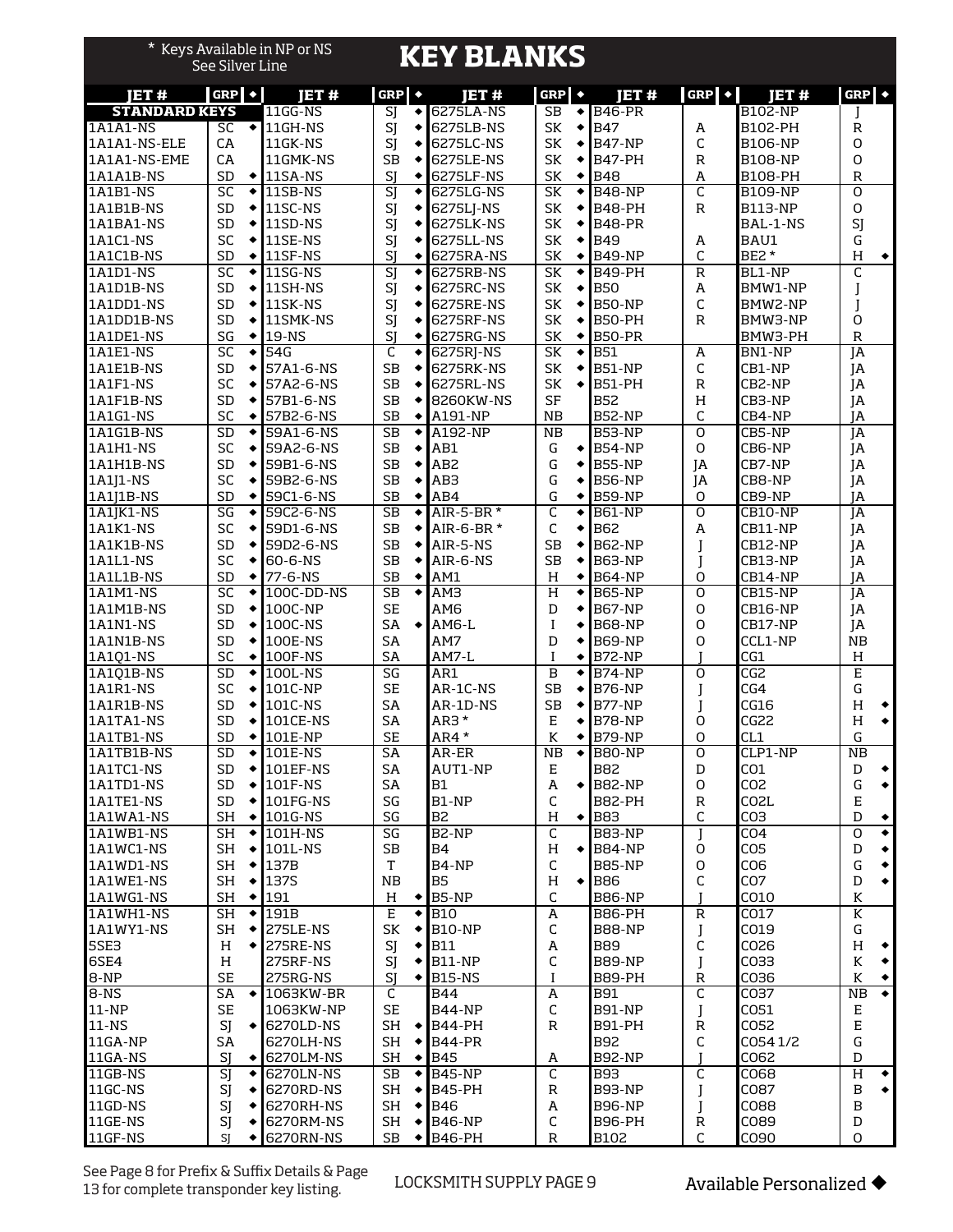|                        | <b>See Silver Line</b>              | * Keys Available in NP or NS |                                       | <b>KEY BLANKS</b>        |                           |                                               |                               |                                       |                                                 |  |  |
|------------------------|-------------------------------------|------------------------------|---------------------------------------|--------------------------|---------------------------|-----------------------------------------------|-------------------------------|---------------------------------------|-------------------------------------------------|--|--|
| IET#                   | $GRP$ $\cdot$                       | ET#                          | $GRP$ $\blacktriangleright$           | IET#                     | $GRP$ $\rightarrow$       | <b>JET#</b>                                   | $ $ GRP $  \cdot  $           | <b>JET#</b>                           | $GRP$ $\rightarrow$                             |  |  |
| CO91                   | C                                   | ES <sub>8</sub>              | E                                     | <b>HD91-NP</b>           |                           | <b>IN28</b>                                   | A                             | $\overline{+}$ L5                     | G<br>٠                                          |  |  |
| CO92                   | E                                   | ES <sub>8</sub> M            | G                                     | HD91-PH                  | R                         | <b>IN29</b>                                   | Н                             | L6M                                   | G<br>٠                                          |  |  |
| C094                   | E                                   | ES <sub>9</sub>              | D                                     | $\bigstar$ HD92-NP       | J                         | IN33                                          | A<br>$\bullet$                | L6MR                                  | G<br>٠                                          |  |  |
| CO95                   | E                                   | EZ1-NP                       | I                                     | <b>HD96-NP</b>           | O                         | <b>IN35</b>                                   | H                             | $\triangleleft$ L7M                   | G<br>٠                                          |  |  |
| CO97                   | H                                   | FA1                          | A<br>٠                                | HD98-NP                  | I                         | K1                                            | Н                             | L7MR                                  | G<br>٠                                          |  |  |
| C098                   | E                                   | FA2 *                        | К<br>٠                                | <b>HD103-NP</b>          |                           | K <sub>2</sub>                                | A<br>٠                        | L11D1                                 | G<br>٠                                          |  |  |
| CO99                   | E                                   | FA <sub>3</sub> *            | K<br>$\bullet$                        | <b>HD103-PH</b>          | $\mathbb R$               | K6-NS                                         | <b>SB</b>                     | $\triangle$ L11D41                    | G<br>٠                                          |  |  |
| CO-KW1                 | G<br>$\bullet$ l                    | FC7-NP                       | JA                                    | HD109-NP                 | JA                        | K7-NS                                         | SC                            | $\triangle$ IL11P                     | G<br>٠                                          |  |  |
| CO-LO                  | R <sub>O</sub>                      | FF1-NP                       | <b>NB</b>                             | <b>HD110-B</b>           | <b>RC</b>                 | K100M                                         | D                             | $\triangle$ L11PZ                     | G<br>٠                                          |  |  |
| CON1<br><b>CR45</b>    | м<br>E<br>$\bullet$                 | FT36-NP<br>FT37-NP           | O                                     | <b>HD114-NP</b>          | JA<br>RB                  | K101<br>K101H-NP                              | C<br>SA                       | $\triangle$ L12-6-NS<br>L34-6-NS      | <b>SD</b><br>$\blacklozenge$<br>SD<br>$\bullet$ |  |  |
| CR46 *                 | E<br>۰                              | FT38-NP                      | T                                     | HD117-PH<br>HD118-NP     | SJ                        | K102                                          | C<br>٠                        | L37                                   | G<br>۰                                          |  |  |
| CRB7                   | G<br>$\bullet$                      | <b>FT46-NP</b>               | O                                     | HHM-1-NS                 | $\overline{SD}$<br>٠      | K102H-NP                                      | $\overline{SA}$               | L41-6-NS                              | SD<br>$\blacklozenge$                           |  |  |
| CR88 *                 | E<br>٠                              | G3-6-NS                      | SI<br>٠                               | HHM-2-NS                 | <b>SD</b><br>٠            | K103                                          | C                             | $\triangle$ L54G                      | C<br>٠                                          |  |  |
| CR91 *                 | E<br>٠                              | GAS                          | A<br>٠                                | HK1                      | $\mathsf E$               | K103H-NP                                      | <b>SA</b>                     | L191A                                 | H<br>$\bullet$                                  |  |  |
| $CR-L4-5$              | G<br>٠                              | GAS-NP                       | C                                     | HK <sub>2</sub>          | E                         | K104                                          | C                             | $\bigstar$ LEB-1-NS                   | SJ<br>٠                                         |  |  |
| CR-L4-6*               | D<br>٠                              | H1-6-NS                      | <b>SH</b><br>٠                        | HK3                      | E                         | K104H-NP                                      | SA                            | LEB-2-NS                              | SJ<br>$\bullet$                                 |  |  |
| CR-L41-6*              | G<br>٠                              | <b>H2-6-NS</b>               | <b>SH</b><br>٠                        | HK4                      | E                         | KA14-NP                                       | E                             | LEB-3-NS                              | SJ<br>$\blacklozenge$                           |  |  |
| D1-6-NS                | $\overline{\text{SB}}$<br>$\bullet$ | <b>H3-6-NS</b>               | $\overline{\mathsf{SH}}$<br>$\bullet$ | HL1                      | B                         | $\blacktriangleright$ KA29-NP                 | $\overline{\text{SI}}$        | LEB-4-NS                              | sj<br>$\blacklozenge$                           |  |  |
| <b>D2-6-NS</b>         | <b>SB</b><br>۰                      | H4-6-NS                      | <b>SH</b><br>٠                        | $HL1-M$                  | H                         | <b>KA30-NP</b>                                | SJ                            | LEB-6-NS                              | SJ<br>٠                                         |  |  |
| <b>D3-6-NS</b>         | <b>SB</b><br>$\bullet$              | <b>H5-6-NS</b>               | <b>SH</b><br>٠                        | HL <sub>2</sub>          | B<br>٠                    | KA31-NP                                       | SJ                            | LEB-7-NS                              | $\bullet $<br>SJ                                |  |  |
| $D4 - 6 - NS$          | <b>SB</b><br>٠                      | <b>H6-6-NS</b>               | <b>SH</b><br>٠                        | HR1                      | H<br>٠                    | <b>KA32-NP</b>                                | SJ                            | L080-5                                | $\bullet$<br>K                                  |  |  |
| D4300                  | H<br>٠                              | H7-6-NS                      | <b>SH</b><br>٠                        | HR <sub>2</sub>          | D                         | <b>KA33-NP</b>                                | SJ                            | LR191A                                | $\bullet$<br>E                                  |  |  |
| D4301                  | H<br>٠                              | H8-6-NS                      | <b>SH</b><br>٠                        | HU66VW-B                 | <b>RC</b>                 | <b>KA34-NP</b>                                | SJ                            | LXP90H-PH                             | <b>RC</b>                                       |  |  |
| D8780                  | G<br>٠                              | <b>H50</b>                   | D<br>٠                                | HU66VW-PH                | <b>RC</b>                 | KB577E-NS                                     | <b>SB</b><br>$\blacklozenge$  | $M1+$                                 | $\mathbf B$                                     |  |  |
| D8781                  | K<br>٠                              | <b>H50-NP</b>                | F                                     | HY2-NP                   | J                         | KB577F-NS                                     | $\overline{\mathsf{SG}}$<br>٠ | M1-PE (PLAIN)                         | A<br>$\bullet$                                  |  |  |
| D8782                  | G<br>٠                              | H51                          | D                                     | $\bigstar$ HY2-PH        | $\mathbb R$               | KB577G-NS                                     | <b>SB</b><br>$\blacklozenge$  | $M1$ -IMP                             | ٠١<br>D                                         |  |  |
| D8783                  | Н<br>٠                              | <b>H51-NP</b>                | F                                     | HY4-NP                   | J                         | <b>KB577I-NS</b>                              | SG                            | $\blacktriangleright$ M <sub>1R</sub> | G                                               |  |  |
| D8784                  | G<br>٠                              | H54                          | D                                     | $\bigstar$ HY5-NP        | J                         | KK1-NP                                        | O                             | M1-RV                                 | D                                               |  |  |
| D8785                  | Н<br>٠                              | <b>H54-NP</b>                | F                                     | HY6-NP                   | O                         | KK2-NP                                        | O                             | $M1-TG$                               | Н<br>$\bullet$                                  |  |  |
| D8787                  | K<br>٠                              | <b>H55</b>                   | O                                     | <b>HY12-NP</b>           | O                         | KK3-NP                                        | O                             | M2                                    | H                                               |  |  |
| D8788                  | G<br>٠                              | <b>H55-NP</b>                | E                                     | <b>HY12-PH</b>           | $\mathbb R$               | KK4-NP                                        | O                             | МЗ                                    | D                                               |  |  |
| D8789                  | K<br>٠                              | <b>H56-NP</b>                | $\overline{E}$                        | <b>HY13-NP</b>           | O                         | KK5-NP                                        | O<br>O                        | M <sub>4</sub>                        | $\overline{\mathrm{H}}$<br>$\bullet$<br>٠       |  |  |
| DA21-NP<br>DA21-PH     | J<br>$\mathsf{R}$                   | H56-PH<br><b>H59-NP</b>      | $\mathsf{R}$<br>O                     | HY13-PH<br>HY14-NP       | $\mathbb R$               | KK8-NP<br>KK8-PH                              | $\mathsf{R}$                  | M5<br>M10                             | Н<br>٠<br>H                                     |  |  |
| DA22-NP                | I                                   | H60                          | D                                     | $\blacklozenge$ HY14-PH  | J<br>R                    | KP1                                           | H<br>$\bullet$                | M11                                   | H<br>٠                                          |  |  |
| DA23-NP                | E                                   | H60-NP                       | F                                     | <b>HY15-NP</b>           | O                         | KP <sub>2</sub>                               | К<br>٠                        | M12                                   | C<br>٠                                          |  |  |
| DA24-NP                | I                                   | H62-NP                       | O                                     | HY15-PH                  | $\mathbb R$               | KP9                                           | E                             | M13                                   | C<br>$\bullet$                                  |  |  |
| DA25-NP                |                                     | H62-PH                       | $\mathbb R$                           | HY16-NP                  | O                         | $KW1+$                                        | B                             | M19                                   | К<br>٠                                          |  |  |
| DA25-PH                | $\mathsf{R}$                        | H65                          | K                                     | <b>HY16-PH</b>           | $\mathbb R$               | $KW1+NP$                                      | C                             | M27                                   | $\overline{\mathrm{H}}$                         |  |  |
| DA28-NP                | J                                   | H65-NP                       | 0                                     | HY17-NP                  | Ü                         | KW1/11-CLIP                                   | CFA                           | M900                                  | D                                               |  |  |
| DA31-NP                | $\mathsf O$                         | H65-PH                       | $\mathsf R$                           | HY17-PH                  | R                         | KW1-IMP                                       | C                             | $\bigstar$ M6000                      | D<br>$\blacklozenge$                            |  |  |
| DA31-PH                | $\mathsf{R}$                        | H66-NP                       | O                                     | <b>HY18-PH</b>           | RC                        | KW1-JET                                       | А                             | <b>M6000B</b>                         | D<br>٠                                          |  |  |
| DA34-CLIP              | <b>RS</b>                           | H67                          | К                                     | HY18R-PH                 | RC                        | KW1-JET-NP                                    | C                             | M7000                                 | D<br>$\blacklozenge$                            |  |  |
| DA34-NP                | 0                                   | H67-NP                       | O                                     | HYD12-NP                 | SJ                        | KW1-PE                                        | BA                            | $\bigwedge$ M7000B                    | G<br>$\bullet$                                  |  |  |
| DA34-PH                | $\mathsf R$                         | H67-PH                       | $\mathsf R$                           | HYD13-NP                 | SJ                        | KW1-PHC                                       | м                             | МАЗ                                   | G                                               |  |  |
| DA37-NP                | O                                   | <b>H70-NP</b>                | O                                     | HYD14                    | T                         | KW1-USL (PE §)                                | <b>SE</b>                     | $\blacklozenge$ MB16-NP               | $\mathsf{O}$                                    |  |  |
| DA37-PH                | $\mathsf R$                         | H71                          | К                                     | HYD15-NP                 | SJ                        | KW5                                           | K                             | $\blacklozenge$ MB41-NP               | J                                               |  |  |
| DA40-PX-PH             | RB                                  | H71-NP                       | O                                     | HYD16-NP                 | SJ                        | KW6                                           | К                             | $\triangleleft$ MD17                  | Н                                               |  |  |
| DC2-NP                 | J                                   | H75                          | К                                     | $\blacklozenge$ HYD17-NP | SJ                        | KW9                                           | G                             | $\blacklozenge$ MIT1-NP               | $\mathsf O$                                     |  |  |
| DC3-NP                 |                                     | <b>H75-NP</b>                | O                                     | HYD18-NP                 | SJ                        | KW9-NP                                        | G                             | MIT1-PH                               | $\mathbb R$                                     |  |  |
| DE-LO                  | <b>RO</b>                           | H75-PH                       | $\overline{R}$                        | HYD19-NP                 | <b>SH</b>                 | KW9-RT-NP                                     | G                             | MIT3-NP<br>$\triangle$ MIT4-NP        | 0                                               |  |  |
| DE <sub>6</sub><br>DE8 | А<br>$\bullet$<br>К                 | <b>H75-PR</b><br>H76         | К                                     | IL1<br>IL11-NP           | H<br>$\mathsf{SB}\xspace$ | $\blacktriangleright$ KW10 $\star$<br>KW10-NP | D<br>D                        | MIT4-PH                               | 0<br>$\mathsf R$                                |  |  |
| DIE-1-NS               | SC<br>٠                             | <b>H76-NP</b>                | O                                     | <b>IL210</b>             | NB                        | KW11                                          | D                             | $\blacklozenge$ MIT6-NP               | 0                                               |  |  |
| DIE-2-NS               | <b>SD</b><br>٠                      | <b>H76-PH</b>                | $\mathsf R$                           | <b>IL210M</b>            | NB                        | KW11-NP                                       | D                             | MIT6-PH                               | $\mathsf R$                                     |  |  |
| DIE-3-NS               | $\overline{SC}$<br>$\bullet$        | H78                          | $\overline{\mathsf{K}}$               | <b>IL220</b>             | NB                        | L01ABM                                        | G                             | MOS-1-NS                              | $\overline{SC}$<br>$\blacklozenge$              |  |  |
| DO6-NP                 | K                                   | H78-NP                       | O                                     | <b>IL260</b>             | 0                         | $\big\{\big\}$ LO1EH                          | ΝB                            | MOS-2-NS                              | SC<br>٠                                         |  |  |
| <b>DW47-PH</b>         | $\mathsf R$                         | HD70/71-NP                   | JA                                    | IL360                    | D                         | $\blacklozenge$ LO7KMA                        | G                             | $\blacktriangleright$ MOS-3-NS        | $\left  \bullet \right $<br>SD                  |  |  |
| DW47R-PH               | $\mathsf R$                         | HD74-NP                      | E                                     | <b>IL510</b>             | NB                        | L1                                            | A                             | $\blacktriangleright$ MOS-4-NS        | $\bullet$<br>SD                                 |  |  |
| DW48R-PH               | $\mathsf R$                         | HD75-NP                      | E                                     | <b>IL610</b>             | ΝB                        | $L1-6-NS$                                     | <b>SB</b>                     | $\blacktriangleright$ MOS-5-NS        | SC<br>$\blacklozenge$                           |  |  |
| E42DN                  | К                                   | HD82-NP                      | JA                                    | ILC-1-NS                 | SK                        | $\blacktriangleright$ L2-6-NS                 | <b>SB</b><br>$\bullet$        | <b>MTL-06-NS</b>                      | RH                                              |  |  |
| EA27                   | A<br>$\bullet$                      | HD83-NP                      | J                                     | IN1                      | A                         | $\blacktriangleright$ L3-6-NS                 | <b>SB</b>                     | $\blacktriangleright$ MZ9-NP          | JA                                              |  |  |
| <b>EA47</b>            | H                                   | HD83-PH                      | R                                     | INЗ                      | A<br>$\bullet$            | L <sub>4</sub>                                | A<br>٠                        | MZ13-NP                               | J                                               |  |  |
| EM1                    | NB                                  | HD84-NP                      | J                                     | IN <sub>8</sub>          | B                         | $\blacktriangleright$ L4-6-NS                 | SA                            | $\blacktriangleright$ MZ13-PH         | $\mathsf R$                                     |  |  |
| EM1R                   | NB                                  | HD90-NP                      | J                                     | <b>IN18</b>              | A                         | $\blacktriangleright$ L4-6-NS-ELEC            | CA                            | MZ16-NP                               | J                                               |  |  |
| ES1                    | K<br>٠                              | HD90-PH                      | $\mathsf R$                           | <b>IN20</b>              | E<br>٠                    | L4-6-NS-EMER                                  | CA                            | MZ17-NP                               | $\mathsf{O}$                                    |  |  |

See Page 8 for Prefix & Suffix Details & Page 13 for complete transponder key listing.

### **LOCKSMITH SUPPLY PAGE 10** • Available Personalized • Available Personalized

**§** USL Keys Coined - Group PN (KW1-USL-PC) USL Keys Incised - Group P (KW1-USL-PE)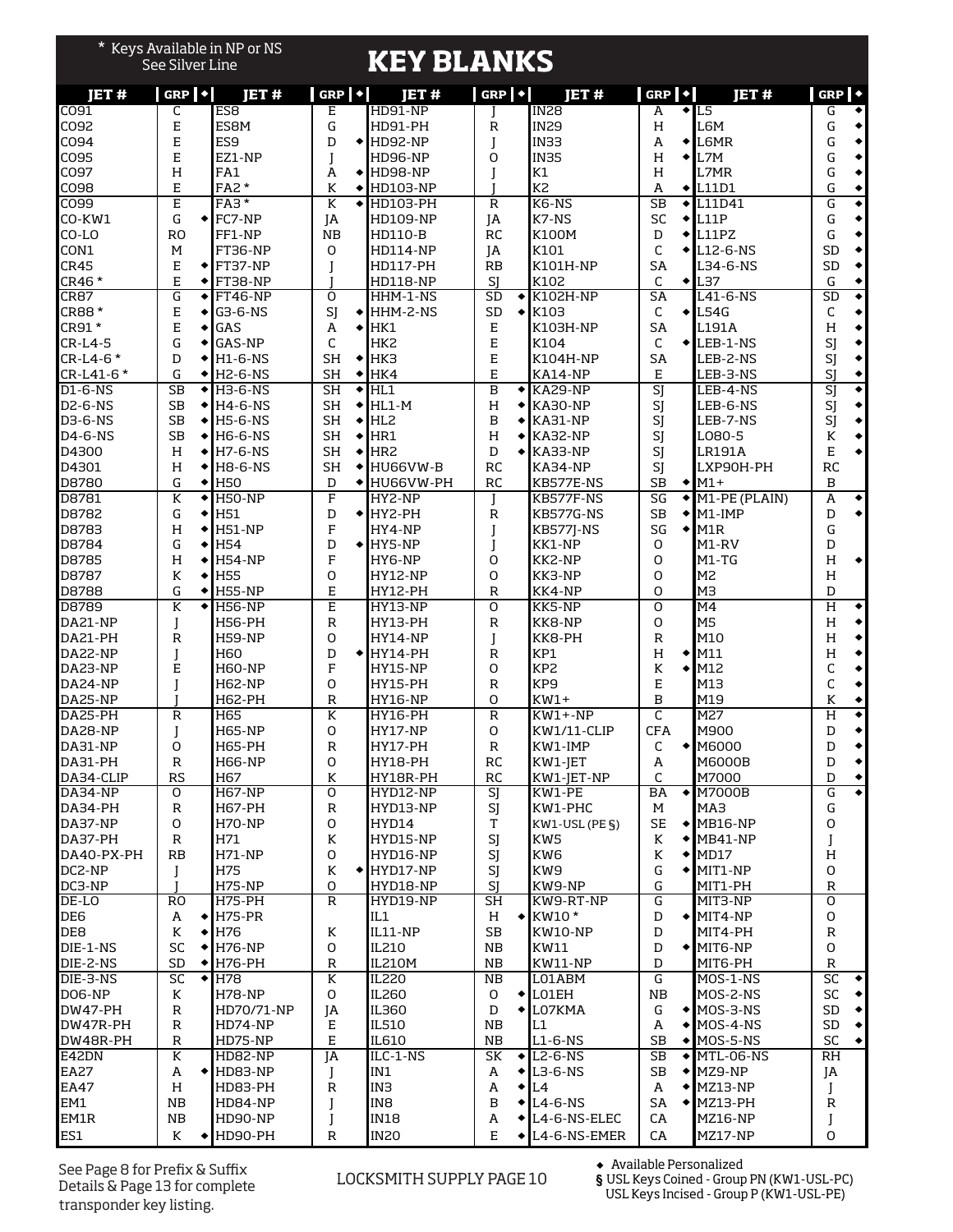|                                |                              |                 | * Keys Available in NP or NS<br><b>See Silver Line</b>         |                                     |           | <b>KEY BLANKS</b>                              |                        |                        |                                       |                          |           |                                                        |                                                            |
|--------------------------------|------------------------------|-----------------|----------------------------------------------------------------|-------------------------------------|-----------|------------------------------------------------|------------------------|------------------------|---------------------------------------|--------------------------|-----------|--------------------------------------------------------|------------------------------------------------------------|
| IET#                           | $ GRP \cdot $                |                 | <b>IET#</b>                                                    | $ GRP \cdot $                       |           | IET#                                           | <b>GRPI</b> •          |                        | IET#                                  | GRP ·                    |           | <b>JET#</b>                                            | <b>GRP</b>                                                 |
| MZ19-NP                        | O                            |                 | SC1-PE                                                         | BA<br>M                             |           | $\triangle$ TM300                              |                        |                        | Y54                                   | E                        |           | <b>BIG BOW</b>                                         |                                                            |
| MZ19-PH<br>MZ27-NP             | R<br>O                       |                 | SC1-PHC<br>$SC1-USL$ (PE $\S$ )                                | <b>SE</b>                           | ٠         | TM400<br><b>TM700</b>                          |                        |                        | Y78 *<br><b>Y78-NP</b>                | К<br>O                   |           |                                                        |                                                            |
| MZ27-PH                        | $\mathsf{R}$                 |                 | $SC4*$                                                         | B                                   | ٠         | TMC1-NP                                        | <b>SB</b>              |                        | Y103                                  | A                        |           | <b>ONE SIDE "DO NOT</b><br><b>DUPLICATE" - NO</b>      |                                                            |
| <b>MZ31-NP</b>                 | $\Omega$                     |                 | SC4-DD                                                         | C                                   | ٠         | TMC3-NP                                        | $\overline{\text{SH}}$ |                        | Y149                                  | A                        |           | <b>CHARGE. ADD "-DD" TO</b>                            |                                                            |
| NA <sub>6</sub><br><b>NA12</b> | H<br>H                       | ٠               | $\bigstar$ SC4-ELECTRIC<br>SC4-EMER                            | CA<br>CA                            |           | TR20-NP<br>TR20-PH                             | I<br>R                 |                        | Y149-NP<br>Y151-NS                    | C<br>I                   |           | <b>STOCK NUMBER</b>                                    |                                                            |
| <b>NA14</b>                    | B                            | ٠               | SC4-NP                                                         | C                                   |           | TR23-NP                                        | F                      |                        | Y152                                  | А                        |           | MINIMUM ORDER 100 Per No.                              |                                                            |
| <b>NA24</b>                    | К                            |                 | $\triangleleft$ SC4-PR-C-NS                                    | <b>SH</b>                           |           | TR25-NP                                        | $\mathbf{F}$           |                        | <b>Y152-NP</b><br>Y153                | C                        |           | 1A1A1-NS-BB                                            | XC<br>۰                                                    |
| NH1<br>04KA                    | А<br>O                       |                 | SC4-PR-E-NS<br>SC4-PR-H-NS                                     | <b>SH</b><br>$\overline{\text{SH}}$ |           | <b>TR33-NP</b><br>TR33-PH                      | $\mathbb R$            |                        | <b>Y153-NP</b>                        | C                        |           | $\bigtriangledown$ 1A1B1-NS-BB<br>1A1D1-NS-BB          | XC<br>$\blacklozenge$<br>◆<br>XC                           |
| 057AD-6-NP                     | <b>SB</b>                    |                 | SC <sub>6</sub>                                                | A                                   |           | $\big\{\text{TR37-NP}}$                        | O                      |                        | Y153-PH                               | R                        |           | 1A1E1-NS-BB                                            | XC<br>$\blacklozenge$                                      |
| 059AD-6                        | G                            |                 | $SC7*$                                                         | A                                   |           | TR37-PH                                        | $\mathbb R$            |                        | Y154                                  | C                        |           | $\blacklozenge$ 1A1F1-NS-BB                            | XC<br>$\blacklozenge$                                      |
| 059AD-7<br>P54F-NP             | G<br>К                       |                 | $SCB*$<br>$SC9*$                                               | A<br>B                              |           | $\bigstar$ TR39-NP<br>$\big\{\text{TR40-NP}}$  | I<br>O                 |                        | Y154-NP<br>Y154-PH                    | I<br>R                   |           | 1A1G1-NS-BB<br>1A1J1-NS-BB                             | $\blacklozenge$<br>ХC<br>XC<br>$\blacklozenge$             |
| PA8-NP                         | IA                           |                 | SC9-ELECTRIC                                                   | CA                                  |           | TR40-PH                                        | $\mathbb R$            |                        | <b>Y155</b>                           | C                        |           | $\bigstar$ 1A1K1-NS-BB                                 | XC<br>٠                                                    |
| PR7                            | <b>NB</b>                    |                 | SC9-EMER                                                       | CA                                  |           | TR44-NP                                        | O                      |                        | <b>Y155-NP</b>                        |                          |           | 1A1L1-NS-BB                                            | XC<br>$\blacklozenge$                                      |
| PRIMUS-CTL-C<br>PRIMUS-CTL-E   | <b>SL</b><br><b>SL</b>       |                 | SC9-NP<br>SC10 *                                               | C<br>A                              |           | <b>TR46-NP</b><br>TR47-NP                      | 0<br>O                 |                        | <b>Y155-PH</b><br><b>Y155V-NP</b>     | $\mathbb R$<br><b>NB</b> |           | 1A1M1-NS-BB<br><b>CO88-BB</b>                          | XC<br>٠<br>XB<br>$\blacklozenge$                           |
| PRIMUS-CTL-H                   | <b>SL</b>                    |                 | SC19 *                                                         | G                                   |           | TR47-PH                                        | $\mathbb R$            |                        | Y157                                  | C                        |           | $\blacktriangleright$ KW1-BB                           | XA<br>$\blacklozenge$                                      |
| PU1                            | G                            |                 | SC20 *                                                         | O                                   |           | TR48/49-B                                      | <b>RC</b>              |                        | <b>Y157-NP</b>                        |                          |           | KW10-BB                                                | $\blacklozenge$<br>XB                                      |
| PZ1                            | D                            |                 | $\triangleleft$ SC22                                           | A                                   |           | $\big\{\text{TR53-NP}}$                        | I                      |                        | Y157-PH                               | R                        |           | KW11-BB                                                | XB<br>$\blacklozenge$                                      |
| <b>R52</b><br><b>R52L</b>      | H<br>$\overline{\mathbf{K}}$ |                 | SC123-CTL-NS<br>SC123-DD-NS                                    | <b>RH</b><br>R <sub>H</sub>         | ٠<br>٠    | V26K-NP<br>V28M-NP                             | IA<br><b>IA</b>        |                        | <b>Y157V-NP</b><br>Y159               | NB<br>C                  |           | $L4 - 6 - BB$<br>RU16-BB                               | $\blacklozenge$<br>XB<br>$\overline{\bullet}$<br><b>XB</b> |
| <b>R55</b>                     | H                            |                 | <b>SC123-NS</b>                                                | N                                   | $\bullet$ | V29R-NP                                        | JA                     |                        | <b>Y159-NP</b>                        |                          |           | RU46-BB                                                | $\blacklozenge$<br>XB                                      |
| <b>R59</b>                     | E                            |                 | $\blacktriangleright$ SC124-CTL-NS                             | <b>RH</b>                           | $\bullet$ | <b>V30-NP</b>                                  | IA                     |                        | Y159-PH                               | R                        |           | S22-LA-BB                                              | $\blacklozenge$<br>XB                                      |
| RA3<br>RA3-NP                  | A                            |                 | <b>SC124-NS</b><br>SC125-CTL-NS                                | N<br><b>RH</b>                      | ٠         | V30-PH<br>◆【V37-NP                             | R<br>E                 |                        | Y159-PR                               | <b>NB</b>                |           | SC1-BB<br>SC4-BB                                       | $\blacklozenge$<br>XA<br>$\blacklozenge$<br>XB             |
| RA4                            | C<br>А                       |                 | $\triangleleft$ SC125-NS                                       | N                                   |           | $\big\{\big\}$ V37-PH                          | R                      |                        | Y159V-NP<br>Y165-CLIP                 | <b>RS</b>                |           | SC8-BB                                                 | XB<br>۰                                                    |
| RA4-NP                         | C                            |                 | SC145-CTL-NS                                                   | <b>RH</b>                           | ٠         | VL4-NP                                         |                        |                        | <b>Y220</b>                           | H                        |           | SC9-BB                                                 | $\overline{\bullet}$<br><b>XB</b>                          |
| RN24-NP                        | O                            |                 | SC145-DD-NS                                                    | <b>RH</b>                           | $\bullet$ | VL6-NP                                         |                        |                        | Y221 *                                | G                        | ٠         | Y1-BB                                                  | XB<br>$\blacklozenge$                                      |
| RN30-NP<br>RO1                 | O<br>Н                       |                 | <b>SC145-NS</b><br>$\triangleleft$ SE1+                        | N<br>B                              | ٠         | VL8-NP<br>WB1A                                 | I<br>G                 | ٠                      | Y227<br>YAL-1-NS                      | G<br><b>SD</b>           | ٠<br>٠    | $YZ-BB$                                                | $\blacklozenge$<br>XB                                      |
| RU1                            | A                            |                 | $\triangleleft$ SE1-M                                          | H                                   |           | $\triangleleft$ MB1B                           | NΒ                     |                        | YAL-2-NS                              | <b>SD</b>                | ٠         | <b>UNIBOW</b>                                          |                                                            |
| RU4                            | A                            |                 | $\triangle$ SE1-NP                                             | <b>SE</b>                           |           | WB1C                                           | <b>NB</b>              |                        | YAL-3-NS                              | <b>SD</b>                | $\bullet$ |                                                        |                                                            |
| RU16<br><b>RU18</b>            | A<br>O                       | ٠               | SE <sub>8</sub><br>SEC-1-NS                                    | $\overline{MB}$<br>SJ               | ٠<br>٠    | WB <sub>2</sub> A<br>WB2B                      | G<br><b>NB</b>         | ۰۱                     | YH38-NP<br>YH46-NP                    | E<br>E                   |           | PERSONALIZED GROUP "P"<br>AR1-UN                       | ٠                                                          |
| RU181/2                        | O                            |                 | $\triangleleft$ SEC-2-NS                                       | SI                                  | ٠         | WB <sub>2C</sub>                               | <b>NB</b>              |                        | <b>YH47-NP</b>                        | E                        |           | DE6-UN                                                 | ٠                                                          |
| <b>RU19</b>                    | O                            | ٠               | SK1                                                            | D                                   | ٠         | WE1                                            | Е                      |                        | YH48/50-NP                            | G                        |           | KW1-UN                                                 | ٠<br>T                                                     |
| <b>RU20</b><br><b>RU21</b>     | O<br>O                       | ٠<br>٠          | SK4<br>SKY-5-NS                                                | G<br><b>SD</b>                      | ٠<br>٠    | WK <sub>2</sub><br>WR3                         | A<br>A                 | $\bullet$<br>$\bullet$ | YH49/51-NP<br>YH63-NP                 | G<br>SD                  |           | KW10/11-UN<br>M1-UN                                    | ۰<br>I<br>◆<br>I                                           |
| <b>RU22</b>                    | 0                            | ٠               | SKY-6-NS                                                       | <b>SD</b>                           | ٠         | WR3-NP                                         | C                      |                        | YH64-NP                               | <b>SD</b>                |           | <b>RU46-UN</b>                                         | ٠<br>Ī                                                     |
| <b>RU45</b>                    | B                            |                 | SL <sub>1</sub>                                                | H                                   |           | WR5                                            | В                      | ٠                      | YH65-NP                               | N                        |           | SC1-UN                                                 | ٠                                                          |
|                                | В                            |                 | SR1-NP                                                         | J                                   |           | WR5-CLIP                                       | <b>CFA</b>             |                        | YOR-1-NS                              | ${\sf SD}$               |           | SC4-UN                                                 | 1                                                          |
| RU46<br>S1<br>S4               | D<br>O                       | ٠<br>٠          | SR8-NP<br>SR8-PH                                               | 0<br>$\mathbb R$                    |           | WR5-NP<br>WR5-PHC                              | C<br>м                 |                        | YOR-2-NS<br>YU1-NP                    | <b>SD</b><br>0           |           | $\big\{\cdot\}$ SC8-UN<br>SC9-UN                       | $\blacklozenge$<br>I<br>$\blacklozenge$                    |
| $S6*$                          | К                            | $\blacklozenge$ | SS4-NP                                                         | B                                   |           | WR6                                            | D                      | $\bullet$ $\vdash$     | YU2-NP                                | 0                        |           | SE1-UN                                                 | $\blacklozenge$                                            |
| S7BW-PH                        | <b>RC</b>                    |                 | SUZ11-NP                                                       |                                     |           | WR7-NP                                         | I                      |                        | <b>VATS</b>                           |                          |           | WR5-UN                                                 | ٠                                                          |
| S16<br>S22-LA*                 | E<br>$\, {\bf B}$            |                 | $\big\{\leftarrow\}$ SUZ17-NP<br>$\big\{\leftarrow\}$ SUZ18-NP | O<br>O                              |           | XL7<br>Y-LO                                    | H<br><b>RO</b>         |                        | B62-P1-P15                            | VT                       |           | Y1-UN                                                  | $\blacklozenge$                                            |
|                                | D                            |                 | $\big\{\mathsf{SUZ20}\text{-}\mathsf{NP}}$                     | 0                                   |           | $Y1 + *$                                       | B                      |                        | ◆ B82-P2-P15                          | <b>VT</b>                |           | <b>UNIBOW</b>                                          |                                                            |
| S22 1/2LA<br>S30FD-PH          | RN                           |                 | SW1                                                            | G                                   |           | $Y1+ - NP$                                     | C                      |                        | <b>LOCKOUT KEYS</b>                   |                          |           | <b>DO NOT DUPLICATE</b>                                |                                                            |
| S31 *<br>S32                   | K<br>$\mathbf E$             | ٠<br>٠          | S&G-1-NS<br>S&G-2-NS                                           | SC<br>SC                            |           | $\blacktriangleright$ Y1E<br>$\bigstar$ Y1K-NP | A<br>G                 |                        | $CO$ -LO                              | R0                       |           | PERSONALIZED GROUP "P"                                 |                                                            |
| S34YS-PH                       | RC                           |                 | S&G-3-NS                                                       | SC                                  | ٠         | Y1M                                            | А                      |                        | $\bigwedge$ DE-LO                     | RO                       |           | AR1-UN-DD                                              |                                                            |
| S48HF-PH<br>S50HF-PH           | <b>RC</b>                    |                 | T <sub>3</sub>                                                 | Α                                   |           | Y1R                                            | К                      |                        | $\triangleleft$ SC-LO                 | <b>RO</b>                |           | DE6-UN-DD                                              | $\blacklozenge$<br>Ī                                       |
|                                | RC                           |                 | <b>T3NR</b>                                                    | К                                   |           | Y2 *                                           | H                      |                        | $\blacktriangleright$ Y-LO            | <b>RO</b>                |           | KW1-UN-DD                                              | ٠<br>$\blacklozenge$<br>Ī                                  |
| <b>S54F</b><br>S66NN-PH        | А<br><b>RC</b>               |                 | $\triangleleft$ T7<br>T21                                      | А<br>C                              |           | $\bigstar$ Y2-NP<br>Y2K-NP                     | C<br>G                 |                        | <b>NEUTER BOW</b>                     |                          |           | KW10/11-UN-DD<br>M1-UN-DD                              | $\blacklozenge$<br>I                                       |
| S68                            | н                            |                 | $\blacktriangleright$ T23                                      | C                                   |           | Y4*                                            | H                      |                        | PERSONALIZED                          |                          |           | RU46-UN-DD                                             | $\blacklozenge$                                            |
| S69                            | G                            |                 | $\blacktriangleright$ T <sub>26</sub>                          | C                                   |           | Y5                                             | E                      |                        | NICKEL PLATED                         |                          |           | SC1-UN-DD                                              | $\blacklozenge$<br>I                                       |
| SAA1-NP<br>SAR-LA-ELEC         | ΙA<br>CA                     |                 | T32<br><b>T32-NP</b>                                           | Н<br>C                              |           | Y6<br>Y11                                      | H<br>B                 |                        | <b>CUSTOM COINED</b><br>NB-AR1-PE     | PN                       |           | SC4-UN-DD<br>$\big\{\mathsf{SCB\text{-}UN\text{-}DD}}$ | $\blacklozenge$<br>$\blacklozenge$                         |
| SAR-LA-EMER                    | CA                           |                 | T146                                                           | A                                   |           | Y11-ELECTRIC                                   | CA                     |                        | NB-DE6-PE                             | PN                       |           | $\big\{\mathsf{SC9\text{-}UN\text{-}DD}}$              | ٠                                                          |
| SC-LO                          | <b>RO</b>                    |                 | T146-TC                                                        | D                                   |           | Y11-EMER                                       | СA                     |                        | NB-KW1-PE                             | PN                       |           | $\blacktriangleright$ SE1-UN-DD                        | $\blacklozenge$                                            |
| $SC1*$<br>SC1-NP               | B<br>C                       |                 | TM100<br>TM110                                                 |                                     |           | Y12<br>Y12G GAS                                | $\, {\bf B}$<br>H      |                        | $\blacklozenge$ NB-M1-PE<br>NB-SC1-PE | PN<br>PN                 | ٠         | $\blacklozenge$ WR5-UN-DD<br>Y1-UN-DD                  | $\blacklozenge$<br>I<br>$\blacklozenge$<br>T               |
| SC1-CLIP                       | <b>CFA</b>                   |                 | TM130                                                          |                                     |           | Y12G GAS-NP                                    | C                      |                        | NB-SC4-PE                             | PN                       |           |                                                        |                                                            |
| SC1-DD*                        | C                            |                 | $\triangleleft$ TM150                                          |                                     |           | Y13                                            | В                      |                        | $\blacktriangleright$ NB-SC9-PE       | PN                       |           |                                                        |                                                            |
| SC1-ELECTRIC                   | CA                           |                 | TM180                                                          |                                     |           | Y14                                            | $\, {\bf B}$           | $\bullet$              | NB-WR5-PE                             | PN                       |           |                                                        |                                                            |
| SC1-EMER                       | CA                           |                 | <b>TM200</b>                                                   |                                     |           | <b>Y52</b>                                     | Н                      | ٠                      |                                       |                          |           |                                                        |                                                            |

Available Personalized

**§** USL Keys Coined - Group PN (SC1-USL-PC) USL Keys Incised - Group P (SC1-USL-PE)

#### LOCKSMITH SUPPLY PAGE 11

See Page 8 for Prefix & Suffix Details & Page 13 for complete transponder key listing.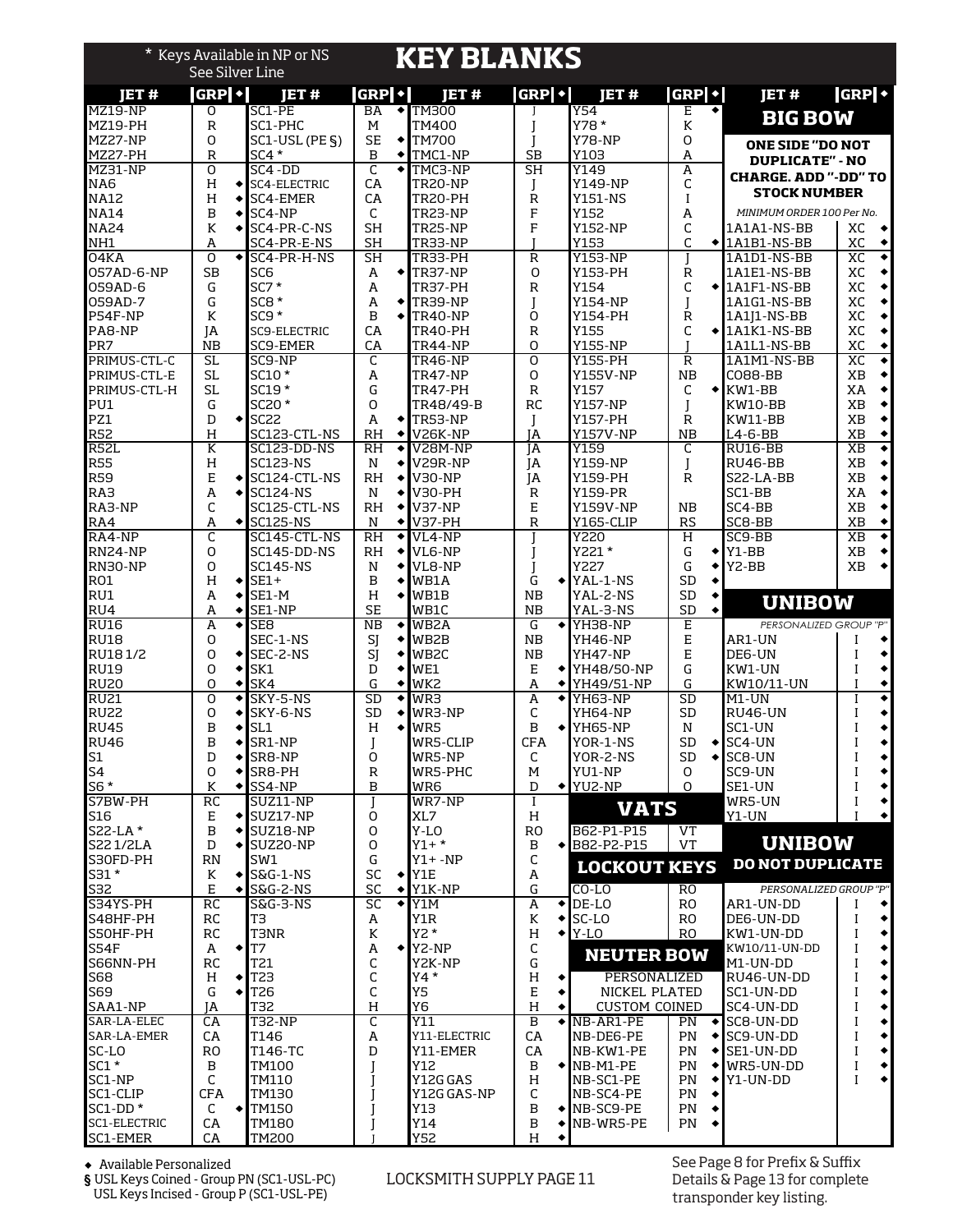| * Keys Available in NP or NS       | See Silver Line        |           |                                  |                                     |           | <b>KEY BLANKS</b>               |                              |                 |                      |                          |                      |                                   |                       |
|------------------------------------|------------------------|-----------|----------------------------------|-------------------------------------|-----------|---------------------------------|------------------------------|-----------------|----------------------|--------------------------|----------------------|-----------------------------------|-----------------------|
| JET#                               | GRP                    | $\bullet$ | <b>IET#</b>                      | GRP                                 | $\bullet$ | <b>IET#</b>                     | GRP                          | $\blacklozenge$ | <b>IET#</b>          | GRP                      | $\bullet$            | JET#                              | GRP $\leftrightarrow$ |
| <b>SILVER LINE</b>                 |                        |           | <b>Fits CORBIN RUSSWIN</b>       |                                     |           | 6270RM-NS                       | SH                           | ٠               | $11GA-NS$            | SJ                       | ٠                    | <b>COOL COLOR KEYS</b>            |                       |
| <b>NP = NICKEL PLATED</b>          |                        |           | 57A1-6-NS                        | SB                                  | ٠         | 6270RN-NS<br>6275LA-NS          | <b>SB</b><br><b>SB</b>       | ٠<br>٠          | 11GB-NS<br>11GC-NS   | SJ<br>SJ                 |                      | ◆ KW1-PHC (Asst)                  | M                     |
| <b>NS = NICKEL SILVER</b>          |                        |           | 57A2-6-NS                        | <b>SB</b>                           | ٠         | 6275LB-NS                       | SK                           | ٠               | 11GD-NS              | SJ                       | ٠                    | KW1-PHC-B Blue                    | M                     |
| <b>Fits ARROW</b>                  |                        |           | 57B1-6-NS                        | <b>SB</b>                           | ٠         | 6275LC-NS                       | SK                           | ٠               | 11GE-NS              | SJ                       |                      | KW1-PHC-G Green                   | M                     |
| AR-1C-NS                           | <b>SB</b>              | ٠         | 57B2-6-NS                        | <b>SB</b>                           |           | 6275LE-NS                       | SK                           | ٠               | 11GF-NS              | SJ                       |                      | KW1-PHC-R Red                     | M                     |
| AR-1D-NS                           | <b>SB</b>              |           | 59A1-6-NS                        | <b>SB</b>                           | ٠         | 6275LF-NS                       | SK                           | ٠               | 11GG-NS              | SJ                       |                      | KW1-PHC-Y Yellow                  | M                     |
| K6-NS                              | <b>SB</b><br>SC        | ٠         | 59A2-6-NS                        | $\overline{\text{SB}}$<br><b>SB</b> | ٠         | 6275LG-NS                       | SK                           | ٠<br>٠          | 11GH-NS<br>11GK-NS   | $\overline{\mathsf{SI}}$ | $\bullet$            | SC1-PHC (Asst)                    | $\overline{M}$<br>M   |
| K7-NS<br><b>Fits BALDWIN</b>       |                        |           | 59B1-6-NS<br>59B2-6-NS           | <b>SB</b>                           | ٠<br>٠    | 6275LJ-NS<br>6275LK-NS          | SK<br>SK                     | ٠               | 11GMK-NS             | SJ<br><b>SB</b>          | ٠                    | SC1-PHC-B Blue<br>SC1-PHC-G Green | M                     |
| BAL-1-NS                           | SJ                     |           | 59C1-6-NS                        | <b>SB</b>                           |           | 6275LL-NS                       | SK                           | ٠               | 11SA-NS              | SJ                       |                      | SC1-PHC-R Red                     | M                     |
| <b>Fits BEST</b>                   |                        |           | 59C2-6-NS                        | <b>SB</b>                           | ٠         | 6275RA-NS                       | SK                           |                 | 11SB-NS              | SJ                       |                      | SC1-PHC-Y Yellow                  | M                     |
| 1A1A1-NS                           | SC                     | ٠         | 59D1-6-NS                        | $\overline{\text{SB}}$              | ٠         | 6275RB-NS                       | SK                           | ٠               | 11SC-NS              | $\overline{SI}$          | ٠                    | WR5-PHC (Asst)                    | $\overline{M}$        |
| 1A1B1-NS                           | SC                     |           | 59D2-6-NS                        | <b>SB</b>                           | ٠         | 6275RC-NS                       | SK                           | ٠               | 11SD-NS              | SJ                       | ٠                    | WR5-PHC-B Blue                    | M                     |
| 1A1BA1-NS<br>1A1C1-NS              | <b>SD</b><br>SC        | ٠<br>٠    | 60-6-NS<br>77-6-NS               | <b>SB</b><br><b>SB</b>              | ٠         | 6275RE-NS<br>6275RF-NS          | SK<br>SK                     | ٠<br>٠          | 11SE-NS<br>11SF-NS   | SJ<br>SJ                 |                      | WR5-PHC-G Green<br>WR5-PHC-R Red  | M<br>M                |
| 1A1D1-NS                           | SC                     | ٠         | D1-6-NS                          | <b>SB</b>                           | ٠         | 6275RG-NS                       | SK                           | ٠               | 11SG-NS              | SI                       |                      | WR5-PHC-Y Yellow                  | M                     |
| 1A1DD1-NS                          | <b>SD</b>              | $\bullet$ | <b>D2-6-NS</b>                   | $\overline{\text{SB}}$              | ٠         | 6275RJ-NS                       | SK                           | ٠               | 11SH-NS              | $\overline{\text{S}}$    | ٠                    |                                   |                       |
| 1A1DE1-NS                          | SG                     | ٠         | D3-6-NS                          | <b>SB</b>                           | ٠         | 6275RK-NS                       | SK                           | ٠               | 11SK-NS              | SJ                       |                      | HOTEL/MOTEL                       |                       |
| 1A1E1-NS                           | SC                     | ٠         | D4-6-NS                          | <b>SB</b>                           | ٠         | 6275RL-NS                       | SK                           | ٠               | 11SMK-NS             | SJ                       | ٠                    | <b>Fits ARROW</b>                 |                       |
| 1A1F1-NS                           | SC                     |           | H1-6-NS                          | <b>SH</b>                           |           | <b>Fits SCHLAGE</b>             |                              |                 | 19-NS                | SI                       | ٠                    | AR4-RH                            | М                     |
| 1A1G1-NS<br>1A1H1-NS               | SC<br>SC               | ٠         | <b>H2-6-NS</b><br><b>H3-6-NS</b> | <b>SH</b><br>$\overline{\text{SH}}$ | ٠<br>٠    | 100C-NP<br>100C-NS              | <b>SE</b><br>$\overline{SA}$ | $\bullet$       | <b>SAFE DEPOSIT</b>  |                          |                      | <b>Fits KWIKSET</b><br>KW1-RH     | M                     |
| 1A1J1-NS                           | SC                     | ٠         | <b>H4-6-NS</b>                   | <b>SH</b>                           | ٠         | 100C-DD-NS                      | <b>SB</b>                    | ٠               | <b>Fits DIEBOLD</b>  |                          |                      | <b>Fits SCHLAGE</b>               |                       |
| 1A1JK1-NS                          | SG                     | ٠         | <b>H5-6-NS</b>                   | <b>SH</b>                           | ٠         | 100E-NS                         | SA                           |                 | DIE-1-NS             | <b>SC</b>                | ٠                    | SC1-RH                            | М                     |
| 1A1K1-NS                           | SC                     |           | <b>H6-6-NS</b>                   | <b>SH</b>                           | ٠         | 100F-NS                         | <b>SA</b>                    |                 | DIE-2-NS             | <b>SD</b>                | ۰                    | SC4-RH                            | М                     |
| 1A1L1-NS                           | SC                     | ٠         | <b>H7-6-NS</b>                   | <b>SH</b>                           | ٠         | 100L-NS                         | SG                           |                 | DIE-3-NS             | SC                       | ٠                    | SC9-RH                            | M                     |
| <b>1A1M1-NS</b>                    | SC                     | ٠         | <b>H8-6-NS</b>                   | $\overline{\text{SH}}$              | ٠         | 101C-NP                         | <b>SE</b>                    |                 |                      | <b>Fits HHM</b>          |                      | <b>Fits WEISER</b>                |                       |
| 1A1N1-NS                           | <b>SD</b>              | ٠         | $L1-6-NS$                        | <b>SB</b>                           | ٠         | 101C-NS                         | <b>SA</b>                    |                 | HHM-1-NS             | <b>SD</b>                | ٠                    | WR3-RH                            | м                     |
| 1A1Q1-NS<br>1A1R1-NS               | SC<br>SC               | ٠<br>٠    | L2-6-NS<br>L3-6-NS               | <b>SB</b><br><b>SB</b>              | ٠<br>٠    | 101CE-NS<br>101E-NP             | SA<br><b>SE</b>              |                 | HHM-2-NS             | <b>SD</b><br>Fits ILCO   | ٠                    | WR6-RH                            | M                     |
| 1A1TA1-NS                          | <b>SD</b>              | ٠         | $L4-6-NS$                        | SA                                  |           | 101E-NS                         | SA                           |                 | ILC-1-NS             | SJ                       | ٠                    | <b>REMOTE HEAD</b>                |                       |
| 1A1TB1-NS                          | <b>SD</b>              | ٠         | L12-6-NS                         | <b>SD</b>                           | ٠         | 101EF-NS                        | SA                           |                 | <b>Fits KUMAHIRA</b> |                          |                      | <b>SHELL KEYS</b>                 |                       |
| 1A1TC1-NS                          | $\overline{SD}$        | ٠         | L34-6-NS                         | SD                                  | ٠         | 101F-NS                         | SA                           |                 | SEC-1-NS             | SJ                       |                      |                                   |                       |
| 1A1TD1-NS                          | <b>SD</b>              | ٠         | L41-6-NS                         | <b>SD</b>                           | ٠         | 101FG-NS                        | SG                           |                 | SEC-2-NS             | SJ                       | ٠                    | HON-3B-LC                         | <b>RB</b>             |
| 1A1TE1-NS                          | <b>SD</b>              | ٠         | <b>Fits FALCON</b>               |                                     |           | 101G-NS                         | SG                           |                 | <b>Fits LeFEBURE</b> |                          |                      | HON-3B-PH                         | RB                    |
| 1A1WA1-NS<br>1A1WB1-NS             | <b>SH</b><br><b>SH</b> |           | KB577E-NS<br>KB577F-NS           | <b>SB</b><br>SG                     | ٠         | 101H-NS<br>101L-NS              | SG<br>SB                     |                 | LEB-1-NS<br>LEB-2-NS | SJ<br>SJ                 | ٠                    | HON-4B-LC<br>HON-4B-PH            | <b>RB</b><br>RB       |
| 1A1WC1-NS                          | SH                     | ٠         | KB577G-NS                        | SB                                  | ٠         | <b>Fits SCHLAGE EVEREST</b>     |                              |                 | LEB-3-NS             | SJ                       |                      | $\blacktriangleright$ LX-3B-1     | RB                    |
| 1A1WD1-NS                          | SH                     | ٠         | <b>KB577J-NS</b>                 | SG                                  | ٠         | SC123-CTL-NS                    | RH                           | $\bullet$       | LEB-4-NS             | SJ                       |                      | $\blacktriangleright$ TOY-3B-1    | $\mathbf{RB}$         |
| 1A1WE1-NS                          | SH                     | ٠         | <b>Fits KWIKSET</b>              |                                     |           | SC123-DD-NS                     | RH                           | ٠               | LEB-6-NS             | SJ                       | $\bullet$            | TOY-3B-2                          | $\mathbf{RB}$         |
| 1A1WG1-NS                          | SH                     |           | 1063KW-NP                        | <b>SE</b>                           |           | <b>SC123-NS</b>                 | N                            |                 | LEB-7-NS             | SJ                       |                      | $\blacktriangleright$ TOY-3B-3    | $\mathbf{RB}$         |
| 1A1WH1-NS                          | <b>SH</b>              |           | 8260KW-NS                        | SF                                  |           | SC124-CTL-NS                    | RH                           | ٠               | <b>Fits MOSLER</b>   |                          |                      | TOY-4B-1                          | RB                    |
| 1A1WY1-NS<br><b>LONGER VERSION</b> | SH                     | ٠         | <b>Fits MEDECO</b><br>AIR-5-NS   | SB                                  | ٠         | <b>SC124-NS</b><br>SC125-CTL-NS | N<br>RH                      | ۰               | MOS-1-NS<br>MOS-2-NS | SC<br>SC                 | $\blacklozenge$<br>٠ | TOY-4B-2                          | $\mathbf{RB}$         |
| 1A1A1B-NS                          | SD                     | ٠         | AIR-6-NS                         | <b>SB</b>                           |           | <b>SC125-NS</b>                 | N                            | ٠               | MOS-3-NS             | SD                       |                      |                                   |                       |
| 1A1B1B-NS                          | <b>SD</b>              |           | G3-6-NS                          | SI                                  |           | SC145-CTL-NS                    | <b>RH</b>                    |                 | MOS-4-NS             | $\mathsf{SD}$            | ۰                    |                                   |                       |
| 1A1C1B-NS                          | <b>SD</b>              | ٠         | SKY-5-NS                         | SD                                  |           | SC145-DD-NS                     | RH                           |                 | MOS-5-NS             | SC                       |                      |                                   |                       |
| 1A1D1B-NS                          | <b>SD</b>              | ٠         | SKY-6-NS                         | <b>SD</b>                           | ٠         | <b>SC145-NS</b>                 | N                            | ٠               |                      | Fits S&G                 |                      |                                   |                       |
| 1A1DD1B-NS                         | SD                     | ٠         | Fits MUL-T-LOCK                  |                                     |           | <b>Fits SCHLAGE PRIMUS</b>      |                              |                 | S&G-1-NS             | SC                       |                      |                                   |                       |
| 1A1E1B-NS<br>1A1F1B-NS             | <b>SD</b><br><b>SD</b> |           | MTL-06-NS<br><b>Fits SARGENT</b> | RH                                  |           | PRIMUS-CTL-C<br>PRIMUS-CTL-E    | SL.<br><b>SL</b>             |                 | S&G-2-NS<br>S&G-3-NS | SC<br>SC                 |                      |                                   |                       |
| 1A1G1B-NS                          | <b>SD</b>              | ٠         | 275LE-NS                         | SK                                  |           | ◆ PRIMUS-CTL-H                  | <b>SL</b>                    |                 |                      | <b>Fits YALE</b>         |                      |                                   |                       |
| 1A1H1B-NS                          | <b>SD</b>              |           | 275RE-NS                         | SJ                                  | ٠         | SC4-PR-C-NS                     | <b>SH</b>                    |                 | YAL-1-NS             | SD                       |                      |                                   |                       |
| 1A1J1B-NS                          | <b>SD</b>              | ٠         | 275RF-NS                         | SJ                                  | ٠         | SC4-PR-E-NS                     | SH                           |                 | YAL-2-NS             | SD                       |                      |                                   |                       |
| 1A1K1B-NS                          | <b>SD</b>              |           | 275RG-NS                         | SJ                                  | ٠         | SC4-PR-H-NS                     | SH                           |                 | YAL-3-NS             | SD                       |                      |                                   |                       |
| 1A1L1B-NS                          | SD                     |           | 6270LD-NS                        | SH                                  |           | <b>Fits YALE</b>                |                              |                 |                      | <b>Fits YORK</b>         |                      |                                   |                       |
| 1A1M1B-NS                          | SD                     | ٠         | 6270LH-NS                        | SH                                  | ٠         | 8-NP                            | SE                           |                 | YOR-1-NS             | SD                       |                      |                                   |                       |
| 1A1N1B-NS<br>1A1Q1B-NS             | SD<br>SD               | ٠<br>٠    | 6270LM-NS<br>6270LN-NS           | SH<br>SB                            | ٠<br>٠    | 8-NS<br>$11-NP$                 | SA<br><b>SE</b>              | ٠               | YOR-2-NS             | SD                       |                      |                                   |                       |
| 1A1R1B-NS                          | SD                     | ٠         | 6270RD-NS                        | <b>SH</b>                           | ٠         | $11-NS$                         | SJ                           | ٠               |                      |                          |                      |                                   |                       |
| 1A1TB1B-NS                         | SD                     |           | 6270RH-NS                        | SH                                  |           | $\blacklozenge$ 11GA-NP         | SA                           |                 |                      |                          |                      |                                   |                       |

See Page 8 for Prefix & Suffix Details & Page 13 for complete transponder key listing.

#### LOCKSMITH SUPPLY PAGE 12 <br>
Available Personalized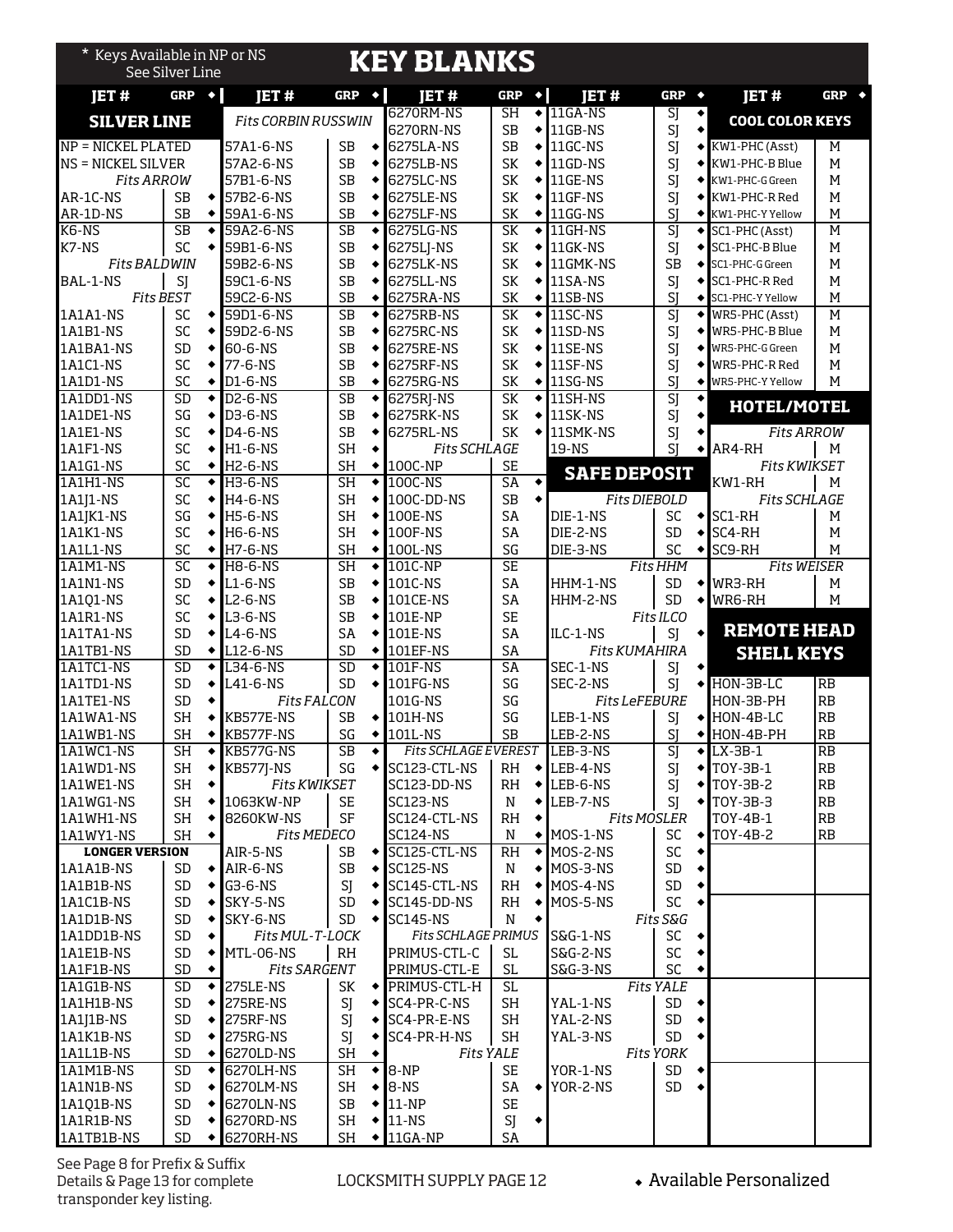|                    |            | <b>TRANSPONDER KEY BLANKS</b> |            |                               |            |                               |            |
|--------------------|------------|-------------------------------|------------|-------------------------------|------------|-------------------------------|------------|
| JET#               | <b>GRP</b> | <b>IET#</b>                   | <b>GRP</b> | JET#                          | <b>GRP</b> | <b>JET#</b>                   | <b>GRP</b> |
| <b>TRANSPONDER</b> |            | MIT12-PHT                     | <b>RE</b>  |                               |            | <b>Using SCH-4 ELECTRONIC</b> |            |
| B97-PHT            | <b>RD</b>  | MIT13-PHT                     | <b>RE</b>  | <b>Using C2 CHIP</b>          |            | <b>HEAD</b>                   |            |
| B99-PHT            | RB         | MIT16-PHT                     | RF         | DA34-ETK-C2                   | RW         | SR8-N-PHT                     | <b>RP</b>  |
| B100V-PHT          | RB         | MIT17-PHT                     | RF         | H72-ETK-C2                    | <b>RW</b>  | SR9-N-PHT                     | <b>RP</b>  |
| <b>B103-PHT</b>    | <b>RD</b>  | MZ34-PHT                      | RI         | H93-ETK-C2                    | RW         | TR51-N-PHT                    | <b>RP</b>  |
| <b>B105-PHT</b>    | RF         | S30FD-PHT                     | <b>RE</b>  | MIT12-ETK-C2                  | RW         | TR60-N-PHT                    | <b>RP</b>  |
| <b>B107-N-PHT</b>  | RB         | SR8-PHT                       | <b>RE</b>  | MIT13-ETK-C2                  | <b>RW</b>  | Y160-N-PHT                    | <b>RP</b>  |
| B112A-CP-PHT       | <b>RE</b>  | SR9-PHT                       | <b>RE</b>  | MIT14-ETK-C2                  | <b>RW</b>  |                               |            |
| <b>B114-PHT</b>    | RI         | SR10-PHT                      | <b>RE</b>  | MZ34-ETK-C2                   | <b>RW</b>  | <b>ELECTRONIC HEADS</b>       |            |
| <b>B115-PHT</b>    | RF         | SR12-PHT                      | RG         | S30FD-ETK-C2                  | <b>RW</b>  | $SCH-4$                       | $RP - A$   |
| <b>B116-PHT</b>    | RF         | SR14-PHT                      | RG         | SR8-ETK-C2                    | <b>RW</b>  | SCH-5                         | RK-A       |
| B119-PHT           | RF         | ST13-PHT                      | R          | SR9-ETK-C2                    | RW         |                               |            |
| <b>B120-PHT</b>    | RF         | T10HF54-N-PHT                 | <b>RE</b>  | TR47-ETK-C2                   | <b>RW</b>  | <b>CLONEABLE CHIPS</b>        |            |
| <b>B121-PHT</b>    | <b>RD</b>  | TR40-PHT                      | <b>RE</b>  | TR48-ETK-C2                   | <b>RW</b>  | C1                            | RV-A       |
| DA31-N-PHT         | <b>RD</b>  | TR47-PHT                      | <b>RD</b>  | TR49-ETK-C2                   | RW         | C <sub>2</sub>                | $RW-A$     |
| DA34-PHT           | RB         | TR48-PHT                      | <b>RE</b>  | Y160-ETK-C2                   | RW         | C <sub>3</sub>                | $RY - A$   |
| DA40-PHT           | RB         | TR49-PHT                      | <b>RE</b>  |                               |            |                               |            |
| DA40-PX-PHT        | RF         | TR51-PHT                      | RF         | <b>Using C3 CHIP</b>          |            | <b>CHIPLESS HEAD</b>          |            |
| DA41-PHT           | RG         | TR52G-PHT                     | RG         | B112-ETK-C3                   | <b>RY</b>  | <b>ETH</b>                    | $RZ-A$     |
| DW47-N-PHT         | RB         | TR57H-PHT                     | R          | B116-ETK-C3                   | <b>RY</b>  |                               |            |
| DW47R-N-PHT        | RB         | TR58H-PHT                     | R          | BMW5-ETK-C3                   | <b>RY</b>  |                               |            |
| DW48R-N-PHT        | RB         | TR60-PHT                      | RG         | DA34-ETK-C3                   | <b>RY</b>  | <b>BLADES</b>                 |            |
| GMX222CP-PHT       | RI         | Y160-PHT                      | RF         | FT70-ETK-C3                   | RY         | <b>B112-ETB</b>               | $RZ-B$     |
| GMX367-PHT         | RI         | Y165-PHT                      | <b>RE</b>  | H93-ETK-C3                    | <b>RY</b>  | <b>B116-ETB</b>               | $RZ-B$     |
| GMX381CP-PHT       | RI         | Y166-PHT                      | RF         | HD112-ETK-C3                  | RY         | BMW5-ETB                      | $RZ-B$     |
| H72-PHT            | RA         | Y173-PHT                      | RI         | HD113-ETK-C3                  | <b>RY</b>  | DA34-ETB                      | $RZ-B$     |
| H72-PHT-T          | <b>RE</b>  | <b>TRANSPONDER LESS CHIP</b>  |            | MIT13-ETK-C3                  | <b>RY</b>  | FT70-ETB                      | $RZ-B$     |
| H73-PHT            | RB         | B116-PHT-LC                   | RN         | MIT14-ETK-C3                  | RY         | H72-ETB                       | $RZ-B$     |
| H74-PHT            | RB         | B120-PHT-LC                   | <b>RM</b>  | TR48-ETK-C3                   | RY         | H93-ETB                       | $RZ-B$     |
| H84-PHT            | <b>RL</b>  | DA34-PHT-LC                   | <b>RM</b>  | TR49-ETK-C3                   | RY         | HD112-ETB                     | $RZ-B$     |
| H86-PHT            | RB         | DA40-PHT-LC                   | <b>RM</b>  | Y160-ETK-C3                   | <b>RY</b>  | HD113-ETB                     | $RZ-B$     |
| H91-PHT            | RG         | H74-PHT-LC                    | <b>RM</b>  | Y166-ETK-C3                   | RY         | MIT12-ETB                     | $RZ-B$     |
| H94-PHT            | RI         | H94-PHT-LC                    | RN         |                               |            | MIT13-ETB                     | $RZ-B$     |
| H95-PHT            | RG         | HD106-PHT-LC                  | RM         | <b>Using "N" NOVA CHIP</b>    |            | MIT14-ETB                     | $RZ-B$     |
| HD106-N-PHT        | RB         | HD110-PHT-LC                  | RN         | FT70-ETK-N                    | <b>RD</b>  | MZ34-ETB                      | $RZ-B$     |
| HD110-N-PHT        | RB         | HY20-PHT-LC                   | RN         |                               |            | S30FD-ETB                     | RZ-B       |
| HD112-PHT          | RF         | HU67-PHT-LC                   | RN         | <b>Using SCH-5</b>            |            | SR8-ETB                       | RZ-B       |
| HD112-PHT-3B       | RF         | HU69-PHT-LC                   | RN         | <i><b>ELECTRONIC HEAD</b></i> |            | SR9-ETB                       | $RZ-B$     |
| HD112-PHT-4B       | RF         | J92-PHT-LC                    | RM         | H72-N-PHT                     | RK         | TR47-ETB                      | RZ-B       |
| HD113-PHT          | RD         | S30FD-PHT-LC                  | RN         | INFO45-N-PHT                  | RK         | TR48-ETB                      | RZ-B       |
| HD115-PHT          | RF         | SR9/12-PHT-LC                 | RN         | TR47-N-PHT                    | RK         | TR49-ETB                      | RZ-B       |
| HD116-PHT          | RG         | TR47-PHT-LC                   | <b>RM</b>  | TR48-N-PHT                    | RK         | Y160-ETB                      | RZ-B       |
| HU66VW-N-PHT       | <b>RE</b>  | TR48-PHT-LC                   | RN         | TR49-N-PHT                    | RK         | Y166-ETB                      | RZ-B       |
| HU67-PHT           | RF         | TR49-PHT-LC                   |            |                               |            |                               |            |
|                    |            |                               | RN         | <b>Using SCH-4</b>            |            | <b>NON-CLONEABLE using</b>    |            |
| HU67A-PHT          | RD         | TR60-PHT-LC                   | RN         | <i><b>ELECTRONIC HEAD</b></i> |            | chipless head & blade         |            |
| HU68-PHT           | RG         | Y160-PHT-LC                   | RM         |                               |            |                               |            |
| HU69-PHT           | RL         | <b>CLONEABLE KEYS</b>         |            | DA34-N-PHT                    | RP         | MIT14-ETS-P1                  | RF         |
| HU73-PHT           | RJ         |                               |            | H90-N-PHT                     | RP         |                               |            |
| HY20-PHT           | RD         | <b>Using C1 CHIP</b>          |            | H93-N-PHT                     | <b>RP</b>  |                               |            |
| INFQ45-PHT         | <b>RE</b>  |                               |            | KK7-N-PHT                     | <b>RP</b>  |                               |            |
| ISU6-PHT           | RD         | DA34-ETK-C1                   | RV         | MIT12-N-PHT                   | RP         |                               |            |
| [84/92-PHT         | RI         | H72-ETK-C1                    | RV         | MIT13-N-PHT                   | RP         |                               |            |
| KK7-PHT            | RD         | TR47-ETK-C1                   | RV         | MIT14-N-PHT                   | RP         |                               |            |
| KK9-PHT            | <b>RD</b>  | TR48-ETK-C1                   | <b>RV</b>  | MZ34-N-PHT                    | RP         |                               |            |
| MAZ24-N-PHT        | RB         | TR49-ETK-C1                   | <b>RV</b>  | S30FD-N-PHT                   | RP         |                               |            |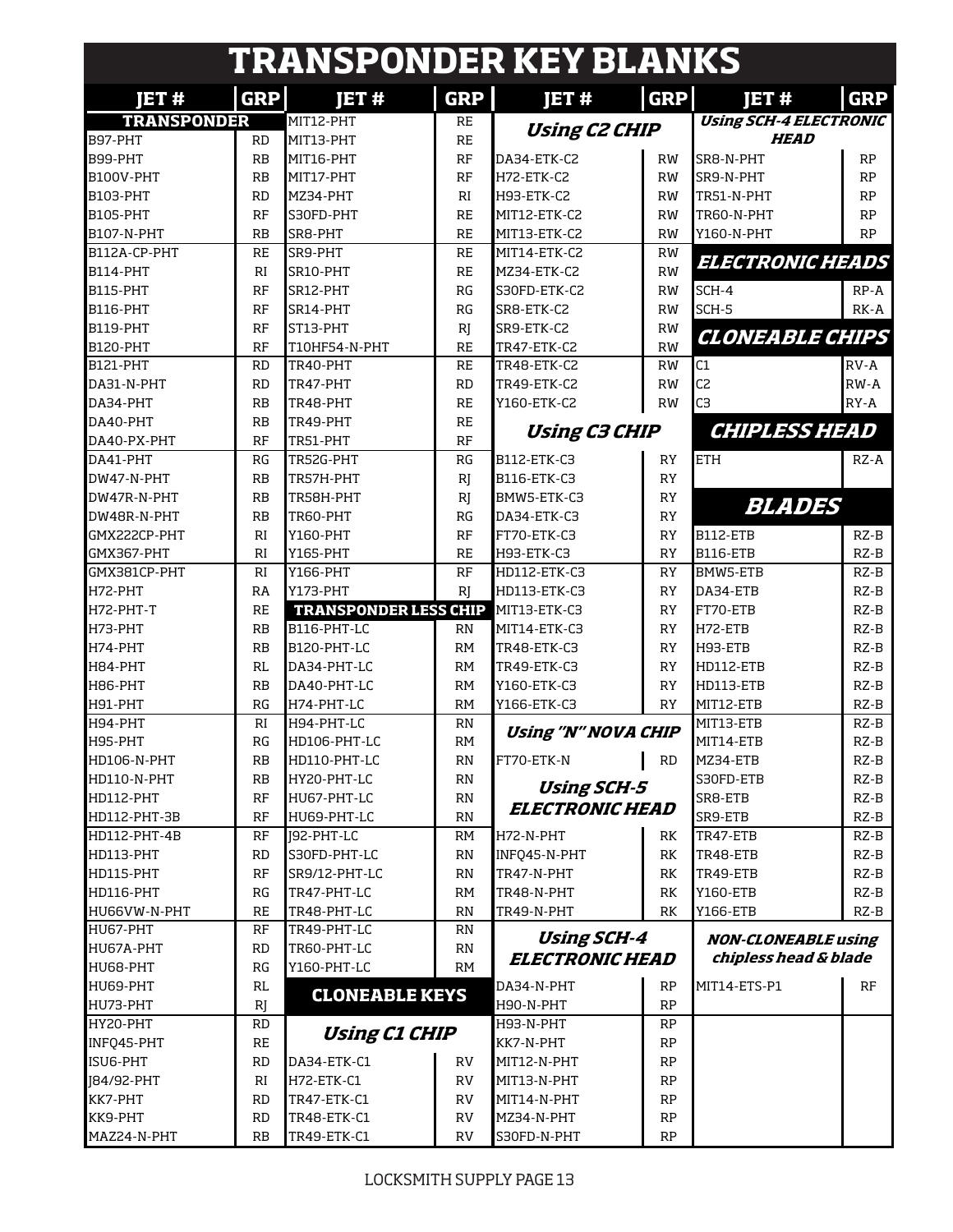| $ILCO (NP) =$<br>NP vs. JET NS |                                    |                     | <b>ILCO vs. JET Comparison Chart</b> |                        |                                   | Jet Numbers are the<br>same EXCEPT listed |                          |
|--------------------------------|------------------------------------|---------------------|--------------------------------------|------------------------|-----------------------------------|-------------------------------------------|--------------------------|
| <b>ILCO</b>                    | Ē                                  | <b>ILCO</b>         | <b>JET</b>                           | <b>ILCO</b>            | JΞT                               | <b>ILCO</b>                               | ד בן                     |
| 08260KW                        | 8260KW-NS                          | 1004KL              | L <sub>37</sub>                      | 1071D                  | WB <sub>2</sub> B                 | 1323                                      | MOS-5-NS                 |
| 8-YALE-NS                      | 8-NS                               | 1007LA (NS)         | S221/2LA                             | 1071E                  | WB <sub>2C</sub>                  | 1323L                                     | MOS-2-NS                 |
| 73VB-P<br>180                  | <b>V30-PH</b><br>L080-5            | 1007LE<br>1007RE    | 275LE-NS<br>275RE-NS                 | 1079<br>1079B          | Κ1<br>K2                          | 1333<br>1502                              | ILC-1-NS<br>ES8          |
| 100AM                          | K100M                              | 1007RF              | 275RF-NS                             | 1091                   | MOS-1-NS                          | 1502M                                     | ES8M                     |
| 100C                           | 100C-NP                            | 1007RG              | 275RG-NS                             | 1092                   | M1+ & M1                          | 1503                                      | ES9                      |
| 101AM<br>101C                  | K101<br>101C-NP                    | 1009<br>1010N       | S1<br><b>S68</b>                     | 1092-900<br>1092-6000  | M900<br>M6000                     | 1510<br>1515                              | BAL-1-NS<br>AIR-5-NS     |
| 101E                           | 101E-NP                            | 1010U               | S4                                   | 1092-6000B             | <b>M6000B</b>                     | 1517                                      | SKY-5-NS                 |
| 102AM                          | K102                               | 1011                | RU1                                  | 1092-7000              | M7000                             | 1522                                      | EZ1-NP                   |
| 103AM<br>104AM                 | K103<br>K104                       | 1011-L4<br>1011D1   | $CR-L4-5$<br><b>RU45</b>             | 1092-7000B<br>1092B    | <b>M7000B</b><br>M2               | 1528<br>1528R                             | EM1<br>EM1R              |
| 884BR                          | MOS-4-NS                           | 1011D41             | <b>RU19</b>                          | 1092D                  | M12                               | 1534                                      | SW1                      |
| 885BL                          | YAL-1-NS                           | 1011P               | RU4                                  | 1092DS                 | M13                               | 1537                                      | CLP1-NP                  |
| 997D, E<br>997EB               | Y52<br>Y5                          | 1011PAA             | L11P                                 | 1092H                  | M11<br>M19                        | 1548                                      | E42DN<br><b>T3NR</b>     |
| 997X                           | Y6                                 | 1011PZ<br>1012-60   | <b>RU18</b><br><b>CR87</b>           | 1092J<br>1092N         | M10                               | 1550<br>1551                              | <b>R55</b>               |
| 998                            | Y4                                 | 1012-D1             | <b>CR45</b>                          | 1092NR                 | M27                               | 1556                                      | ES1                      |
| 998 (NP)                       | 11GMK-NS                           | 1014C               | HR1                                  | 1092R                  | M1-RV                             | 1573A                                     | CB1-NP                   |
| 998GA<br>998GA                 | 11GA-NP<br>11GA-NS                 | 1022<br>1022AB      | $SE1+$ & NP<br>SE <sub>8</sub>       | 1092TG<br>1092V        | $M1-TG$<br>M4                     | 1573B<br>1573C                            | CB2-NP<br>CB3-NP         |
| 998GA                          | Y78 & NP                           | 1022H               | 6SE4                                 | 1092VM                 | M <sub>5</sub>                    | 1573D                                     | CB4-NP                   |
| 998GB (NP)                     | 11GB-NS                            | 1023                | CL1                                  | 1092VR                 | мз                                | 1573E                                     | CB5-NP                   |
| 998GC (NP)<br>998GD (NP)       | 11GC-NS<br>11GD-NS                 | 1028<br>1028AY      | DIE-3-NS<br>YOR-1-NS                 | 1095<br>1095HL         | YAL-2-NS<br>YAL-3-NS              | 1573F<br>1581G                            | CB6-NP<br>CB7-NP         |
| 998GE (NP)                     | 11GE-NS                            | 1028D               | YOR-2-NS                             | 1098DB                 | <b>B5 &amp; NP</b>                | 1581H                                     | CB8-NP                   |
| 998GF (NP)                     | 11GF-NS                            | 1028L               | DIE-1-NS                             | 1098GX                 | <b>B52 &amp; NP</b>               | 1588                                      | <b>Y159V-NP</b>          |
| 998GG (NP)<br>998GH (NP)       | 11GG-NS<br>11GH-NS                 | 1028N<br>1041C      | HHM-1-NS<br>AM1                      | 1098M<br>1098XL        | <b>B1/GAS &amp; NP</b><br>B4 & NP | <b>1589I</b>                              | CB10-NP<br>CB9-NP        |
| 998GK (NP)                     | 11GK-NS                            | 1041E               | CG22                                 | 1115                   | MOS-3-NS                          | 1589J<br>1590K                            | CB11-NP                  |
| 998GST                         | Y227                               | 1041G               | CG1                                  | 1120D                  | SL1                               | 1591L                                     | CB12-NP                  |
| 998SA (NP)                     | 11SA-NS                            | 1041GA              | CG <sub>2</sub><br>CG4               | 1123                   | WE1                               | 1591M                                     | CB13-NP                  |
| 998SB (NP)<br>998SC (NP)       | 11SB-NS<br>11SC-NS                 | 1041GR<br>1041H     | IL1                                  | 1133<br>1137B          | HHM-2-NS<br>137B                  | 1591N<br>1591P                            | CB14-NP<br>CB15-NP       |
| 998SD (NP)                     | 11SD-NS                            | 1041T               | CG16                                 | 1137S                  | 137S                              | 1597                                      | HK1                      |
| 998SE (NP)                     | 11SE-NS                            | 1041Y               | KP1                                  | 1141E                  | TЗ                                | 1598                                      | HK <sub>2</sub>          |
| 998SF (NP)<br>998SG (NP)       | 11SF-NS<br>11SG-NS                 | 1042A<br>1042B      | <b>IL510</b><br>IL610                | 1141GE<br>1145         | T7<br>SC1 & NP                    | 1599<br>1600                              | HK3<br>HK4               |
| 998SH (NP)                     | 11SH-NS                            | 1043B               | <b>IL360</b>                         | 1145                   | SC1-DD                            | 1601                                      | <b>TM300</b>             |
| 998SK (NP)                     | 11SK-NS                            | 1043D               | <b>IL260</b>                         | 1145-HA                | SC1-RH                            | 1602                                      | TM400                    |
| 998SMK (NP)<br>999             | 11SMK-NS<br>8-NP                   | 1043]<br>1045       | IL11-NP<br>AM <sub>6</sub>           | 1145A<br>1145A-HA      | SC <sub>4</sub><br>SC4-RH         | 1603<br>1604                              | TM100<br>TM200           |
| 999                            | 8-NS                               | 1045L               | AM6-L                                | 1145E                  | SC <sub>8</sub>                   | 1606                                      | <b>TM700</b>             |
| 999                            | $Y1+$                              | 1046                | AM3                                  | 1145F                  | SC <sub>7</sub>                   | 1607                                      | TM180                    |
| 999A<br>999A                   | Y2<br>$11-NP$                      | 1052A<br>1054DL     | DIE-2-NS<br><b>IN35</b>              | 1145F (NP)<br>1145L    | 100F-NS<br><b>SC19</b>            | 1608<br>1609                              | TM130<br><b>TM150</b>    |
| 999A (NP)                      | $11-NS$                            | 1054F               | IN1                                  | 1145L (NP)             | 100L-NS                           | 1610                                      | TM110                    |
| 999B                           | Y220                               | 1054FN              | <b>IN28</b>                          | 1167FD                 | <b>H51 &amp; NP</b>               | 1611R                                     | AUT1-NP                  |
| 999K1<br>999K3                 | Y1K-NP<br>Y2K-NP                   | 1054G<br>1054K      | 54G<br><b>IN20</b>                   | 1175N<br>1176          | WK2<br>$KW1+$ & NP                | 1618<br>1626                              | BAU1<br>SS4-NP           |
| 999N                           | Y1E                                | 1054MT              | IN33                                 | 1176                   | KW1-JET                           | 1646                                      | D4300                    |
| 999R                           | Y1R                                | 1054UN              | <b>IN29</b>                          | 1176-HA                | KW1-RH                            | 1646R                                     | D4301                    |
| 1000<br>1000A                  | CO1<br>CO <sub>2</sub> L           | 1054WB<br>1054WB-HA | <b>WR3&amp;NP</b><br>WR3-RH          | 1176RK<br>1177N        | KW9-RT-NP<br>NH1                  | 1653<br>1793V                             | AM6-L<br><b>Y155V-NP</b> |
| 1000AB                         | CO <sub>2</sub>                    | 1054WC              | FA1                                  | 1179                   | AR1                               | 1794V                                     | <b>Y157V-NP</b>          |
| 1000V                          | CO <sub>26</sub>                   | 1063B               | S&G-2-NS                             | 1179A                  | AR4                               | 1794V                                     | Y159V-NP                 |
| 1001<br>1001AB                 | CO <sub>5</sub><br>CO <sub>6</sub> | 1063D               | $S&G-1-NS$                           | 1179A-HA               | AR4-RH                            | 1866-13                                   | PU1                      |
| 1001ABM                        | CO90                               | 1063E<br>1063KW-BR  | S&G-3-NS<br>1063KW-BR                | <b>1180S</b><br>1184FD | XL7<br>H54 & NP                   | 1970AM<br>6275LA                          | RA4 & NP<br>6275LA-NS    |
| 1001E                          | CO33                               | 1063KW              | 1063KW-NP                            | 1185FD                 | <b>H55 &amp; NP</b>               | A1                                        | <b>R52</b>               |
| 1001EA<br>1001EB               | CO <sub>4</sub>                    | 1069E, 1069         | D8789                                | 1186TS                 | H56-NP                            | A <sub>2</sub>                            | <b>R52L</b>              |
| 1001EG                         | CO <sub>3</sub><br>CO36            | 1069FL<br>1069G     | D8787<br>D8783                       | 1186TS-P<br>1190LN     | <b>H56-PH</b><br>H60 & NP         | AЗ<br>A192                                | <b>R55</b><br>A192-NP    |
| 1001EH                         | C087                               | 1069L               | <b>NA14</b>                          | 1191ET                 | <b>H62-NP</b>                     | A1001ABM                                  | C089                     |
| 1001EL                         | CO37                               | 1069LA/LB           | <b>NA12</b>                          | 1193FD                 | <b>H67 &amp; NP</b>               | A1001AH                                   | CO91                     |
| 1001EN<br>1001GH               | CO <sub>7</sub><br>CO97            | 1069LC<br>1069M     | <b>NA24</b><br>D8784                 | 1193MU<br>1195FD       | H66-NP<br><b>H71 &amp; NP</b>     | A1001BH<br>A1001C1                        | CO94<br>CO98             |
| 1001MA (NP)                    | 57B1-6-NS                          | 1069N               | D8785                                | 1196CM                 | <b>H78 &amp; NP</b>               | A1001C2                                   | CO <sub>99</sub>         |
| 1001MB (NP)                    | 57A2-6-NS                          | <b>1069S</b>        | D8782                                | 1196FD                 | <b>H75 &amp; NP</b>               | A1001D1                                   | CO51                     |
| 1001MK<br>1003M                | CO-KW1<br>HL1                      | 1069W<br>1071       | RO1<br>WB1A                          | 1242L<br>1270C         | T26<br>T23                        | A1001D2<br>A1001DH                        | CO52<br>CO95             |
| 1004                           | L1                                 | 1071A               | WB2A                                 | 1270D                  | T146                              | A1001EH                                   | CO88                     |
| 1004A                          | L4                                 | 1071BD              | WB1B                                 | 1307A                  | SC6                               | A1001FH                                   | CO92                     |
| 1004AL                         | ${\tt LS}$                         | 1071BE              | WB1C                                 | 1307W                  | SC <sub>22</sub>                  | A1001GRM                                  | 059AD-6                  |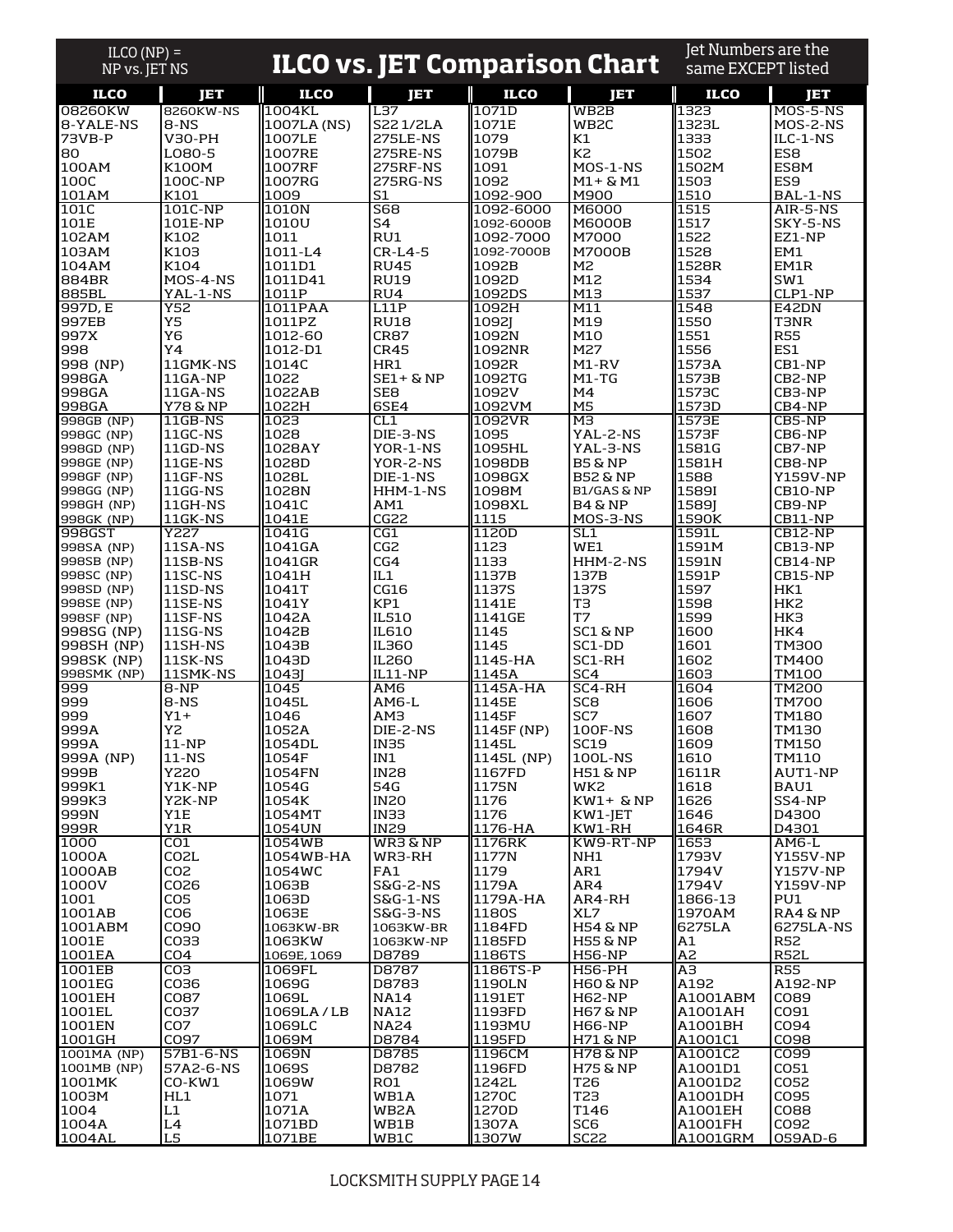| $ILCO (NP) =$                |                             |                                  |                                      |                                |                                   | Jet Numbers are the                |                                      |
|------------------------------|-----------------------------|----------------------------------|--------------------------------------|--------------------------------|-----------------------------------|------------------------------------|--------------------------------------|
| NP vs. JET NS                |                             |                                  | <b>ILCO vs. JET Comparison Chart</b> |                                |                                   | same EXCEPT listed                 |                                      |
| <b>ILCO</b>                  | JΕT                         | <b>ILCO</b>                      | Ē                                    | <b>ILCO</b>                    | Ē                                 | <b>ILCO</b>                        | Ē                                    |
| A1011-L1                     | $L1-6-NS$                   | A1145L (NS)                      | <b>SC20</b>                          | H1098M                         | <b>B2 &amp; NP</b>                | N1007KMB(NS)                       | S16                                  |
| A1011-L2<br>A1011-L3         | L2-6-NS<br>L3-6-NS          | A1145L<br>A1176                  | 101L-NS<br>KW5                       | <b>HD83-P</b><br><b>HD90-P</b> | HD83,90-PH<br>HD83,90-PH          | <b>N1007KMC</b><br><b>N1007RMA</b> | L07KMA<br>6270RN-NS                  |
| A1011-L4                     | $CR-L4-6$                   | A1176KT                          | KW11 & NP                            | HD106PT / PT5                  | HD106-N-PHT                       | N1007RMA(NS)                       | S31                                  |
| A1011-L4                     | L4-6-NS                     | A1176ST                          | KW10 & NP                            | <b>HD110-P</b>                 | HD103-PH                          | N1007RMB(NS)                       | S32                                  |
| A1011-L12                    | L12-6-NS                    | A1176T                           | KW9 & NP                             | HD111-GTK                      | HD113-ETK-C3                      | N1011M                             | <b>RU21</b>                          |
| A1011-L34<br>A1011-L41       | L34-6-NS<br>CR-L41-6        | A1515<br>A1517                   | AIR-6-NS<br>SKY-6-NS                 | HD111-PT<br><b>HD113-PT</b>    | HD113-PHT<br>HD115-PHT            | N1011P<br>N1054WB                  | RU4<br>WR5 & NP                      |
| A1011-L41                    | L41-6-NS                    | A1638                            | G3-6-NS                              | <b>HO01-PT</b>                 | HD110-N-PHT                       | N1176                              | WR7-NP                               |
| A1011D1                      | <b>RU46</b>                 | <b>AB62C</b>                     | AB1                                  | <b>HO01-SVC</b>                | <b>HD110-B</b>                    | N1179A                             | AR3                                  |
| A1011D41<br>A1011M           | <b>RU20</b><br><b>RU22</b>  | AB62CR<br>AB62E                  | AB <sub>2</sub><br>AB4               | <b>HOO1T5</b><br>HOO3-GTK      | HD110-N-PHT<br>HD112-ETK-C3       | N1179A (NP)<br>NE <sub>9</sub>     | K6-NS<br><b>FT36-NP</b>              |
| A1011P                       | <b>RU16</b>                 | AB62ER                           | AB3                                  | H003-PT                        | HD112-PHT                         | NIO2T, NIO1T                       | DA34-PHT                             |
| A1011PZ                      | RU181/2                     | AG2                              | A191-NP                              | <b>HO05-PT</b>                 | HD116-PHT                         | NIO2-GTK                           | DA34-ETK-C1                          |
| A1012-59A1                   | 59A1-6-NS                   | B97-PT / PT5                     | B97-PHT                              | HON42                          | <b>HD118-NP</b>                   | NIO2-GTK                           | DA34-ETK-C2                          |
| A1012-59A1(NS)<br>A1012-59A2 | <b>CR91</b><br>59A2-6-NS    | B99-PT/PT5<br><b>B100-PT</b>     | B99-PHT<br>B100V-PHT                 | <b>HU46T2</b><br>HU66-P,A-P    | <b>T10HF54-N-PHT</b><br>HU66VW-PH | NIO2-GTK<br>N <sub>IO4</sub> T     | DA34-ETK-C3<br>DA40-PHT              |
| A1012-59B1                   | 59B1-6-NS                   | B103-PT/PT5                      | <b>B103-PHT</b>                      | <b>HU66AT2,T5</b>              | HU66VW-N-PHT                      | NI05T                              | DA40-PX-PHT                          |
| A1012-59B2                   | 59B2-6-NS                   | <b>B110-P</b>                    | B108-PH                              | HU66AT6                        | HU67A-PHT                         | <b>NIO6-P</b>                      | DA40-PX-PH                           |
| A1012-59C1                   | 59C1-6-NS                   | B111-GTK                         | B112-ETK-C3                          | HU66T6                         | HU67-PHT                          | NI07T                              | DA41-PHT                             |
| A1012-59C2<br>A1012-59D1     | 59C2-6-NS<br>59D1-6-NS      | <b>B111-PT</b><br><b>B112-PT</b> | B112A-CP-PHT<br><b>B105-PHT</b>      | HU66T24<br>HU92RMH             | HU68-PHT<br>BMW5-ETK-C3           | NSN11T2<br>0997E                   | DA31-N-PHT<br>Y54                    |
| A1012-59D2                   | 59D2-6-NS                   | <b>B114R-PT</b>                  | <b>B114-PHT</b>                      | HU100GTK                       | B116-ETK-C3                       | 01007LA (NS)                       | <b>S22-LA</b>                        |
| A1012-60 (NS)                | <b>CR88</b>                 | <b>B115-PT</b>                   | B115-PHT                             | HU101MH                        | H93-ETK-C2                        | 01007LA                            | 6275LA-NS                            |
| A1012-60                     | $60 - 6 - NS$               | B119-PT                          | B119-PHT                             | <b>HU101MH</b>                 | H93-ETK-C3                        | 01007LB                            | 6275LB-NS                            |
| A1012-D1 (NS)                | <b>CR46</b>                 | <b>B120-PT</b>                   | <b>B121-PHT</b>                      | HU101MH                        | H93-N-PHT                         | 01007LC<br>01007LD                 | 6275LC-NS<br>6270LD-NS               |
| A1012-D1<br>A1012-D2         | D1-6-NS<br><b>D2-6-NS</b>   | B1011D1<br>B1011D41              | L11D1<br>L11D41                      | HY20-PT<br>INF45-PT            | HY20-PHT<br>INFO45-PHT            | 01007LE                            | 6275LE-NS                            |
| A1012-D3                     | D3-6-NS                     | B1179-1C (NP)                    | AR-1C-NS                             | K1122D                         | BN1-NP                            | 01007LF                            | 6275LF-NS                            |
| A1012-D4                     | D4-6-NS                     | B1179-1D (NP)                    | AR-1D-NS                             | K1994                          | <b>B88-NP</b>                     | 01007LG                            | 6275LG-NS                            |
| A1012-H1                     | $H1-6-NS$                   | C123                             | <b>SC123-NS</b>                      | K1995                          | <b>B88-NP</b>                     | 01007LH                            | 6270LH-NS                            |
| A1012-H2<br>A1012-H3         | <b>H2-6-NS</b><br>H3-6-NS   | C145<br>CB3                      | <b>SC145-NS</b><br>CCL1-NP           | KB1577G<br>KK6-P               | KB577G-NS<br>HY12-PH              | 01007LJ<br>01007LK                 | 6275LJ-NS<br>6275LK-NS               |
| A1012-H5                     | <b>H5-6-NS</b>              | D1054K                           | DE6                                  | KK7-PT                         | KK7-PHT                           | 01007LL                            | 6275LL-NS                            |
| A1012-H6                     | <b>H6-6-NS</b>              | D1054KA                          | DE8                                  | KK9-PT                         | KK9-PHT                           | 01007LM                            | 6270LM-NS                            |
| A1012-H7                     | <b>H7-6-NS</b>              | DAT17T21                         | SR9-PHT                              | KK10-P                         | LXP90H-PH                         | 01007RA                            | 6275RA-NS                            |
| A1012-H8<br>A1015M           | <b>H8-6-NS</b><br>L6M       | DW04RAP<br>DW04RT5               | DW48R-PH<br>DW48R-N-PHT              | KK12-P<br>KW14                 | SR9/12-PHT-LC<br>KA29-NP          | 01007RB<br>01007RC                 | 6275RB-NS<br>6275RC-NS               |
| A1015MR                      | L6MR                        | DW05AP                           | <b>DW47-PH</b>                       | KW14R                          | KA32-NP                           | 01007RD                            | 6270RD-NS                            |
| A1019M                       | AR-ER                       | <b>DWO5RAP</b>                   | DW47R-PH                             | KW15BP                         | <b>KA30-NP</b>                    | 01007RE                            | 6275RE-NS                            |
| A1045<br>A1045L              | AM7<br>AM7-L                | DW05RT5                          | DW47R-N-PHT                          | KW16CP                         | KA31-NP                           | 01007RF                            | 6275RF-NS                            |
| A1054WB                      | WR6                         | DW05T5<br>EK3LB-H72              | DW47-N-PHT<br>H72-N-PHT              | L1001ABM<br>L1001EH            | L01ABM<br>L01EH                   | 01007RG<br>01007RH                 | 6275RG-NS<br>6270RH-NS               |
| A1054WB-HA                   | WR6-RH                      | EK3LB-H84                        | H90-N-PHT                            | L1001GRM                       | 059AD-7                           | 01007RI                            | 6275RJ-NS                            |
| A1054WC                      | FA <sub>2</sub>             | EK3LB-MAZ24                      | MZ34-N-PHT                           | L1010N                         | S69                               | 01007RK                            | 6275RK-NS                            |
| A1054WD<br>A1054WF (NP)      | FA3<br>KB577F-NS            | EK3LB-MIT8<br>EK3LB-MIT9         | MIT12-N-PHT<br>MIT13-N-PHT           | L1011D1<br>L1011D41            | L11D1<br>L11D41                   | 01007RL<br>01007RM                 | 6275RL-NS<br>6270RM-NS               |
| A1054WJ (NP)                 | KB577J-NS                   | EK3LB-MIT14                      | MIT14-N-PHT                          | L1015M                         | L7M                               | 01014S                             | EA47                                 |
| A1114A (NP)                  | BE2                         | EK3LB-NI02                       | DA34-N-PHT                           | L1015MR                        | L7MR                              | 01098LA                            | <b>B11 &amp; NP</b>                  |
| A1114A (NP)                  | 1A1A1-NS                    | EK3LB-NI02                       | INFQ45-N-PHT                         | L1054B                         | IN <sub>8</sub>                   | 01122                              | Y11                                  |
| A1114B (NP)<br>A1114C (NP)   | 1A1B1-NS<br>1A1C1-NS        | EK3LB-SUB1<br>EK3LB-SUB4         | SR9-N-PHT<br>SR8-N-PHT               | L1054G<br>LB1                  | <b>L54G</b><br>LEB-1-NS           | 01122A<br>01122AR                  | Y12, Y12G & NP<br>Y14                |
| A1114D (NP)                  | 1A1D1-NS                    | EK3LB-TOY40                      | KK7-N-PHT                            | LB <sub>2</sub>                | LEB-2-NS                          | 01122B                             | Y103                                 |
| A1114DD (NP)                 | 1A1DD1-NS                   | EK3LB-TOY40                      | TR49-N-PHT                           | LB3                            | LEB-3-NS                          | 01122R                             | Y13                                  |
| A1114E (NP)                  | 1A1E1-NS                    | EK3LB-TOY43                      | TR47-N-PHT                           | LB4                            | LEB-4-NS                          | 01225N                             | T21                                  |
| A1114F (NP)<br>A1114G (NP)   | 1A1F1-NS<br>1A1G1-NS        | EK3LB-TOY43<br>EK3LB-TOY48       | TR51-N-PHT<br>TR48-N-PHT             | LB6<br>LB7                     | LEB-6-NS<br>LEB-7-NS              | <b>P54F</b><br>P1098A              | P54F-NP<br><b>B48 &amp; NP</b>       |
| A1114H (NP)                  | 1A1H1-NS                    | EK3LB-TOY48                      | TR60-N-PHT                           | LXP90-P                        | LXP90H-PH                         | P1098AV                            | <b>B62 &amp; NP</b>                  |
| A1114J(NP)                   | 1A1J1-NS                    | <b>EK3LB-Y160</b>                | Y160-N-PHT                           | MAZ24-GTK                      | MZ34-ETK-C2                       | P1098C                             | B50 & NP                             |
| A1114K (NP)                  | 1A1K1-NS                    | F44                              | <b>FT36-NP</b>                       | MAZ24R-PT                      | MZ34-PHT                          | P1098CV                            | <b>B63-NP</b>                        |
| A1114L (NP)<br>A1114M (NP)   | 1A1L1-NS<br>1A1M1-NS        | FO21MH<br>FO21MH                 | S30FD-ETK-C2<br>S30FD-N-PHT          | MAZ24RT5<br><b>MD1054K</b>     | MAZ24-N-PHT<br>MD17               | P1098E<br>P1098EV                  | <b>B44 &amp; NP</b><br><b>B77-NP</b> |
| A1114Q (NP)                  | 1A101-NS                    | F021T17                          | H91-PHT                              | MIT8-GTK                       | MIT12-ETK-C2                      | P1098J                             | <b>B46 &amp; NP</b>                  |
| A1114R (NP)                  | 1A1R1-NS                    | H72-GTK                          | H72-ETK-C1                           | MIT9-GTK                       | MIT13-ETK-C2                      | P1098V                             | TR23-NP                              |
| <b>A1114TB</b> (NP)          | 1A1TB1-NS                   | <b>H72-PT</b>                    | H72-PHT                              | MIT9-GTK                       | MIT13-ETK-C3                      | P1098WC                            | B64-NP                               |
| A1145CE (NP)<br>A1145E       | 101CE-NS<br>SC <sub>9</sub> | H72-PT-CLEAR<br><b>H73-PT</b>    | H72-PHT-T<br>H73-PHT                 | MIT12-PT<br>MIT13-PT           | MIT12-PHT<br>MIT13-PHT            | P1098WE<br>P1099                   | <b>B78-NP</b><br><b>B68-NP</b>       |
| A1145E                       | SC9-NP                      | H74-PT                           | H74-PHT                              | MIT14-GTK                      | MIT14-ETK-C2                      | P1100                              | <b>B76-NP</b>                        |
| A1145E-HA                    | SC9-RH                      | H84-GTK                          | H72-ETK-C2                           | MIT14-GTK                      | MIT14-ETK-C3                      | P1101                              | <b>B84-NP</b>                        |
| A1145EF (NP)                 | 101EF-NS                    | H86-PT                           | H86-PHT                              | MIT14-PT                       | MIT14-ETS-P1                      | P1102                              | B82 & NP                             |
| A1145F<br>A1145FG (NP)       | <b>SC10</b><br>101FG-NS     | <b>H92-PT</b><br>H94-PT          | [84/92-PHT<br>H94-PHT                | MIT16A-PT<br>MIT17A-PT         | MIT16-PHT<br>MIT17-PHT            | P1103<br>P1106                     | B83 & NP<br>B86 & NP                 |
| A1145G (NP)                  | 101G-NS                     | H128-PT                          | H95-PHT                              | N1007KMA(NS)                   | S <sub>6</sub>                    | P1107                              | <b>B89 &amp; NP</b>                  |
| A1145H (NP)                  | 101H-NS                     | H1098LA                          | <u>B10 &amp; NP</u>                  | N1007KMA                       | 6270LN-NS                         | P1108                              | <b>B88-NP</b>                        |

LOCKSMITH SUPPLY PAGE 15